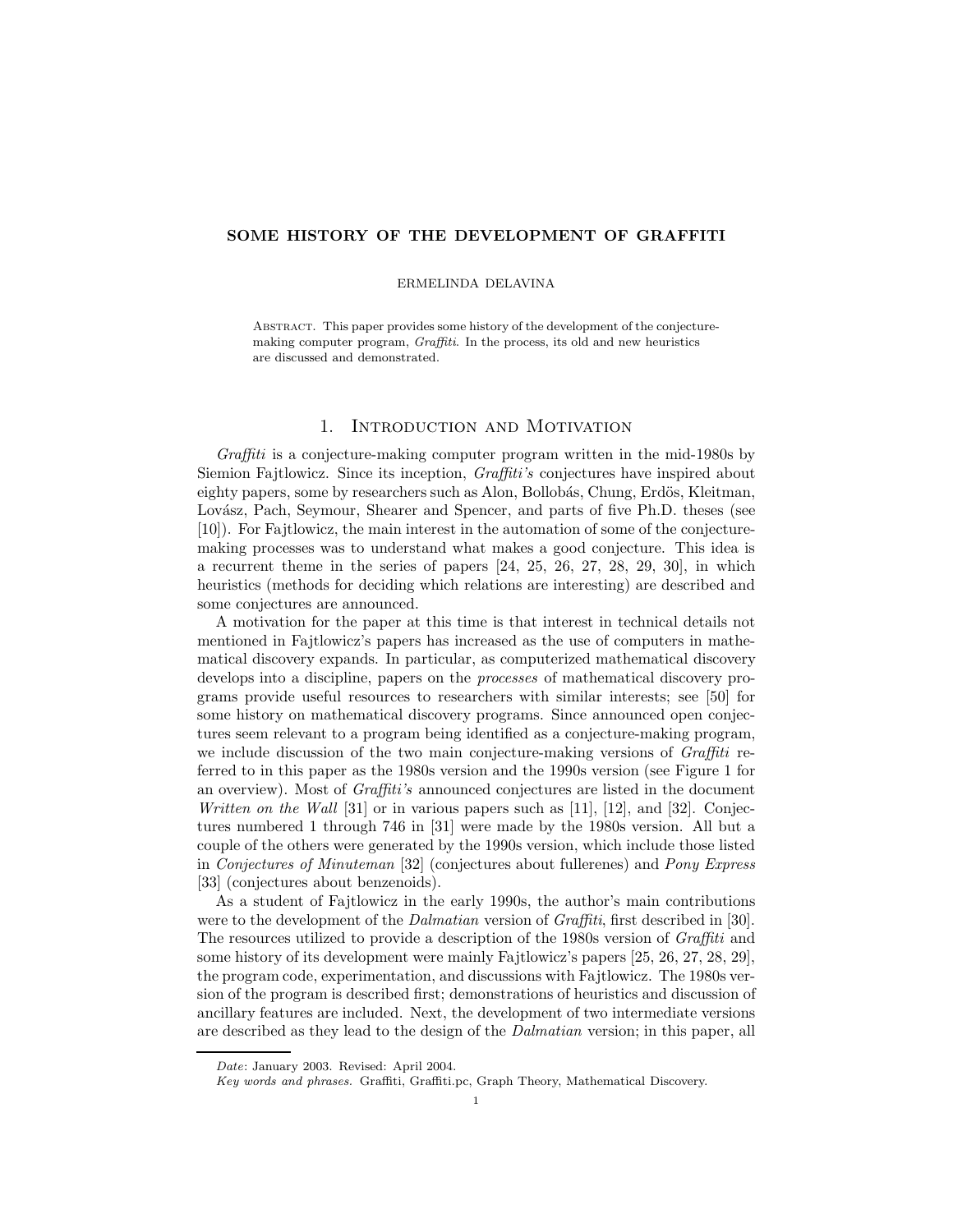## Nahinguna ayat del d'une en leur d'un models and presidents.

**Granden** 

cyncers

| 12595 lancesja v |        | リソネビル かいきゅう |
|------------------|--------|-------------|
| en Jiro          | 56.90  | shihe       |
| 291.             | asseñ. | Farmer.     |
| առե              | in Car | s June 197  |
| ralis ex         | egian. | rala es     |

Congra Grand

Figure 1. Overview of *Graffiti*.

of these are collectively referred to as the 1990s version of the program. We then describe the *Dalmatian* heuristic of *Graffiti*, and provide a demonstration of the *Dalmatian* heuristic implemented by *Graffiti.pc*.

# 2. The 1980s version

In the early 1980s, Fajtlowicz proposed to a graduate student the task of writing a computer program that would make mathematical conjectures. The student was Shui-Tain Chen, and the program was called *Little Paul*. Although, Chen did not collaborate with Fajtlowicz on the development of the (distinct) program that a couple of years later would be known as *Graffiti*, in 1990 she completed her Ph.D. thesis titled *On Selected Conjectures of Graffiti* [5].

In Fajtlowicz's *On Conjectures of Graffiti* [25], submitted in mid-1986, which appeared in 1988 in Discrete Mathematics he described *Graffiti* as follows:

The basic idea of Graffiti is that it "knows" certain graphs and it is capable of evaluating certain formulas from graph-theoretical invariants. If none of the graphs with which Graffiti is familiar is a counterexample to a formula then the formula is considered to be a conjecture. At present Graffiti is capable of computing about 60 invariants and it performs several functions but I shall describe here only those which are relevant to conjectures described in the next section. The conjectures are of the form  $I \leq J$ ,  $I \leq J + K$  and  $I + J \leq K + L$ , where literals run over 20 distinct selected invariants plus a constant invariant 1. ... more than half of the program consists of various heuristics whose purpose is deletion of trivial and otherwise noninteresting but true conjectures.

This general description captured the state of development of the program until the early 1990s. Before providing further details of the general scheme of the 1980s version and a summary of its heuristics, we discuss the computer hardware resources available over time and provide a short description of the structure of *Graffiti's* code.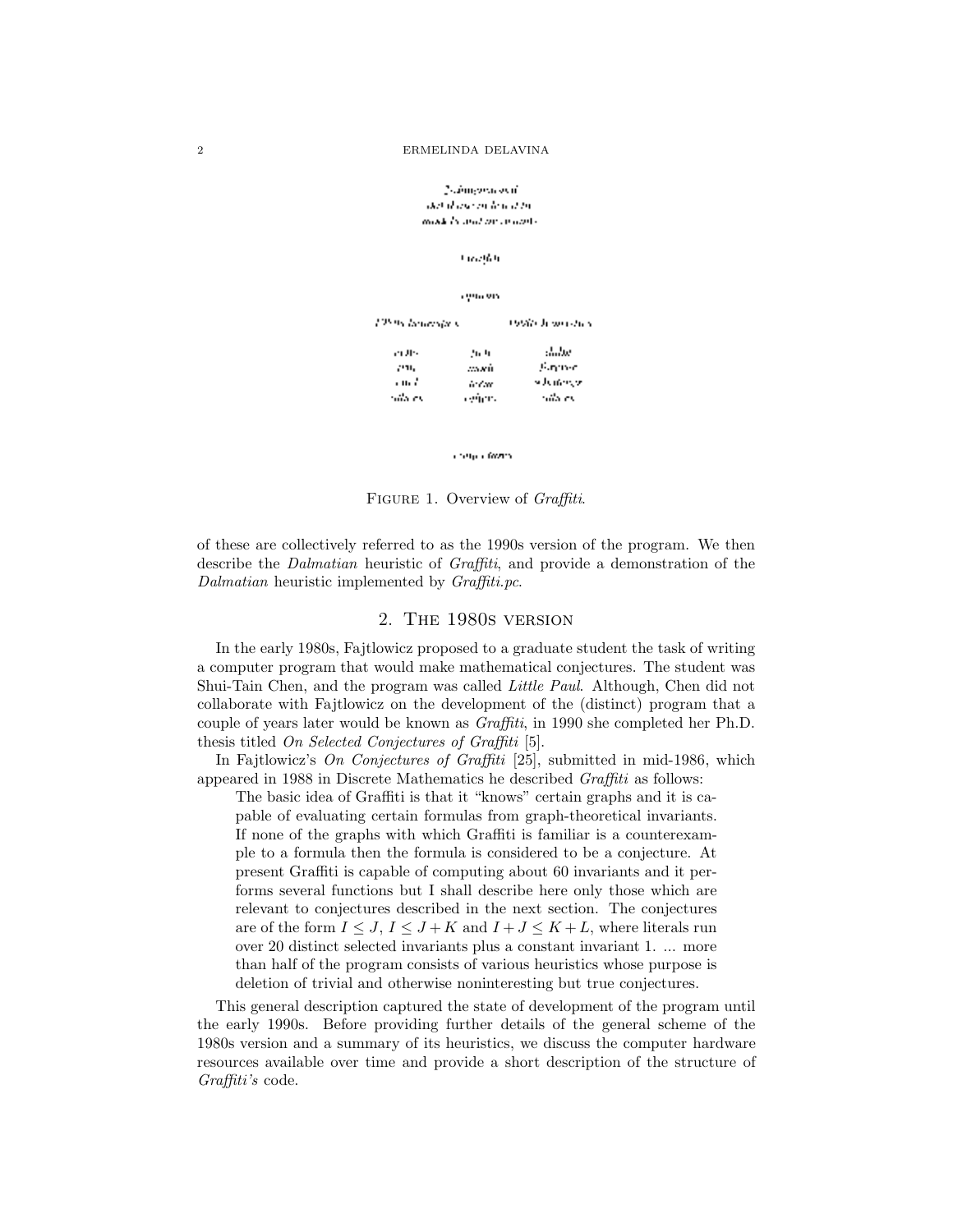

FIGURE 2. *Graffiti's* general structure in the 1980s.

2.1. **On the Code of Graffiti.** *Graffiti* is a Pascal, module-based, menu-driven program, whose creation was realized on a University of Houston multi-user DECstation (whose CPU speed was by today's standards very slow); the disk space available to a user of the computer was probably around 10 KB. In 1990, the program was moved to a faster (but of course still slow by today's standards) VMS/VAX station<sup>1</sup>, named Charly, with  $8 \text{ MB}$  of RAM. Still, at the time the major advantage was that the machine was dedicated to executing *Graffiti*. The program remained on Charly, until 1995, at which time the code was ported from VMS to Unix (a University of Houston mathematics department multi-user machine). The development of the program over the years was, in part, driven by the resources available.

The conjecture-making code of *Graffiti* is composed of almost two-dozen modules. Each module comprises procedures implementing a given functionality; for example, one module was dedicated to procedures for input, output and updating of the database (of models and invariants), others for procedures implementing heuristics and yet others for manipulating particular user-defined types.

For a short time after *Graffiti's* creation, all procedures for composing graphs, computing invariants and generating conjectures were part of one program. Soon afterwards, due to memory limitations, the code could no longer be compiled in one section and was split into two separate programs. The conjecture-generating code remained in the collection of modules called *Graffiti*; and the graph generating and invariant computing code is contained in a collection of modules called *Algernon*, which is discussed in the next section. In his series of papers on *Graffiti*, Fajtlowicz describes the system of two programs as *Graffiti*, with one exception, namely in

<sup>1</sup>This was part of the Advanced Research Project grant, 0033652085-ARP.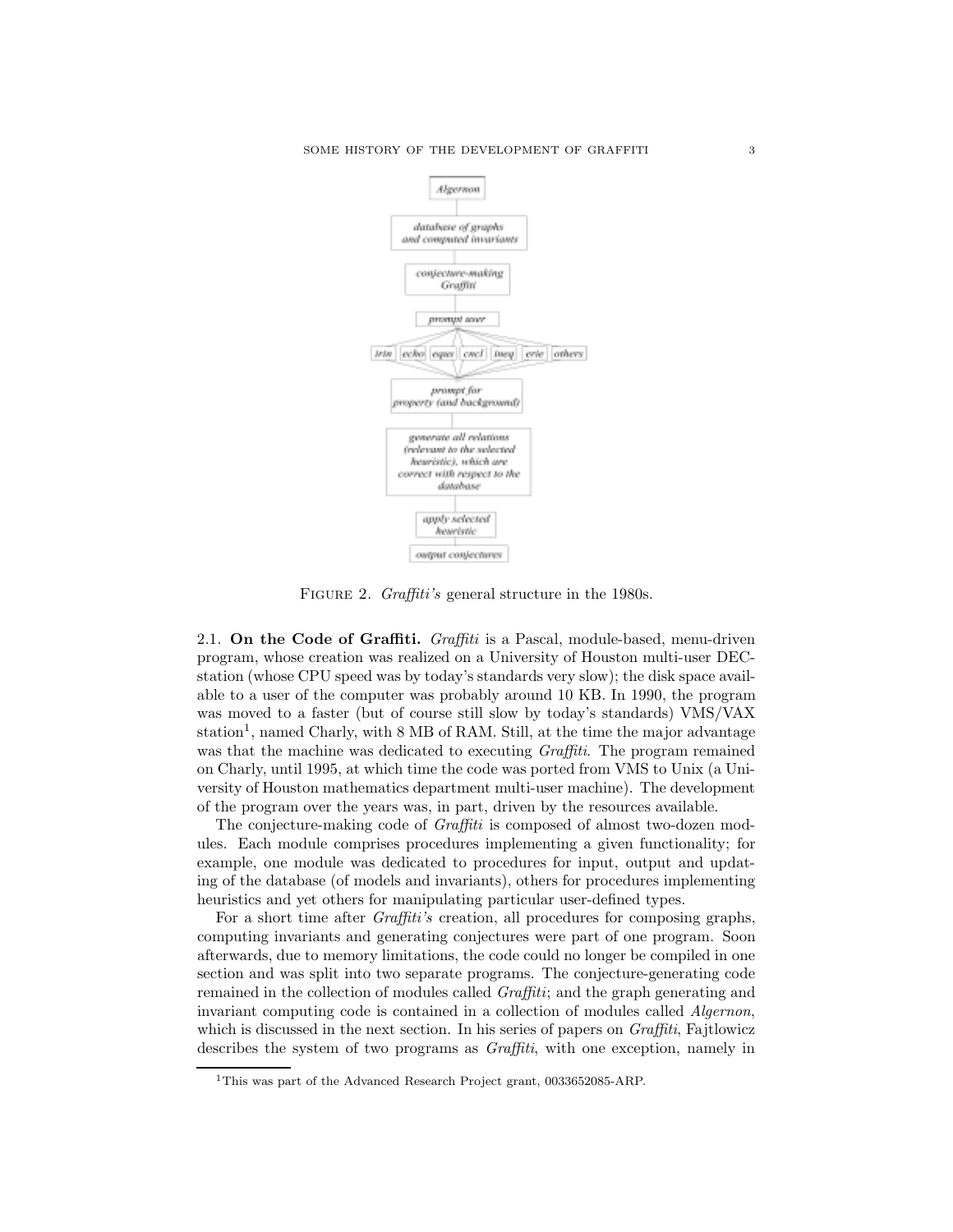[28] where *Algernon* is called a sub-program of *Graffiti*. At other times, he and the author refer to the conjecture-making code as *Graffiti*. In this paper, from this point on, the term *Graffiti-System*<sup>2</sup> will be used to refer to both programs.

2.2. **On the Code of Algernon.** As seen in Figure 2, the input for *Graffiti*, called a database, can be visualized as a 2-dimensional array, indexed by models and invariants. The task of constructing a database is performed by the sub-program *Algernon*. Similar to *Graffiti's* code, *Algernon's* code is module-based, and each module comprises procedures implementing a given functionality. Two modules, called *library* and *data* of *Algernon*, are noted as there are multiple interchangeable versions of each, and will be referenced again in Section 4.1. Most versions of the *library* module are composed of a (usually) long list of short segments of code (usually one segment corresponds to a graph) with boolean switches for determining inclusion of the graph into the database. Since the *library* module is readily interchangeable, many such modules were developed over the years. A similarly formatted module, called *data*, determines which invariants are used in constructing the database.

In the 1980s, most graphs generated by *Algernon* were built using Pascal functions.<sup>3</sup> For example, a star on n vertices can be generated as the *join*<sup>4</sup> of an empty graph on 1 vertex and an empty graph on  $n - 1$  vertices. *Algernon* contains many standard graph operations, as well as some non-standard graph operations. We note that the current version of *Algernon* provides for other methods of including graphs in the database, such as reading adjacency sequences for graphs [35], reading adjacency lists for graphs from Gunnar Brinkmann's *CaGe* program [4], Brendan McKay's *makeg* program [53], and Steven Skiena's database [55] of some counterexamples to conjectures of *Graffiti*. All functions and procedures for evaluating invariants are contained in *Algernon*, with one exception; for the duration of the 1980s, the Fortran library EISPACK (for computing eigenvalues and eigenvectors) was linked to *Algernon* with the assistance of Edward Dean of the University of Houston. We note, that the current version (since the late nineties) no longer utilizes EISPACK, instead the program utilizes eigenvalue procedures coded by Fajtlowicz.

2.3. **On 1980s Conjecture-Making Scheme and Heuristics.** For the 1980s version of the program, as Fajtlowicz described in [25] and [26], a list of certain types of formulas (most of which the user does not see) is generated, immediately after which heuristic(s) are applied. In this version, the purpose of a heuristic is deletion of trivial and otherwise noninteresting formulas, the correctness of which has been verified with respect to the database of graphs and invariants. Further, he described that the types of formulas generated by this version are of the form  $I \leq J, I \leq J + K$  and  $I + J \leq K + L$ , where literals run over invariants available in the database and a constant of one. Before proceeding with this discussion, we provide a graph theoretical definition.

 $2$ In the past, this informal naming convention seems to have contributed to confusion regarding which stage of the process handles the computation of invariants (see Figure 2).

<sup>3</sup>In Section 5.1 we note another method.

<sup>&</sup>lt;sup>4</sup>The join of two graphs G and H is the graph obtained from the union of G and H by adding edges  $\{u, v\}$  where u is a vertex of G and v is a vertex of H.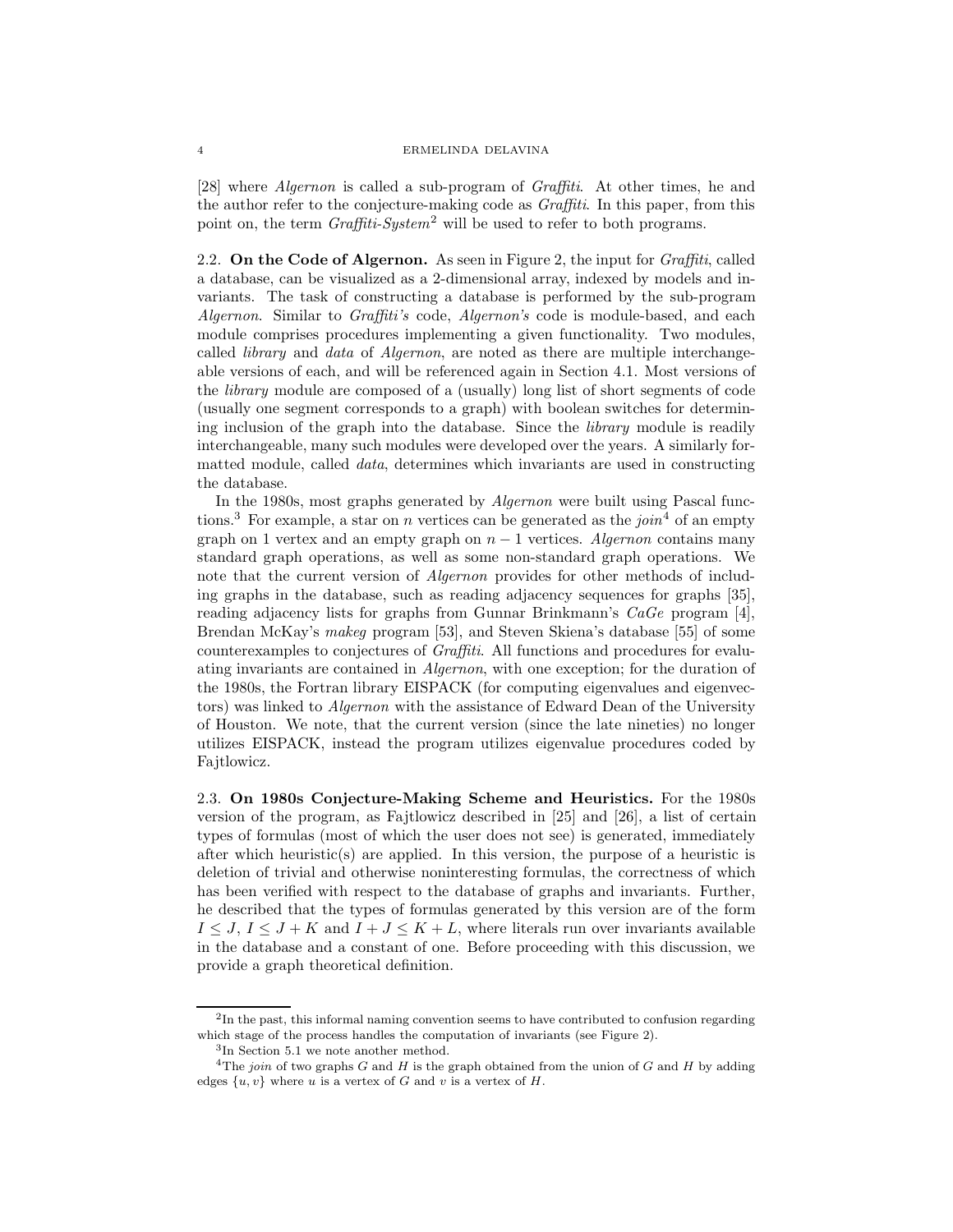SOME HISTORY OF THE DEVELOPMENT OF GRAFFITI 5

| <b>CONTRACTOR</b><br>Erster Command: help<br>for this help ness<br>help<br>hackground prob<br>0.166<br>echo<br>all inequalities<br>information about graphs and invariants'.<br>ineg<br>ftch<br>lice, lice,<br>list graphs or concepts<br>alle, or alls<br>irreducible inequalities<br>irin<br>echo for equalities<br>cheu<br>echo followed jrin , , , , , , , , , , ,<br>erin<br>irin followed by eche<br>iris<br>irin followed by echo and resistance<br>rect<br>equalities<br>嘂<br>acions, differense, eche and resistance .<br>to modify the database<br>resti<br><b>Fabiret</b> | "I Tesa Term - Insamath sh.odo VT<br>File Edit Setup Control Window Help | コロ× |
|--------------------------------------------------------------------------------------------------------------------------------------------------------------------------------------------------------------------------------------------------------------------------------------------------------------------------------------------------------------------------------------------------------------------------------------------------------------------------------------------------------------------------------------------------------------------------------------|--------------------------------------------------------------------------|-----|
|                                                                                                                                                                                                                                                                                                                                                                                                                                                                                                                                                                                      |                                                                          |     |
|                                                                                                                                                                                                                                                                                                                                                                                                                                                                                                                                                                                      |                                                                          |     |
|                                                                                                                                                                                                                                                                                                                                                                                                                                                                                                                                                                                      |                                                                          |     |
|                                                                                                                                                                                                                                                                                                                                                                                                                                                                                                                                                                                      |                                                                          |     |
|                                                                                                                                                                                                                                                                                                                                                                                                                                                                                                                                                                                      |                                                                          |     |
|                                                                                                                                                                                                                                                                                                                                                                                                                                                                                                                                                                                      |                                                                          |     |
|                                                                                                                                                                                                                                                                                                                                                                                                                                                                                                                                                                                      |                                                                          |     |
|                                                                                                                                                                                                                                                                                                                                                                                                                                                                                                                                                                                      |                                                                          |     |
|                                                                                                                                                                                                                                                                                                                                                                                                                                                                                                                                                                                      |                                                                          |     |
|                                                                                                                                                                                                                                                                                                                                                                                                                                                                                                                                                                                      |                                                                          |     |
|                                                                                                                                                                                                                                                                                                                                                                                                                                                                                                                                                                                      |                                                                          |     |
|                                                                                                                                                                                                                                                                                                                                                                                                                                                                                                                                                                                      |                                                                          |     |
|                                                                                                                                                                                                                                                                                                                                                                                                                                                                                                                                                                                      |                                                                          |     |
|                                                                                                                                                                                                                                                                                                                                                                                                                                                                                                                                                                                      |                                                                          |     |
|                                                                                                                                                                                                                                                                                                                                                                                                                                                                                                                                                                                      |                                                                          |     |
| urezz (enter) key to continue                                                                                                                                                                                                                                                                                                                                                                                                                                                                                                                                                        | nore help                                                                |     |

Figure 3. *Graffiti's* help screen

**Definition 2.1.** The *girth* of a graph with a cycle is the length of its shortest cycle. A graph with no cycle has infinite girth (in the case of *Graffiti* it is taken to be undefined). A graph is called *triangle-free* if its girth is not equal to three.

In *Graffiti* (and throughout this paper), the terms *property* and *background* are used to indicate classes of graphs satisfying specific relations between invariants. For example, suppose that one were interested in setting the program to generate conjectures about "triangle-free" graphs; in *Graffiti*, the *property* would be the collection of graphs (in the database) satisfying the relation that the girth of the graph is not equal to three; and the *background*, if one wished to use "simple graphs", would be the collection of all graphs (in the database), which satisfy any identity. These collections of graphs are used to generate conditional conjectures of the form "if G is in the *property*, then some relation (on invariants) holds". A discussion of what role a *background* may have in such a conjecture is presented for the third heuristic described below.

Figure 2 captures the general conjecture-making process of the 1980s version, which we summarize as follows. Given as input a database of graphs and their computed invariants, a user-selected (conjecture-generating) command, a *property* and (possibly) a *background*, *Graffiti* generates a list of certain types of formulas, immediately applies the heuristic(s), and lastly reports conjectures to a file or to the screen.

In the first three of Fajtlowicz's series of papers, *On Conjectures of Graffiti* [25, 26, 27], four heuristics of this version of *Graffiti* are discussed. We provide a summary of the four heuristics, *irin*, *cncl*, *echo* and *beagle*, described in print, and of those heuristics visible in the help menu of *Graffiti* (Figure 3). The program's code suggests that updating the help menu ceased early on. We note that there are many conjecture-making commands (in the code and thus available to the program), which are combinations and variations of the other heuristics.

• The command *ineq* as described in the help menu (Figure 3), reports all relations between invariants available in the database (of the form  $I \leq J$ ) satisfied by the models in the database. This command is frequently employed by other heuristics.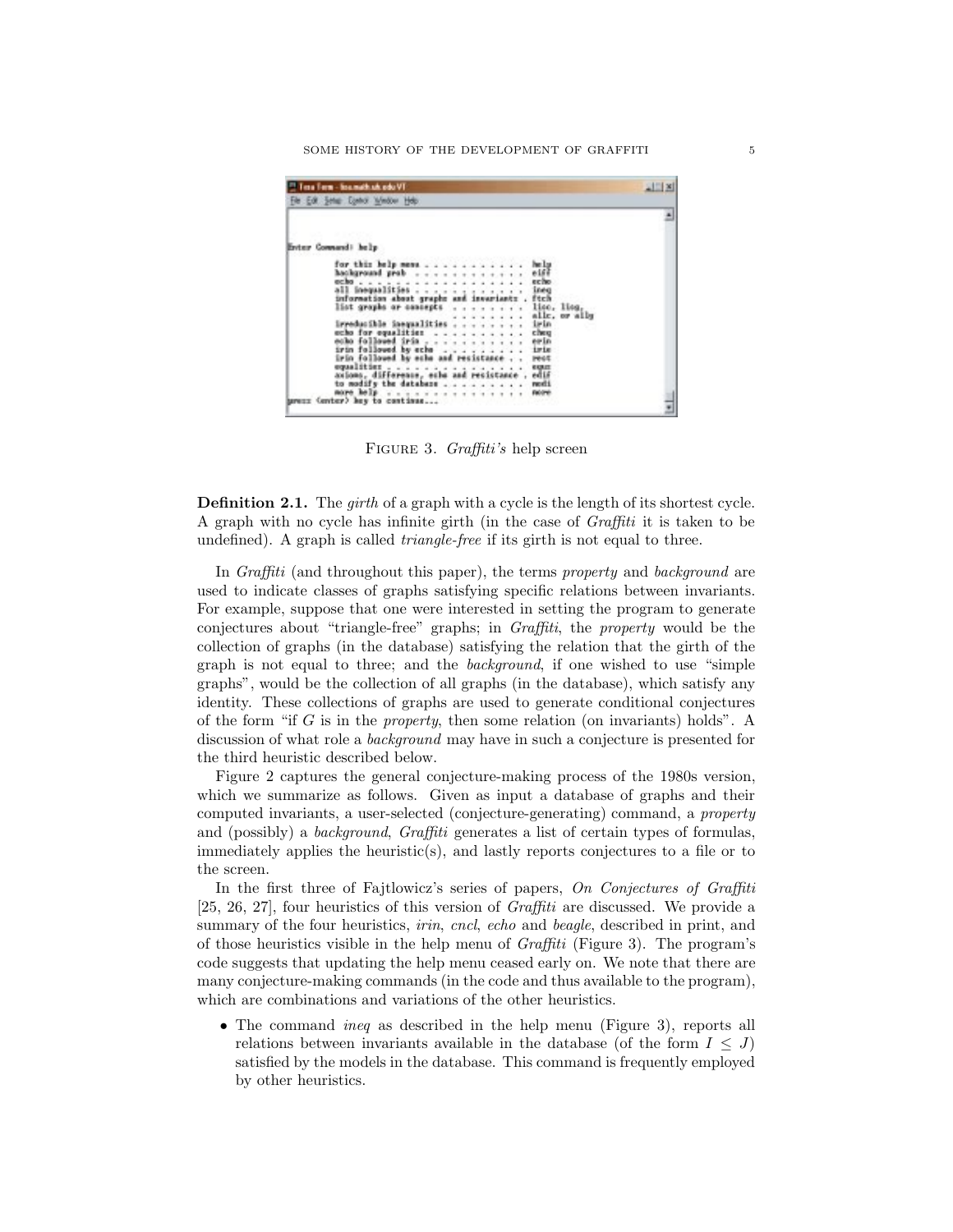

FIGURE 4. Genealogy tree.

- In the paper *On Conjectures of Graffiti* [25], Fajtlowicz described *irin*, which deletes those conjectures which by transitivity follow from others; and *cncl*, which deletes those conjectures of the form  $I \leq J + K$  and  $I + J \leq K + L$  in which one of the invariants on the left is always smaller than an invariant on the right. In practice, *irin* calls *ineq* and rejects those inequalities that follow by transitivity.
- In the paper *On Conjectures of Graffiti II* [26], he described the heuristic *echo*, which implements the idea that a conjecture about a class of objects A (a *property*) is considered noninteresting if it can be generalized to a larger class B (a *background*). In practice, the user is prompted for a *property* and *background*. A relation is accepted (as a conjecture) if it is correct with respect to the models in the *property* but not for the models of the *background*. For example, an inequality between invariants is deemed noninteresting for triangle-free graphs if it is also true for all simple graphs.
- In the paper *On Conjectures of Graffiti III* [27], a discussion of the heuristic *beagle* was given. It implements the idea that conjectures involving concepts of a different type are more likely to be interesting. While this heuristic is not explicitly listed in the help menu, it is launched by other heuristics as shall be demonstrated in Section 3. In the 1980s, the convention implemented for invariant names served some of the heuristics used by *Graffiti* (for example, those that launch *beagle*). In [27], Fajtlowicz described the representation of an invariant name by a rooted tree, which tracks the "genealogy" of the invariant (see Figure 4). Further, he described experimenting with several distance functions, and thus we note that the one described next may or may not have been the one he decided on (if there was one); in any case, we describe one that was found in the code of *Graffiti*. Using a genealogy tree representation, the *distance between two invariants* is their graph distance in the genealogy tree, if they share a common root; otherwise, the distance is defined to be the sum of the depths in their corresponding genealogy trees. For example, the invariants "*minimum degree of the graph*" and "*maximum degree of the graph*" are at distance 2 (see Figure 4), the invariants "*maximum degree of the graph*" and "*maximum of local independence of the graph*" are at distance 4, whereas "*maximum degree of the graph*" and "*girth of the complement graph*" are at distance 5.
- The first heuristic on the help menu (Figure 3), but not discussed in  $[25]$ ,  $[26]$ or [27] is *eiff*. The heuristic *eiff* implements the idea that the fewer models in the *background* for which the relation holds, the more likely the relation is to be of interest for the models in the *property*. In practice, once this command is selected, the user is prompted to define a *property* and a *background*, a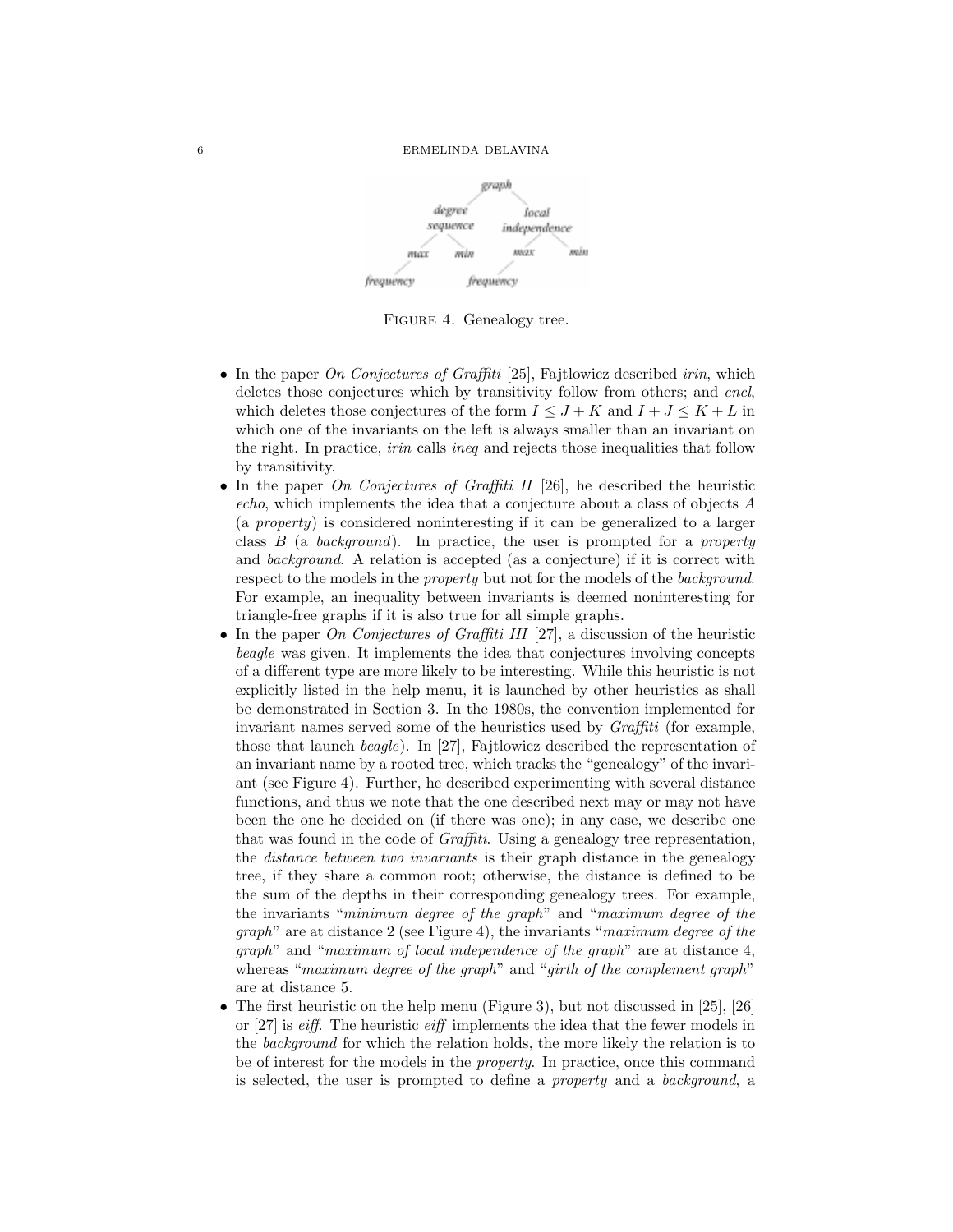relation and a probability. For *eiff*, the probability associated with a relation is the ratio of the number of models in the *background* for which the relation holds to the number of models in the *background*. For each relation (candidate conjecture), if the probability associated with the relation is not more than the probability entered by the user, the relation is accepted as a conjecture.

- The heuristic *cheq*, mentioned in the help menu (Figure 3), implements the *echo* heuristic for the equality relation. In practice, once this command is selected, the user is prompted define a *property* and a *background*, and a lower bound for the distance (as defined above) between invariants on the left and right hand side of the relation.
- The heuristic *erin* as described in the help menu (Figure 3), implements the *echo* heuristic for (the relation " $\leq$ ") and then applies the heuristic *irin*.
- The heuristic *erie* as described in the help menu (Figure 3), implements the *irin* heuristic and then the heuristic *echo*.
- The heuristic *equs* as described in the help menu (Figure 3), reports all equalities between invariants satisfied by the models in the database.

# 3. Demonstrations of the 1980s version

While the 1980s version is still executable (and thus a demonstration was possible), we note that many of that version's heuristics are no longer used. The reader will be alerted to one instance (in Section 3.6) in which that version of the program does not currently work as it did in the past due to changes of direction in the development of the program. Further, we note that the code of the heuristics was not altered for the demonstrations in this paper; in one case code was introduced as noted in Section 3.9, and in some cases, diagnostics were included (but removed before capturing screen images) to insure the author's understanding of some details.

Once a database is available for input and execution of *Graffiti* is initiated, the first prompt is for a command. (See Figure 2 for the structure of the program.) If the user types "help", the screen in Figure 3 appears. As previously described, some of the command options, such as *echo*, *irin*, *cheq*, *erin*, *irie*, and *rest*, listed in the help screen of Figure 3 are heuristics (and combinations of them) of the 1980s version as described in [25] through [27]. Other command options that are visible on this menu, but not discussed in Fajtlowicz's papers, are for viewing and modifying the database, and for viewing conjectures (modifying them is *not* an option). These ancillary commands include *ftch*, *lisc*, *lisg*, and *modi*.

The following subsections include a discussion of the form of databases of graphs and invariants used for the demonstrations, a discussion on the form of *Graffiti's* output and Fajtlowicz's method for announcement of conjectures. The demonstrations include the ancillary commands called *ftch* and *modi*; and the conjecturegenerating commands *irin*, *ircn*, *dirn* and *erie*. The conjecture-generating commands that are demonstrated launch the heuristics, *irin*, *cncl*, *echo*, *beagle* and combinations of them. As far as the author is aware, the demonstrations in this paper are not duplications of previous executions of the program. However, we note that conjectures previously made by *Graffiti* and announced in [31] do appear in demonstrations, since some similar invariants are used in the demonstrations; the reader will be alerted to such conjectures, and to other conjectures as they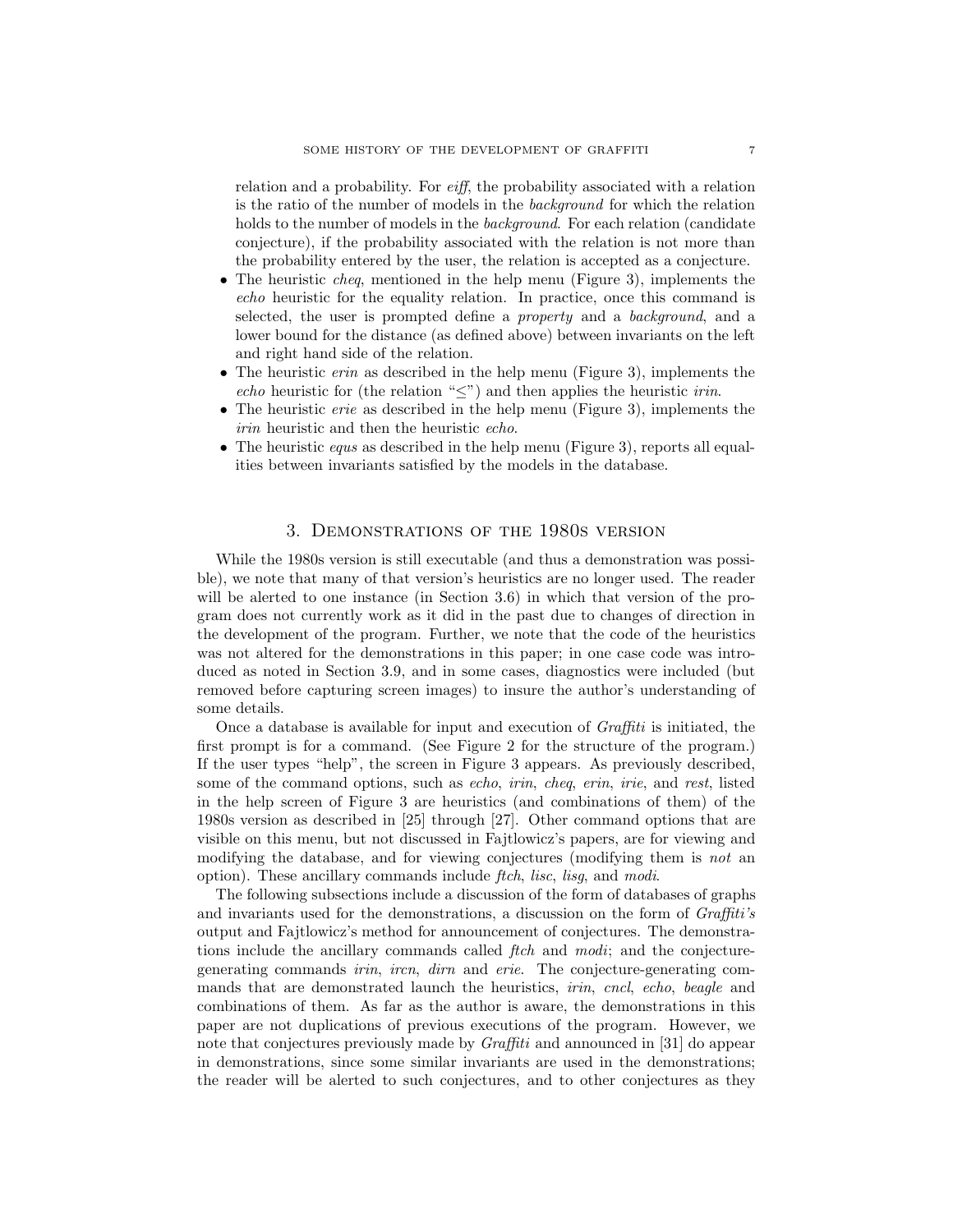demonstrate the heuristic or as they seem of interest.

3.1. **Database for 1980s Version Demonstration.** For the 1980s version, the database of graphs and their computed invariants was limited (due to computer memory issues) to about 200 graphs and 200 invariants. These numbers were increased and decreased at different times; however, due to the other large data types of this version (for example those used to hold candidate conjectures) they were usually limited to about 200. For the initial demonstration in this paper, the database was composed of 19 invariants and 164 simple connected graphs. On the subject of databases used to generate conjectures, Fajtlowicz reports that he rarely used more than 80 graphs in any one session of this version of *Graffiti*. While experience has shown that it is not essential to use a large number of graphs in order for the program to generate conjectures that are correct and interesting to researchers (see [31]), the first 80 graphs (of the 164 used for the database in this demonstration) were selected since they were readily available, and the remaining 80 graphs were taken from Skiena's database (of some collected counterexamples to some of *Graffiti's* conjectures). Invariants chosen for the demonstration included at least four computationally challenging invariants (independence number, local independence number, path covering number, and bipartite number) and many invariants on degrees and distances of graphs; definitions are provided in Section 3.4.<sup>5</sup>

We note that courtesy of the mathematics department at the University of Houston - Central Campus, the following demonstrations of the 1980s version of *Graffiti* were performed on one of its Unix machines. This was not the case for the demonstration of Algernon. The databases of graphs and their computed invariants (for the demonstrations) were generated by the similar program *Graffiti.pc* (see [13] and Section 5.2) and formatted for input to *Graffiti*. Other details, as they relate to some heuristics, on the form of the database are provided in later sections. But first, we briefly discuss the program's output and the convention used by Fajtlowicz to announce conjectures.

3.2. **Graffiti's Output and Announcing Conjectures.** The first public announcement of conjectures was in 1986 at the Southeastern Combinatorics and Graph Theory Conference. Eventually the 18 conjectures, announced at the conference and subsequently announced in his paper *On Conjectures of Graffiti* [25], became conjectures 1 through 18 in the document now known as *Written on the Wall* [31]. As will be seen in the following sections, *Graffiti's* output, the list of conjectures (see Figure 8 for a sample), is generally directed to a file. A selection process for which conjectures of the 1980s version were added to [31] was first described in [25]. The process that Fajtlowicz described in [25] is that some of the conjectures were evaluated, counterexample(s) to some conjectures were reported to the program, the program was re-executed and again some of the conjectures were evaluated. It follows from the description in [25] that after a few rounds of this process, he announced some of the conjectures made by *Graffiti*. This iteration process will be demonstrated in Sections 3.7 and 3.8.

Regarding his selection of which of the conjectures of the 1980s version of *Graffiti* to announce, in the paper *On Conjectures of Graffiti II* [26], Fajtlowicz explained

<sup>&</sup>lt;sup>5</sup>These 19 invariants are a subset of the invariants that will be used in later demonstrations (beginning with the second demonstration of Section 3.7).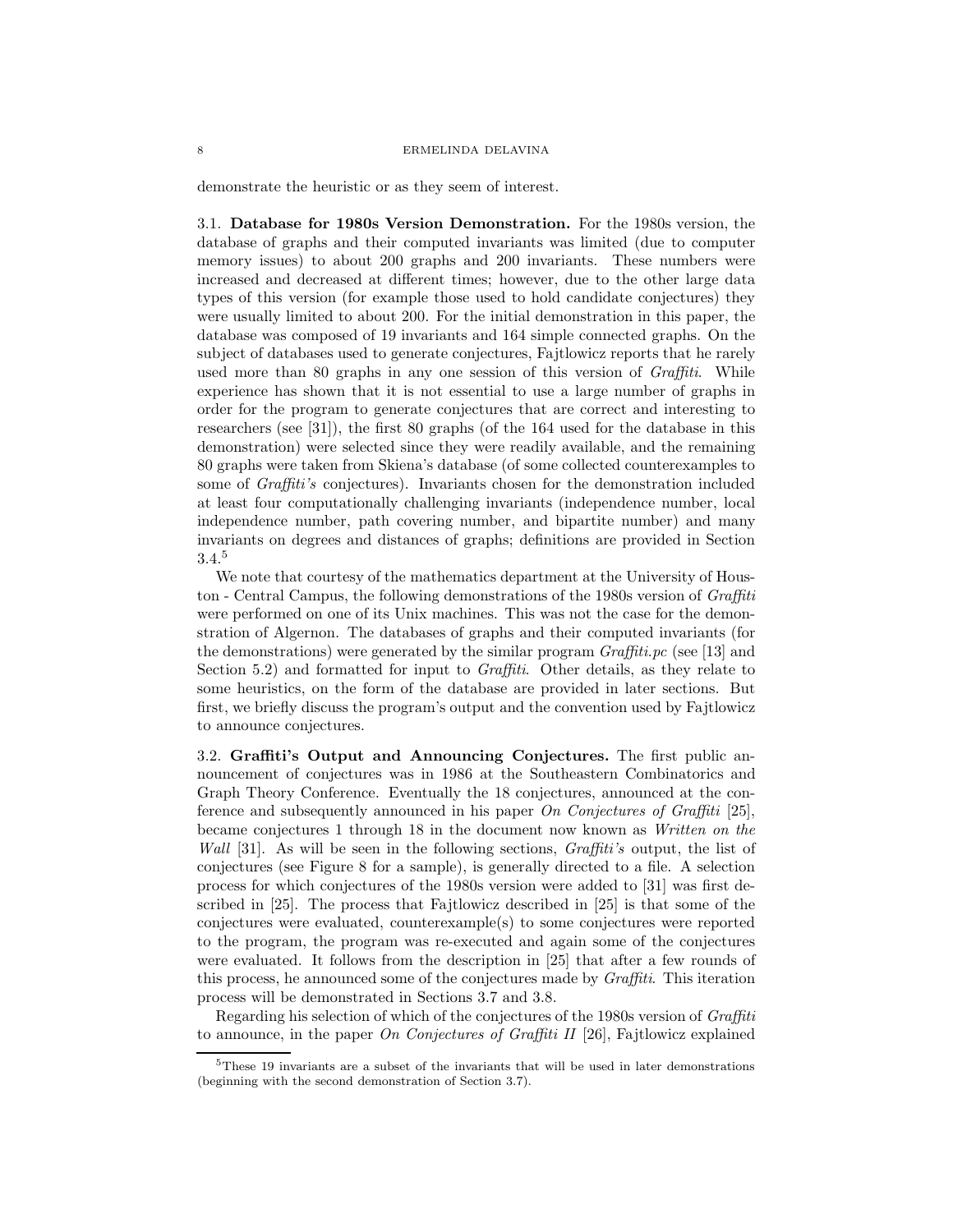SOME HISTORY OF THE DEVELOPMENT OF GRAFFITI 9

| <sup>23</sup> Tota Term - bart meth.uk.edu VT                                                                                                                                                                                                                                                                                                                               | L[x] |
|-----------------------------------------------------------------------------------------------------------------------------------------------------------------------------------------------------------------------------------------------------------------------------------------------------------------------------------------------------------------------------|------|
| File Edit Satup Control Window Help:                                                                                                                                                                                                                                                                                                                                        |      |
|                                                                                                                                                                                                                                                                                                                                                                             |      |
| <b>Enter Command: Ftck</b><br>Which dha? type 1 for the top dhe 1                                                                                                                                                                                                                                                                                                           |      |
| Rotalinfo: mensa is opened                                                                                                                                                                                                                                                                                                                                                  |      |
| sou can define the following properties:                                                                                                                                                                                                                                                                                                                                    |      |
| $: 110 - 12$<br>ż                                                                                                                                                                                                                                                                                                                                                           |      |
| i1(mg                                                                                                                                                                                                                                                                                                                                                                       |      |
| $: 11 - 20$                                                                                                                                                                                                                                                                                                                                                                 |      |
| 5<br>$: 11 - 0$                                                                                                                                                                                                                                                                                                                                                             |      |
| I wou define it<br>昌夕<br>$11 - 12 =$                                                                                                                                                                                                                                                                                                                                        |      |
|                                                                                                                                                                                                                                                                                                                                                                             |      |
|                                                                                                                                                                                                                                                                                                                                                                             |      |
|                                                                                                                                                                                                                                                                                                                                                                             |      |
| $\begin{array}{l} 8: \; \mathop{\mathrm{H}}\nolimits^{+12n_{0}}\\ 9: \; \mathop{\mathrm{H}}\nolimits^{(-12n_{0})}\\ 11: \; \mathop{\mathrm{program}}\nolimits^{+1} \mathop{\mathrm{d}}\nolimits^{+1} \mathop{\mathrm{d}}\nolimits^{+}\\ 12: \; \mathop{\mathrm{hyp}}\nolimits^{0}\\ 13: \; \mathop{\mathrm{H}}\nolimits^{0} \mathop{\mathrm{H}}\nolimits^{0}\\ \end{array}$ |      |
|                                                                                                                                                                                                                                                                                                                                                                             |      |
| 14: 11->12-0                                                                                                                                                                                                                                                                                                                                                                |      |
| 11.12 are invariant: c is a constant                                                                                                                                                                                                                                                                                                                                        |      |
| enter 0 for negation                                                                                                                                                                                                                                                                                                                                                        |      |
|                                                                                                                                                                                                                                                                                                                                                                             |      |
| make a selection:                                                                                                                                                                                                                                                                                                                                                           |      |

FIGURE 5. *Graffiti's* select property menu.

that "The two main reasons why I do not announce more conjectures of Graffiti is that I can't estimate their value and I do not want to communicate too many true but trivial conjectures"; and later in *On Conjectures of Graffiti III* [27] and in *On Conjectures of Graffiti V* [30], he re-iterated this while discussing the 1980s version of *Graffiti*.

3.3. **Demonstration of ftch.** The ancillary command, *ftch*, is used to view the database of models and their computed invariants. The menu in Figure 5 appears once *ftch* is invoked. At this point, a user can select to view a subset of the input. Each choice available in the menu (in Figure 5), is designed to facilitate selection of models with user-specified properties (defined by relations between invariants). In practice, each of the options<sup>6</sup> 1-9 and 13-14 use the following convention:  $i1$  and *i2* denote model invariants by their numerical identifiers and *c* denotes a constant.

For our demonstration, suppose that a user seeks to view information about "triangle-free graphs" of the database. Before using *ftch*, one types the command *listc* to list all invariants present in the database along with their corresponding numerical identifiers, and (one) notes the value corresponding to girth, (17 in the example database). Next, one enters the command *ftch*, selects option 5 (see menu in Figure 5) with 17 as the value for *i1*, the number 3 as the constant (for our example), and then enters 0 in order to select the complement of the set of graphs for which the girth is equal to three. The selected graphs are those with girth not equal to three (i.e. triangle-free graphs). After the selection of one or more relations used to define a *property*, the ftch menu appears (Figure 6). Option 1 allows for viewing the values of all invariants of a particular graph (model); option 2 allows for viewing the values of an invariant for all of the graphs (models) selected by a user in the previous step. The menu shown in Figure 6 lists these options and a variety of others for inspecting the database.

3.4. **A Demonstration of** *irin***.** The first demonstration of a conjecture-making heuristic is a demonstration of *irin* with the *property* selected as "simple connected

 $6$ Although, 13 and 14 were clearly added later, they are included here since they are obviously options similar to the first 9. The two choices 11 and 12 for selecting a property were added after 1990, and thus will be discussed in Section 4.4.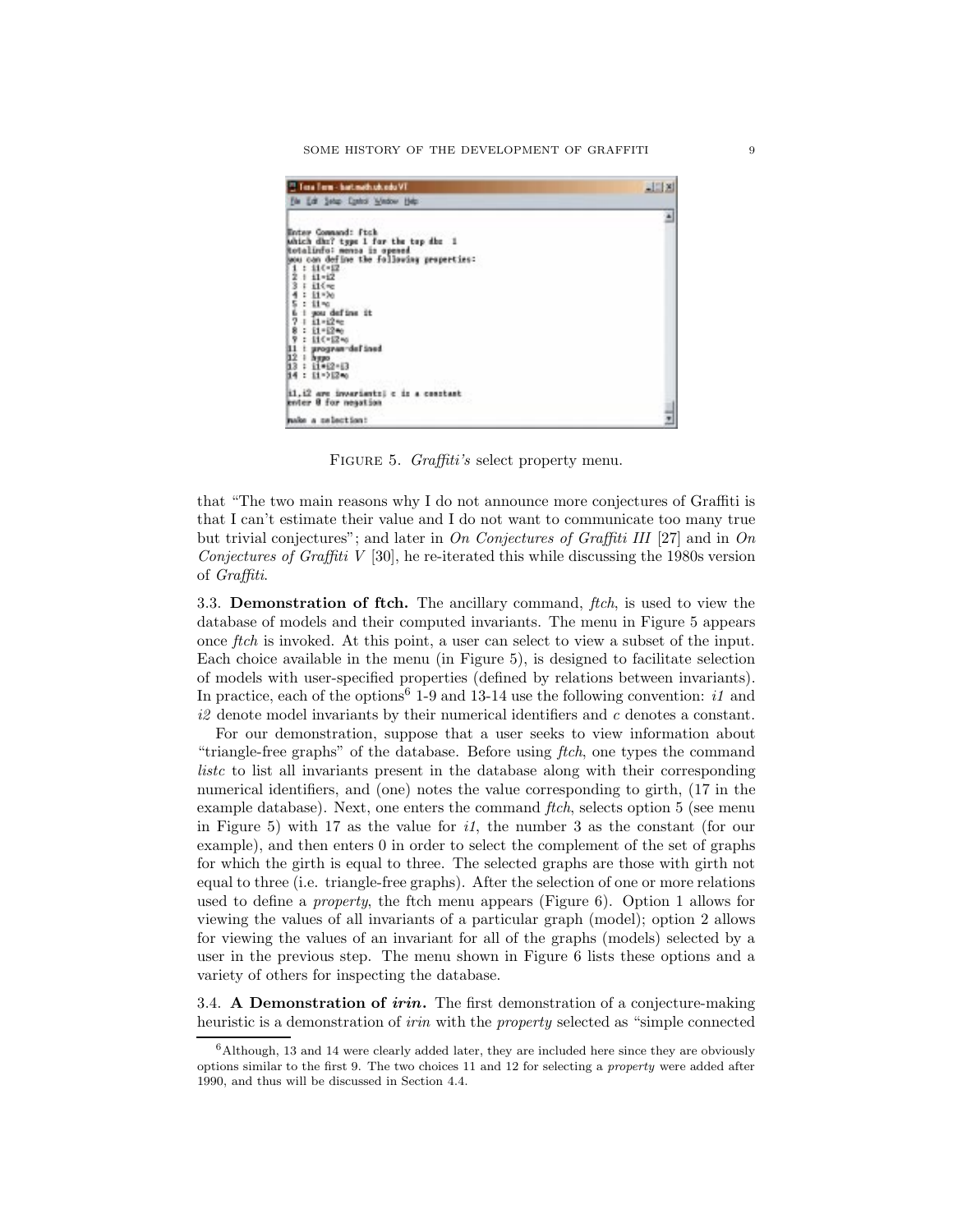

Figure 6. *Graffiti's ftch* menu.

graphs" (as seen in Figure 7). As Fajtlowicz described in his papers on *Graffiti* prior to *Graffiti V*, the 1980s version of the program generates a collection of formulae (candidate conjectures which the user does not see), immediately after which heuristic(s) are applied by the program. As seen in Figure 7, the program generated 52 relations (correct with respect to the database), but only 23 were accepted as conjectures. Once prompted, the output was directed to the file *conj.dat* whose contents are seen in Figure 8. An example of a trivial candidate conjecture removed by *irin* may be the statement that minimum degree of the graph is not more than its maximum degree.

Before discussing the conjectures, we digress to note that the query about storing in the master file (in the lower part of the second screen shot of Figure 7) is a feature that was added in the 1990s, and thus, that feature is discussed in Section 4 of this paper. The first two options for storing or printing the conjectures are obvious. The third option, "prepare for auto", is briefly mentioned in [25] and [28], and discussed in Section 5.1.

By the author's count, of the 23 conjectures accepted by *irin* (see Figure 8 for the full list) only six were interesting. Before discussing the status of the six conjectures mentioned, we provide many relevant graph theoretical definitions.

**Definition 3.1.** Let G be a simple connected graph. The *distance from vertex* u *to vertex* v of G is the length of a shortest u, v-path. The *average distance* of G is the average of all distances between distinct pairs of vertices.

The *eccentricity* of a vertex v of a graph is the maximum over all distances from v to the other vertices of the graph. The *average eccentricity* of a graph is the average of all eccentricities of vertices of the graph. The *radius* of the graph is the minimum eccentricity and the *diameter* of the graph is the maximum eccentricity.

**Definition 3.2.** Let G be a simple connected graph. A vertex of G is called a *boundary vertex* if its eccentricity is maximum over all vertices. The *average distance from boundary vertices* of a graph is the average of all distances between boundary vertices and all other (distinct) vertices. A vertex of a graph is called a *center vertex* if its eccentricity is minimum over all vertices. The *average distance*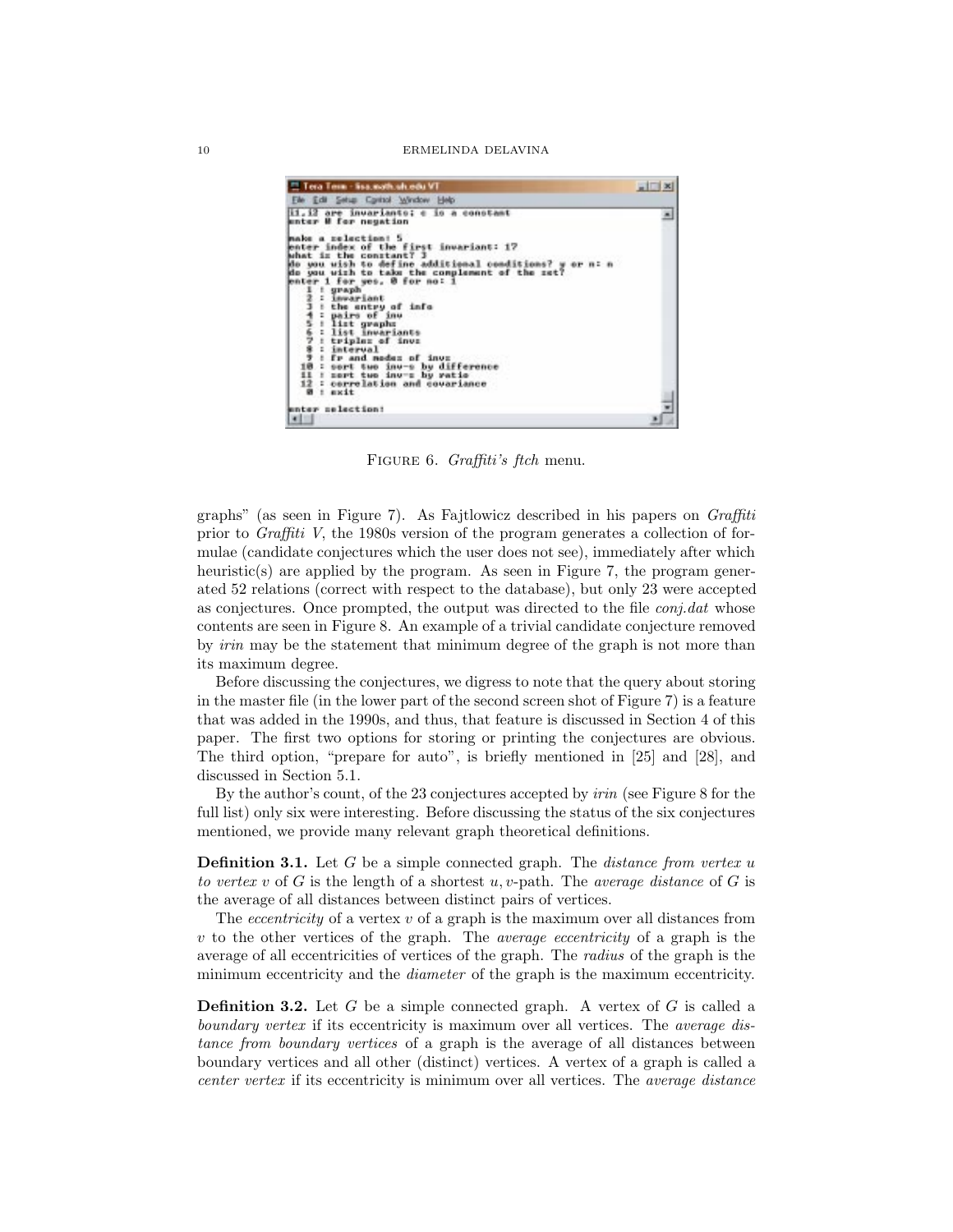SOME HISTORY OF THE DEVELOPMENT OF GRAFFITI 11

| <sup>12</sup> Tera Term - lina math.uh.edu VT                                                                                                                                                                                                                                                                                                                              | $= 2$ |
|----------------------------------------------------------------------------------------------------------------------------------------------------------------------------------------------------------------------------------------------------------------------------------------------------------------------------------------------------------------------------|-------|
| File Edit Setup Control Window Help                                                                                                                                                                                                                                                                                                                                        |       |
| Enter Command: irin<br>wou can define the following properties:<br>$111(-12)$<br>2<br>$1 + 1 = 12$<br>ı<br>: 110%<br>$+11-2c$<br>٠<br>$\frac{6}{9}$ : 11 rc<br>$\frac{6}{7}$ : you def<br>$\frac{7}{7}$ : 11 -12 rc<br>$\frac{8}{7}$ : 11 -12 rc<br>: you define it<br>$9:11(-12)$<br>I program-defined<br>11<br>$12:$ hypo<br>ᄞ<br>$1 - 11 + 12 - 13$<br>h4<br>$11 - 212$ |       |
| il.i2 arm invariants: c is a constant<br>enter 8 for negation<br>make a selection! 1<br>enter index of the first invariant: 1<br>enter index of the second invariant: 1<br>do you wizh to define additional conditions? y or n! n                                                                                                                                          |       |
| do you wish to take the complement of the net?<br>enter 1 for yes, 0 for no:<br>num of conji<br>52<br>23                                                                                                                                                                                                                                                                   |       |
| do you want to store conjectures in the master file (y/n) 7 m                                                                                                                                                                                                                                                                                                              |       |
| : store conjectures in conj.dat<br>Ë<br>t print conjectures<br>È,<br>I prepare for auto<br>: ewit                                                                                                                                                                                                                                                                          |       |
| enter selection: 1<br>41                                                                                                                                                                                                                                                                                                                                                   |       |

Figure 7. Demonstration of *irin*.

*from center vertices* of a graph is the average of all distances between center vertices and all other (distinct) vertices.

**Definition 3.3.** A subset of vertices of a graph is called *independent* if no two vertices in the subset are adjacent. The cardinality of a largest independent set is called the *independence number* of a graph.

The number of vertices of a largest induced bipartite subgraph of a graph is called the *bipartite number* of a graph. The number of vertices of a largest induced path of a graph is called the *path number* of a graph.

The minimum number of vertex-disjoint paths needed to cover the vertices of a graph is called the *path covering number* of a graph.

Among the six conjectures discussed next, one (as far as the author is aware) is open, two are known to have been previously made by *Graffiti*, and three are easily proven and found in mathematics papers or texts.

**Conjecture 1.** *If* G *is a simple connected graph, then the average distance from boundary vertices of* G *is not more than independence number of* G*.*

Conjecture 1 is open (as far as the author is aware).

**Conjecture 2.** [31, Conjecture labeled Graffiti 0] *If* G *is a simple connected graph, then the radius of* G *is not more than independence number of* G*.*

Conjecture 2 was proven in [40], [24], and later in [34]. At about the same time a slightly stronger result appeared in [23].

**Conjecture 3.** [31, Conjecture labeled Graffiti 2] *If* G *is a simple connected graph, then the average distance of* G *is not more than the independence number of* G*.*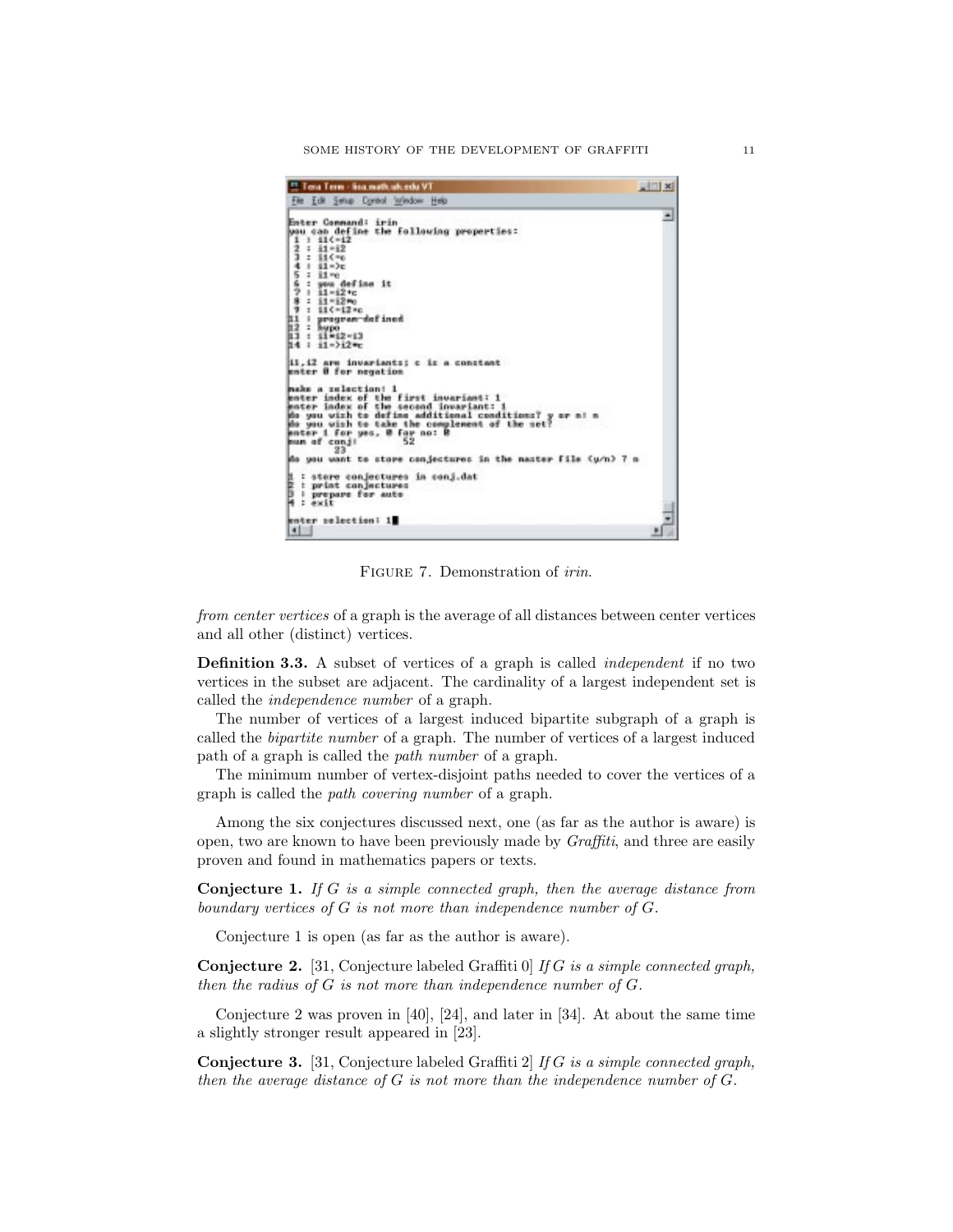| <sup>12</sup> Tera Term - lisa math.uh.edu VT                                                                                                                                                                                                                                                                                                                                                                                                                                                                                                                                                                                                                                                                                                                                                                                                                                                                                                                                                                                                                                                                                                                                                                                                                                                                                                                                        |  |
|--------------------------------------------------------------------------------------------------------------------------------------------------------------------------------------------------------------------------------------------------------------------------------------------------------------------------------------------------------------------------------------------------------------------------------------------------------------------------------------------------------------------------------------------------------------------------------------------------------------------------------------------------------------------------------------------------------------------------------------------------------------------------------------------------------------------------------------------------------------------------------------------------------------------------------------------------------------------------------------------------------------------------------------------------------------------------------------------------------------------------------------------------------------------------------------------------------------------------------------------------------------------------------------------------------------------------------------------------------------------------------------|--|
| Ele Edit Selup Control Window Help                                                                                                                                                                                                                                                                                                                                                                                                                                                                                                                                                                                                                                                                                                                                                                                                                                                                                                                                                                                                                                                                                                                                                                                                                                                                                                                                                   |  |
| hax degree of graph* <= M(nax degree vertices) of graph*<br>min degree of graph= <= aug degree of graph=<br>min degree of graph= <= M(nin degree vertices) of graph=<br>ave degree of graphs <= nax degree of graphs<br>Minax degree vertices) of graph® (= number vertices of graph®<br>Minin degree vertices) of graph= <= number vertices of graph=<br>radius of graph® <= awg eccentricity of graph®<br>radius of graph= <= independence number of graph=<br>diameter of qraph* <= bipartite number of qraph*<br>pumber of centers of graphs (= number vertices of graphs<br>munber on houndary of graph™ <= nunber vertices of graph™<br>low eccentricity of graph* <= diameter of graph*<br>way distance of graph* <- aug eccentricity of graph*<br>ave distance of graph* <= independence number of graph*<br>average distance from centers of graph= <= radius of graph=<br>wwerage distance from boundary vertices of graph* <= avg eccentric<br>average distance from boundary vertices of graph= <= independence<br>ы<br>independence number of graph* <= bipartite number of graph*<br>max local independence of graphs <= max degree of graphs<br>max local independence of graph= <= independence number of graph=<br>path covering of graph* <= independence number of graph*<br>girth of graph= <= nunber vertices of graph=<br>"conj.dat" 23 lines, 1311 characters |  |

Figure 8. Conjectures of *irin* demonstration.

Conjecture 3 was proven in [7] (note that first a slightly weaker relation was proven in [24].) We note that the fact that *irin* reported both Conjecture 3 and the relation in Conjecture 1 means that the average distance from the boundary vertices and the average distance of the graph are not comparable for all simple connected graphs.

**Conjecture 4.** *If* G *is a simple connected graph, then the diameter of* G *is not more than the bipartite number of* G*.*

The relation in Conjecture 4 is easily proven; it is the case that the stronger relation *diameter of graph* +1 *is not more than the path number of graph* is true (and easily proven) and mentioned in [23]. In view of this, it is reasonable to wonder why the *irin* heuristic made the bipartite number conjecture since indeed it follows by transitivity; however, as noted previously, this demonstration utilized a database with only 19 invariants and the path number was not among them. In Section 3.7 the database for the demonstrations is extended (and includes the path number).

**Conjecture 5.** *If* G *is a simple connected graph, then the independence number of* G *is not more than the bipartite number of* G*.*

Conjecture 5 is easily proven.

**Conjecture 6.** *If* G *is a simple connected graph, then the path covering number of* G *is not more than the independence number of* G*.*

This is easily proven, and noted in [52].

We note that according to Fajtlowicz the above demonstration is not typical in the sense that there can be many more conjectures accepted in one session of an execution of this version.

3.5. **Demonstration of** *cncl* **followed by** *irin***.** For the next demonstration, we generate sums of the 19 invariants, and then utilize the *ircn* command, which launches the *cncl* heuristic followed by *irin*. Sums of all (distinct) invariants were generated and added to the database using the *modi* command (Figure 9), by choosing option 10 (to add all sums of invariants) followed by option 3 (to store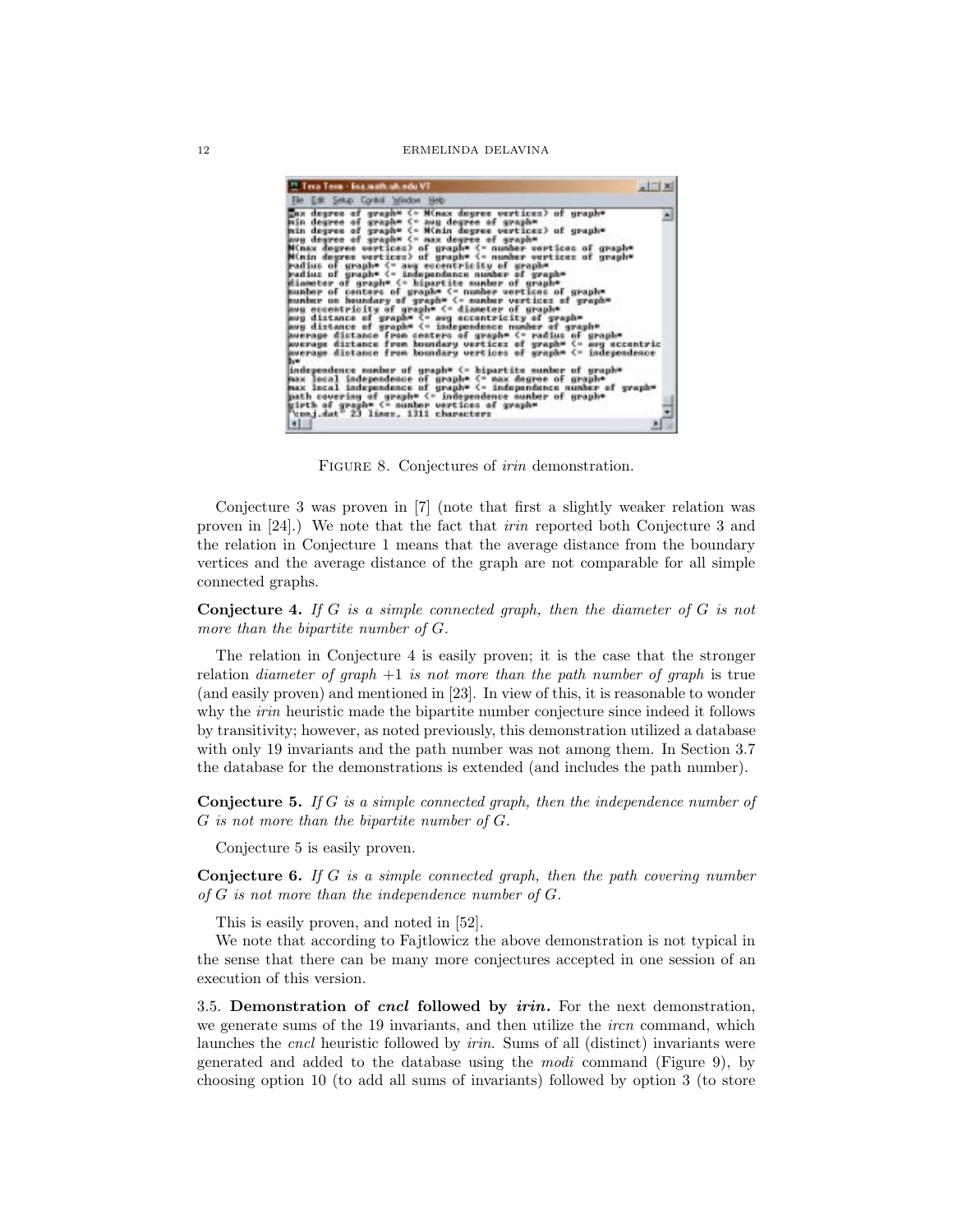SOME HISTORY OF THE DEVELOPMENT OF GRAFFITI 13

| 필 Tera Term - lisa.math.uh.edu VT<br>File Edit Setup Control Window Help                                                                                                                                                                                                                                                                                                                                                                                                                                                            |                                                                                                                                                                                                                                                                                                                                                                                                                                                                                         |
|-------------------------------------------------------------------------------------------------------------------------------------------------------------------------------------------------------------------------------------------------------------------------------------------------------------------------------------------------------------------------------------------------------------------------------------------------------------------------------------------------------------------------------------|-----------------------------------------------------------------------------------------------------------------------------------------------------------------------------------------------------------------------------------------------------------------------------------------------------------------------------------------------------------------------------------------------------------------------------------------------------------------------------------------|
| Enter Command: modi<br>0 : exit<br>delete graph type<br>2<br>: invariant<br>3<br>: store<br>: add new invariant<br>5<br>: add new inv from file<br>6 : list graphs<br>7<br>: list concepts<br>8<br>: add a new inv=k*oldinv<br>9<br>: add all products of inv<br>10 : add all sums of inv<br>11 : add sups of invaria<br>: add sups of invariants<br>12 : add infs of invariants<br>26 : add infs of invariants<br>26 : add quotient of two inv<br>30 : knowledge corrections<br>$32$ : trnspose models i and j<br>enter selection: | 13 : constant inv<br>14 : selected invariants<br>15 : modify one entry<br>16 : prepare inv for 5<br>17 : standard sel invariants<br>18 : graphs with a given property<br>19 : delete redundant equalities<br>20 : delete hb<br>21 : add sum of two invariants<br>22 : product of two invariants<br>23 : square of an invariant<br>24 : square root of an invariant<br>25 : add diff of two invariants<br>27 : scale info<br>29 : append graph from a file<br>31 : list const invariants |
|                                                                                                                                                                                                                                                                                                                                                                                                                                                                                                                                     |                                                                                                                                                                                                                                                                                                                                                                                                                                                                                         |

Figure 9. *Graffiti's modi* menu.

| <sup>12</sup> Tota Term - kramath uh edu VT.                                                                                                                                                                                                                                                                                                              |  |
|-----------------------------------------------------------------------------------------------------------------------------------------------------------------------------------------------------------------------------------------------------------------------------------------------------------------------------------------------------------|--|
| Film Edit Swise Combol Window Help                                                                                                                                                                                                                                                                                                                        |  |
| $1 - 11(-12 + c)$<br>9 : il<-i2+c<br>ii : program<br>i2 : hypo<br>i3 : ii=i2-i3<br>i4 : i1=>i2+c<br>: program-defined                                                                                                                                                                                                                                     |  |
| 11,12 are invariants; e is a constant<br>enter 8 for negation                                                                                                                                                                                                                                                                                             |  |
| make a selection: 1<br>enter index of the first invariant: i<br>enter index of the second invariant: 1<br>do you wish to define additional conditions? y or n! n<br>do you wish to take the complement of the set?<br>enter 1 for yes. 8 for no! B<br>mun of conj:<br>4214<br>152<br>115<br>do you want to store conjectures in the master file (y/n) 7 m |  |
| <b>RANDE</b><br>: stere conjectures in conj.dat<br>: print conjectures<br>I prepare for auto<br>exit                                                                                                                                                                                                                                                      |  |
| enter selection: 1<br>$\vert \cdot \vert$                                                                                                                                                                                                                                                                                                                 |  |

Figure 10. Demonstration of *ircn*.

the database). Next, the *ircn* command was given, with "simple connected graphs" selected as the *property*. The numeric values, 4214, 152 and 115 seen in Figure 10 are the number of relations between invariants and sums of invariants (correct with respect to the database), the number of those relations accepted by *cncl*, and the net number of relations accepted by *irin*, respectively.

For this demonstration, we implemented a process for selecting conjectures similar to the one described in Section 3.2. First, the author categorized the conjectures as known, trivially uninteresting, and left 92 pending. Those were sent to Fajtlowicz with the request that he select some (in the spirit of what he was doing in the 1980s) that he would have considered including in *Written on the Wall*. Within thirty minutes, he responded by marking 5 with some comments; the author added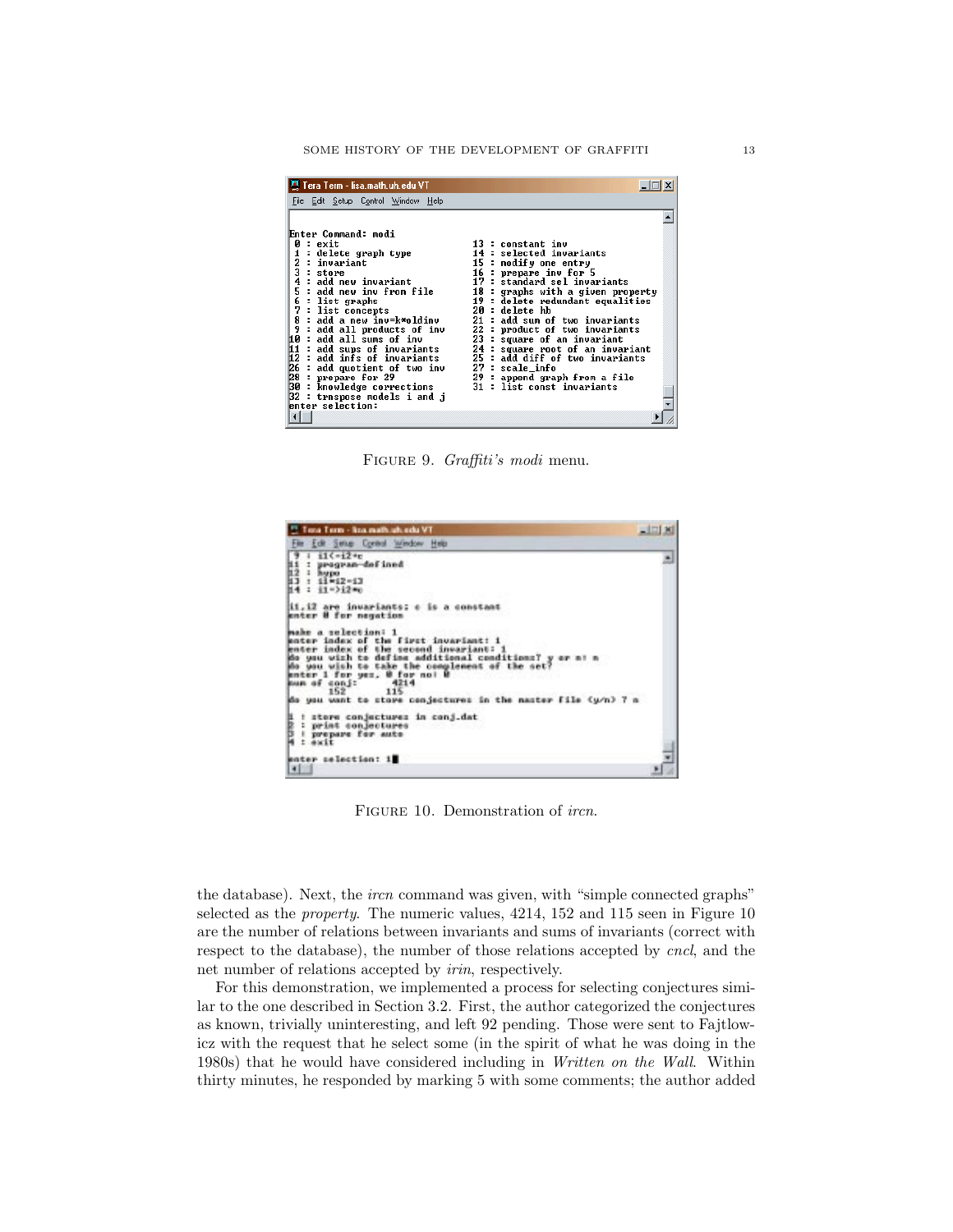two more and sent 13 of them to an electronic mailing list<sup>7</sup> for Fajtlowicz's graduate students and a couple of colleagues. Note that many of the relevant definitions were given in Definitions 3.1, 3.2 and 3.3.

Among the thirteen conjectures sent to the mailing list were the 6 conjectures (with similar comments) already mentioned in Section 3.4, and the following seven conjectures.

**Conjecture 7.** *If* G *is a simple connected graph, then the diameter of* G *is not more than the independence number of* G *plus the radius of* G*.*

The conjecture listed above was sent with Fajtlowicz's comment, "This true because the diameter is not more than twice the radius, but the case of equality is of interest."

**Conjecture 8.** *If* G *is a simple connected graph, then the diameter of* G *is not more than the average eccentricity plus the radius of* G*.*

Conjecture 8 was resolved shortly after the list was sent to the group. Bill Waller pointed out that this is also true, and the argument is similar to that given for Conjecture 7.

**Conjecture 9.** *If* G *is a simple connected graph, then the average eccentricity of* G *is not more than the independence number of* G *plus the average distance of* G*.*

**Conjecture 10.** *If* G *is a simple connected graph, then the average distance of* G *is not more than the radius of* G *plus the minimum degree of* G*.*

Shortly after the list was sent to the group, Bill Waller found a counterexample to Conjecture 10.

**Conjecture 11.** *If* G *is a simple connected graph, then the average distance of* G *is not more than the path covering number of* G *plus the radius of* G*.*

**Conjecture 12.** *If* G *is a simple connected graph, then the minimum degree of* G *is not more than the number of boundary vertices of* G *plus the number of center vertices of* G*.*

A couple of days after it was announced, Bill Waller and the author found a counterexample to Conjecture 12.

**Definition 3.4.** Let S be a subset of the vertices of a graph G. Then the *neighborhood of S*, denoted  $N(S)$ , is the subset of vertices of G that are adjacent to at least one vertex of S.

**Conjecture 13.** *Let* G *be a simple connected graph. Let* M *be the subset of vertices of* G *that have maximum degree, and let* A *be the subset of vertices of* G *that have minimum degree. Then the cardinality of* N(A) *is not more than the bipartite number of* G *plus the cardinality of*  $N(M)$ *.* 

3.6. **Demonstration of** *Beagle***.** One of the commands that implement the *beagle* heuristic is called *dirn*. The command *dirn* proceeds similarly to the *irin* command except that the user is prompted for a distance (which is defined in Section 2.3). As described in Section 2.3 the convention for naming invariants affects the implementation of *beagle*, which utilizes the idea that conjectures involving concepts of a

<sup>7</sup>The subject title was A Blast from the Past.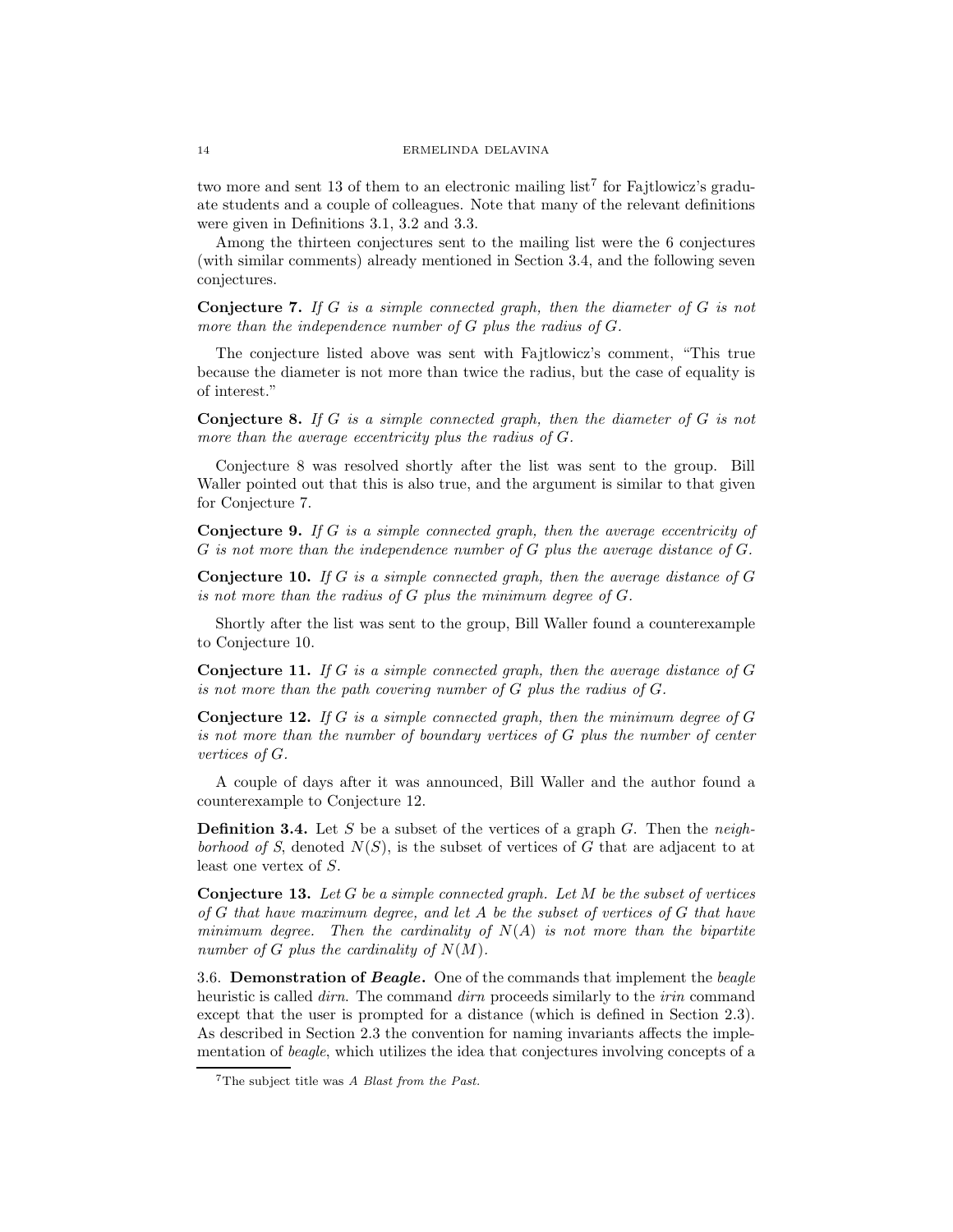| 진 Tera Term - lisa.math.uh.edu VT                                                                                                                                                                                                                                                                                                                                                                                                                                                           |  |
|---------------------------------------------------------------------------------------------------------------------------------------------------------------------------------------------------------------------------------------------------------------------------------------------------------------------------------------------------------------------------------------------------------------------------------------------------------------------------------------------|--|
| File Edit Setup Control Window Help                                                                                                                                                                                                                                                                                                                                                                                                                                                         |  |
| make a selection: 1<br>lenter index of the first invariant: 1<br>enter index of the second invariant: ${\bf 1}$<br>do you wish to define additional conditions? y or n: n<br>do you wish to take the complement of the set?<br>enter 1 for yes, 0 for no: 0<br>hum of conj:<br>52<br>23<br>What is the distance? 5<br>1Й<br>do you want to store conjectures in the master file (y/n) ? n<br>1 : store conjectures in conj.dat<br>2 : print conjectures<br>3 : prepare for auto<br>4 : exit |  |
|                                                                                                                                                                                                                                                                                                                                                                                                                                                                                             |  |
| enter selection: $1$                                                                                                                                                                                                                                                                                                                                                                                                                                                                        |  |
|                                                                                                                                                                                                                                                                                                                                                                                                                                                                                             |  |

FIGURE 11. Demonstration of the *dirn* command, which implements the *beagle* heuristic.

different type are more likely to be interesting. Since the *beagle* heuristic is no longer used in the *Graffiti-System*, the convention for naming invariants has changed. That is, *Algernon* no longer adheres to the convention, nor does *Graffiti.pc* the generator of the database (as mentioned in Section 3.1). For the demonstration, the two counterexamples were added to the database used in the previous demonstration (without sums of invariants), and the names of the 19 invariants were changed<sup>8</sup> using a text editor.

Once the input was available, *Graffiti* was executed, *dirn* was entered as the command, and the collection of graphs for the *property* was selected as "simple connected graphs". The author experimented with various values for the minimum distance between invariants, with the following outcomes. With minimum distance of 2, the *beagle* heuristic did not eliminate any of the 23 conjectures made by *irin*; with minimum distance of 3, the *beagle* heuristic accepted only 19 of the 23 conjectures made by *irin*; with minimum distance of 4, the *beagle* heuristic accepted 18 of the 23 conjectures made by *irin*; with minimum distance of 5, the *beagle* heuristic accepted only 10 of the 23 conjectures made by *irin* (Figure 11); with minimum distance of 6, the *beagle* heuristic accepted only 3 of the 23 conjectures made by *irin*; with minimum distance of 7, the *beagle* heuristic rejected all but one of the 23 conjectures made by *irin*. Finally, with minimum distance of 8, all 23 were rejected.

During the experiment, the author wondered if among the 10 conjectures (seen in Figure 12) accepted with minimum distance set to 5, one would find the six conjectures discussed in Section 3.4. It was the case that four of the six conjectures were reproduced by *dirn* with minimum distance set to 5. The two not present were *diameter of the graph*  $\leq$  *bipartite number of the graph*, since according to the invariant naming convention of the 1980s version, the invariants (*maximum;eccentricty;graph* and *order;bipartite subgraph;graph*) are at distance 4; and the *independence number of the graph*  $\leq$  *bipartite number of the graph*, since according to the old invariant naming convention, the invariants (*maximum;independent vertices;graph* and *order;bipartite subgraph;graph*) are also at distance 4.

<sup>8</sup>For example, the min degree of graph was changed to min; degree sequence; graph.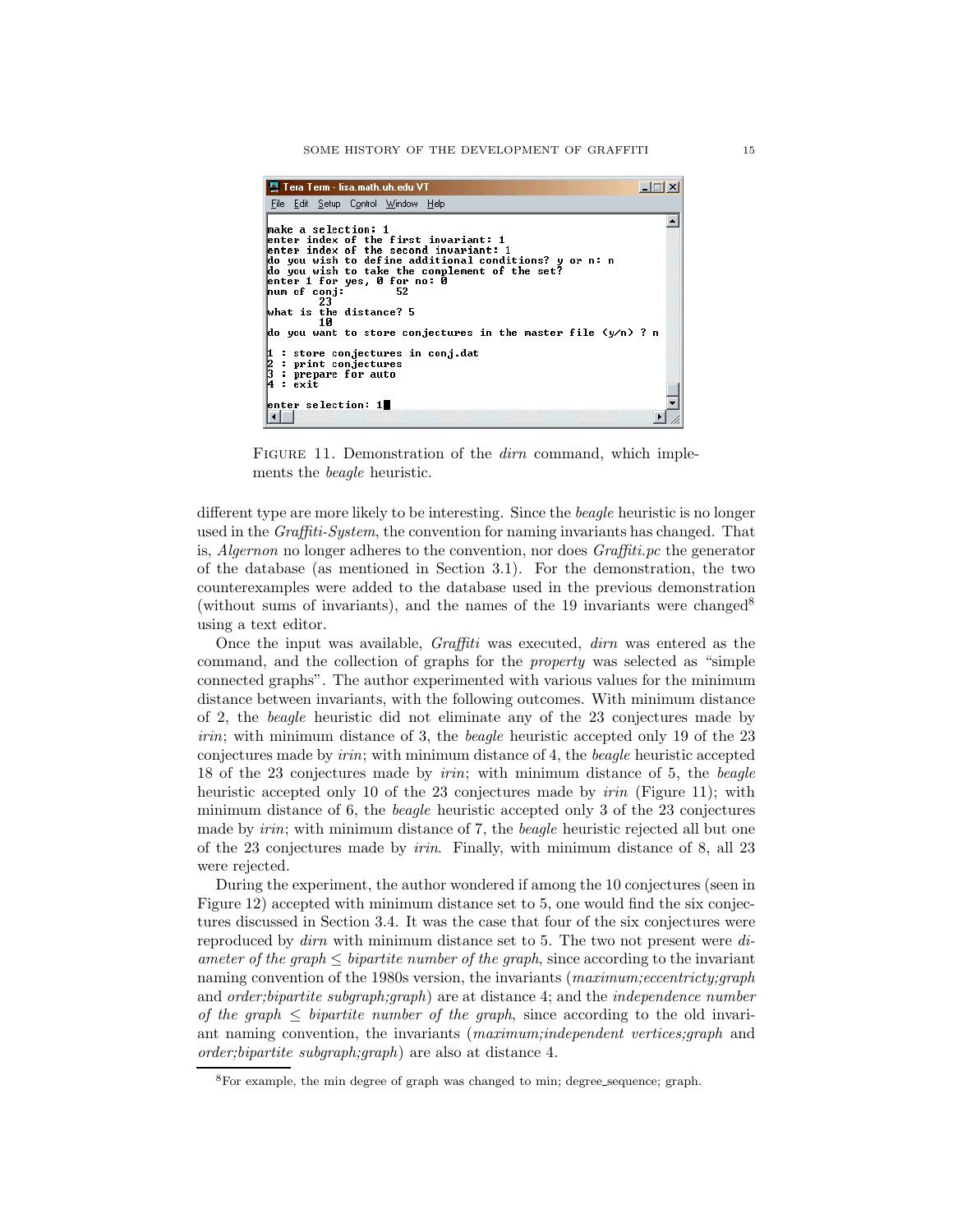| 里 Tera Term - lisa.math.uh.edu VT                                                                                                                                                                                                                                                                                                                                                                                                                                                                                                                                                                                                                                                                                                                                   |  |
|---------------------------------------------------------------------------------------------------------------------------------------------------------------------------------------------------------------------------------------------------------------------------------------------------------------------------------------------------------------------------------------------------------------------------------------------------------------------------------------------------------------------------------------------------------------------------------------------------------------------------------------------------------------------------------------------------------------------------------------------------------------------|--|
| File Edit Setup Control Window Help                                                                                                                                                                                                                                                                                                                                                                                                                                                                                                                                                                                                                                                                                                                                 |  |
| card neighbors max degrees degree_sequence graph*<=<br>card vertices graph*<br> card neighbors min degrees degree_sequence graph*<=<br>card vertices graph*<br>min eccentricity graph*<=<br>max independent vertices graph*<br>card centers eccentricity graph*<=<br>card vertices graph*<br> card boundary eccentricity graph*<=<br>card vertices graph*<br>avg distance graph*<=<br>max independent vertices graph*<br>avg distance_from boundary eccentricity graph*<=<br>max independent vertices graph*<br>$\mathop{\sf max}$ independent vertices graph $\star$ <=<br>order bipartite_subgraph graph*<br>$\mathsf{max}$ local_independence graph $\star$<br>max independent vertices graph*<br>card path_covering graph*<=<br>max independent vertices graph* |  |
|                                                                                                                                                                                                                                                                                                                                                                                                                                                                                                                                                                                                                                                                                                                                                                     |  |

FIGURE 12. Conjectures of the *dirn* command, which implements the *beagle* heuristic.

3.7. **First Demonstration of** *echo***.** The *echo* heuristic will be demonstrated in the next 3 sections. The first demonstration utilizes the same database as before, except that invariant names will follow the naming convention used in the 1990s. In the next two demonstrations, we expand the database to include more invariants, and illustrate two iterations of finding counterexamples and re-executing the program before listing conjectures.

The heuristic *echo* can be launched by itself or in combination with other heuristics. Our first demonstration will be of the command *erie*, which launches the *irin* heuristic followed by the *echo* heuristic. For this demonstration, as described above we utilize the same database as in the previous demonstration. The *property* of "triangle-free graphs" was selected as before. The program reported that 63 relations were correct (with respect to the database) for the graphs in the *property* selected and proceeded to prompt the user to define the *background*; the *background* selected was the collection of "simple connected graphs". The number of conjectures accepted was reported to be three, one of which is described below.

**Definition 3.5.** Let G be a simple graph. The *local independence of a vertex* of G is the independence number of the subgraph induced by the neighbors of the vertex, and *maximum of local independence* of G is the maximum of local independence numbers over all vertices of the graph.

**Conjecture 14.** *If* G *is a connected triangle-free graph, then the maximum degree of* G *is not less than the maximum of local independence of* G*.*

Equality of the two invariants (occurring in Conjecture 14) is trivially true for triangle-free graphs. However, this illustrates the main idea of the heuristic *echo*, since it is not true for all simple connected graphs. The other two reported relations were both false (and resolved by the author).

3.8. **Another Demonstration of** *echo***.** For the second demonstration of *erie*, which implements *echo*, a counterexample to the previous two false conjectures was added to the database, and the number of invariants increased to 128 (although, Fajtlowicz reports using fewer than this amount). The set of invariants included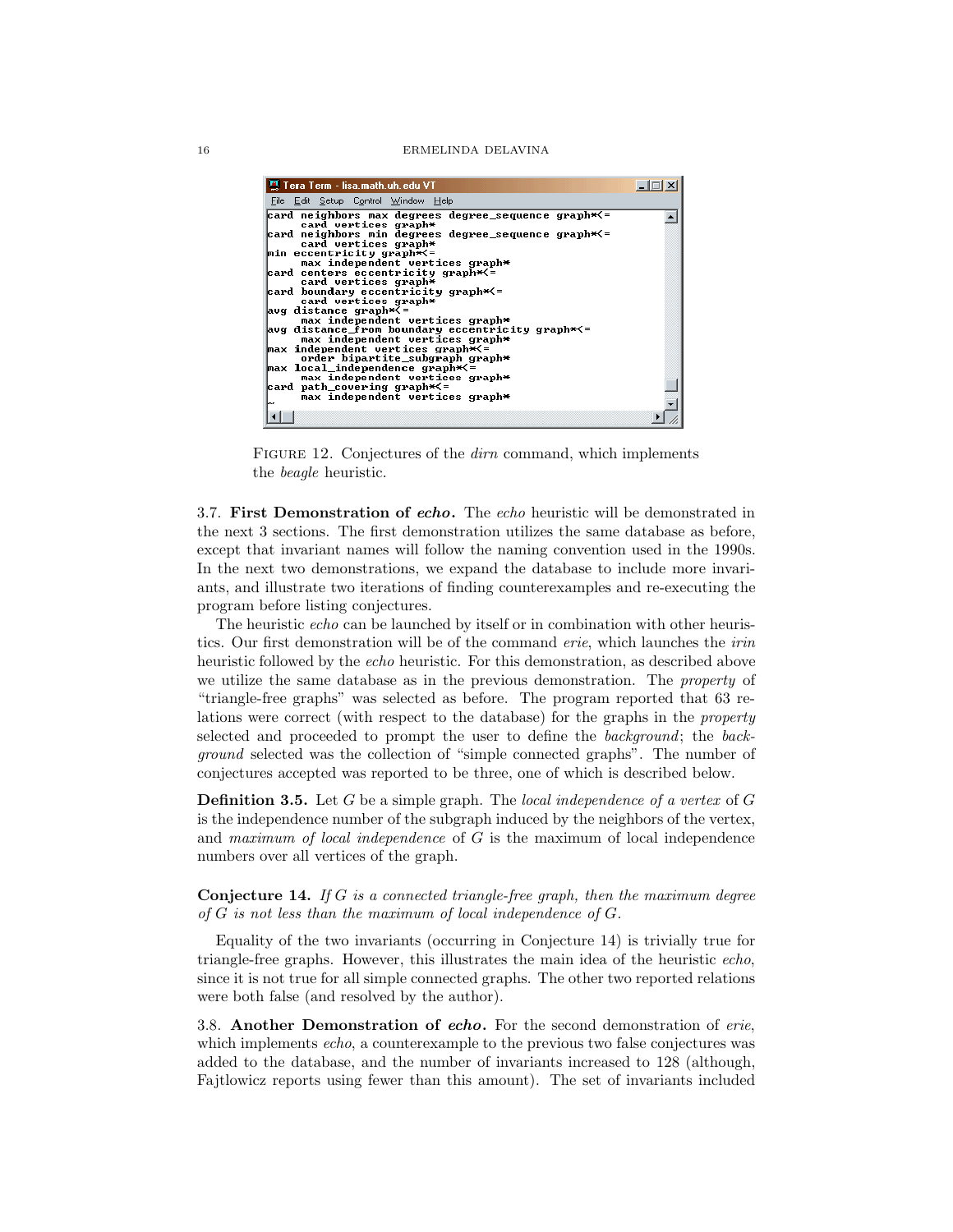| <sup>12</sup> Tera Term - line math uh edu VT                                                                                                                                                                                                                                                                                                                                                                                                         | $=$ $\frac{1}{2}$ $\times$ $\frac{1}{2}$ |
|-------------------------------------------------------------------------------------------------------------------------------------------------------------------------------------------------------------------------------------------------------------------------------------------------------------------------------------------------------------------------------------------------------------------------------------------------------|------------------------------------------|
| File Edit Selup Control Window Help                                                                                                                                                                                                                                                                                                                                                                                                                   |                                          |
| End largest in set of degrees of G= <- Micenters] of G=<br>End largest in set of degrees of G= <- Miboundaryl of G=<br>Bad largest in set of degrees of G* <- nin node of degrees of complement G*                                                                                                                                                                                                                                                    | 픠                                        |
| End smallest in set of degrees of C* <= frequency of modal degree of C*<br>End smallest in set of degrees of G* <- Minim degree vertices) of G*<br>End smallest in set of degrees of G* <- freq of max of (vertices at even distan<br>e from a vertex) of C=                                                                                                                                                                                          |                                          |
| Dad smallest in set of deurees of C= <= max degree of centers of C=<br>End smallest in set of degrees of C* <- min of closed edge spans of C*<br>End smallest in set of degrees of G* (= M(max degree vertices) of complement G*                                                                                                                                                                                                                      |                                          |
| 2nd largest in sequence of degrees of Q≈ <− freq of max of (wertiess at even di<br>hance from a vertex) of C*<br>2nd largest in sequence of degrees of C* <=  {houndary} of C*<br>End smallest in sequence of degrees of G* <- ave degree of G*<br>End smallest in sequence of degrees of Gm <- min of nues degrees of Gm<br>Bad smallest in sequence of degrees of O* <= W <alpha core="" set=""> of O*</alpha>                                      |                                          |
| mumber of even degreez in zet of degreez of G* <- nax_minimade of degreez of G*<br>mumber of even degrees in set of degrees of G= <- residue of G=<br>kumber of even degrees in set of degrees of G* <- Ninin degree vertices] of G*<br>wunher of even degrees in set of degrees of C* <- number on houndary of C*<br>wumber of oven dourees in set of dourees of C= <- min of <wortices at="" dist<br="" oven="">mce from a vertex) of G*</wortices> |                                          |
| pumber of even degrees in set of degrees of G* <- freq of min of (vertices at a<br>en distance from a vertex) of G=                                                                                                                                                                                                                                                                                                                                   |                                          |
| pumber of oven degrees in set of degrees of C= <= nin degree of centers of C=<br>mumber of even degrees in set of degrees of C* <- average eccentricity of min d<br>kres vertices of G*                                                                                                                                                                                                                                                               |                                          |
| munher of even degrees in set of degrees of G= <- nin of closed edge spans of                                                                                                                                                                                                                                                                                                                                                                         |                                          |
| mumber of even degrees in set of degrees of C= <= girth of C=                                                                                                                                                                                                                                                                                                                                                                                         |                                          |
| 址                                                                                                                                                                                                                                                                                                                                                                                                                                                     | ٨                                        |

FIGURE 13. Conjectures of *erie* with expanded database.

at least 8 that were computationally difficult, the others were degree and distance related. Note, the expanded database was used for the remainder of the demonstrations in this paper. Before invoking any conjecture-making commands, the *modi* command was utilized with option 19 selected, which deletes redundant equalities (as described in the menu of Figure 9). Option 19 prompts the user for a *property*. For this demonstration the *property* of "triangle-free graphs" was selected. The program reported 12 equalities, one of which involved the invariants in the previously discussed conjecture; most of the other equalities related some degree invariants of the graph to degree invariants of its complement. After the *modi* option was implemented, the database was composed of only 117 of the 128 original invariants.

Once the database was expanded, the *erie* command was launched, the *property* was selected as "triangle-free graphs" and the *background* was selected as "simple connected graphs". The program reported that 1670 inequalities were generated by *ineq* for the selected *property*, and that 359 of those remained after *irin* was utilized. Finally, after the heuristic *echo* was utilized the number of accepted conjectures was 132. In Figure 13, we see that as Fajtlowicz described in [26] the program produces groups of conjectures. Since many of the conjectures on the first part of this list are false, the demonstration will include one iteration of the process (described in Section 3.2) of providing counterexamples and re-executing the program.

After considering some of the first 30 conjectures, the author found nine counterexamples $9$  to refute at least 13 conjectures. All refuted conjectures related degree invariants to distance invariants. Three of the counterexamples were small graphs on 6 or 7 vertices, and the others were on between 13 to 30 vertices. After adding the counterexamples to the database and re-executing, the program indicated that 1574 inequalities had been generated by *ineq* for the graphs of the *property*, and

<sup>9</sup>We note that after the demonstration was described, Fajtlowicz commented to the author that he would have re-execute the program well before finding 9 counterexamples.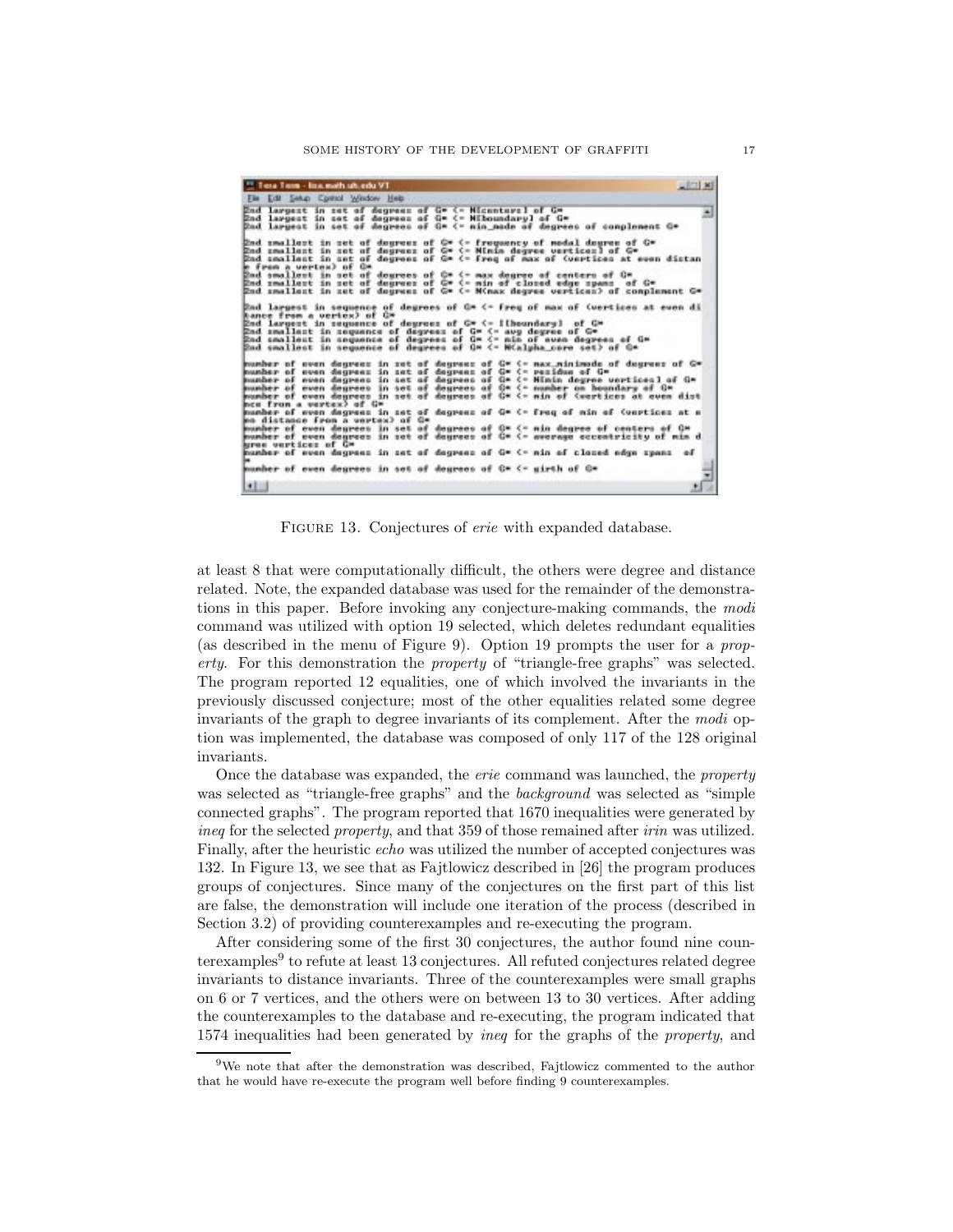| <sup>21</sup> Time Time - Imamath shared VT                                                                                                                                                                                                                                                                                                                                                                                                                                  | $-121$ $\times$ |
|------------------------------------------------------------------------------------------------------------------------------------------------------------------------------------------------------------------------------------------------------------------------------------------------------------------------------------------------------------------------------------------------------------------------------------------------------------------------------|-----------------|
| File Edit Swiss Control Window Help                                                                                                                                                                                                                                                                                                                                                                                                                                          |                 |
| End largest in set of degrees of G* <- nin node of degrees of complement G*                                                                                                                                                                                                                                                                                                                                                                                                  |                 |
| <u>Rnd smallest in set of degrees of C* &lt;= frequency of modal degree of C*</u><br>2nd smallest in set of degrees of G* <= min of closed edge spans of G*<br>Znd smallest in set of degrees of G* <= M <nax degree="" wertices=""> of complement G*</nax>                                                                                                                                                                                                                  |                 |
| End largest in sequence of degrees of G* (-   [boundary] of G*                                                                                                                                                                                                                                                                                                                                                                                                               |                 |
| End smallest in sequence of degrees of C≈ <= avy degree of C≈<br>Rnd smallest in sequence of degrees of G* <= NCalpha_core set> of G*                                                                                                                                                                                                                                                                                                                                        |                 |
| munber of even degrees in set of degrees of G* <- max_minimede of degrees of G*<br>number of even degreez in zet of degreez of G= <- rezidue of G=<br>mumber of even degrees in set of degrees of C= <- Mimin degree vertices] of C=<br>humber of even degrees in set of degrees of C* <= min of (vertices at even dista<br>moe from a vertex) of G*<br>pumber of even degrees in set of degrees of G* <= freq of max of (vertices at ev<br>en distance from a vertex) of G* |                 |
| munber of even degrees in set of degrees of G* <- freq of nin of (vertices at ev<br>en distance from a vertex) of C*                                                                                                                                                                                                                                                                                                                                                         |                 |
| pumber of even degrees in set of degrees of C= <= average eccentricity of min de<br>siree wertiess of C*                                                                                                                                                                                                                                                                                                                                                                     |                 |
| munber of even degrees in set of degrees of G* <= 2nd snallest in sequence of de<br>grees of complement G*                                                                                                                                                                                                                                                                                                                                                                   |                 |
| max of even degreez of $G*$ (= IIboundary) of $G*$<br>max of even degrees of C* <= N <nax c*<="" conglement="" degree="" of="" td="" vertices)=""><td></td></nax>                                                                                                                                                                                                                                                                                                            |                 |
| max mode of even degrees of G* <= number on boundary of G*<br>Tin of even degrees of G* (- frequency of nodal degree of G*                                                                                                                                                                                                                                                                                                                                                   |                 |

Figure 14. Conjectures of *erie* after one iteration of counterexamples and re-execution of the program.

that after applying *irin* 342 remained. Once the heuristic *echo* was applied, the number of accepted conjectures was 94. The decrease in the number of conjectures is probably due to the observation that *erie* generates groups of similar conjectures. (That is, some of the graphs added to the database were probably counterexamples to similar types of conjectures).

After glancing at some of these 94 conjectures, the author was convinced that many of them were false. Thus, in the next section we demonstrate another iteration of the process of finding counterexamples and re-executing the program; and we also take this opportunity to discuss the idea of the *touch number* and to demonstrate the use of a program to test for counterexamples. Introduction and demonstration of the *touch number* at this juncture is intended to serve a two-fold purpose. This idea will recur in the discussion of the *Dalmatian* heuristic, and in the next demonstration this additional criterion (an undocumented feature of the 1980s version) might prove useful for eliminating some of the trivial conjectures made in this demonstration.

3.9. **Atypical-Demonstrations of the 1980s Version.** We previously noted that the demonstrations were not duplications of any of Fajtlowicz's previous runs of this version of *Graffiti*; the following demonstrations diverge even more from "typical" runs of the 1980s. At this point, we will continue with the expanded database and the counterexamples found; however, we first discuss the command *prox*, which is not described in either the help menu or Fajtlowicz's papers of this version, but was encountered as the author browsed the code and experimented with some commands. Note that the *prox* heuristic was selected (by the author) for discussion and demonstration because it involves the idea of the touch number, which is defined below and discussed again in Section 5. The *touch number* of a relation,  $\alpha \leq \beta$ , is the number of models (in the database) for which the relation is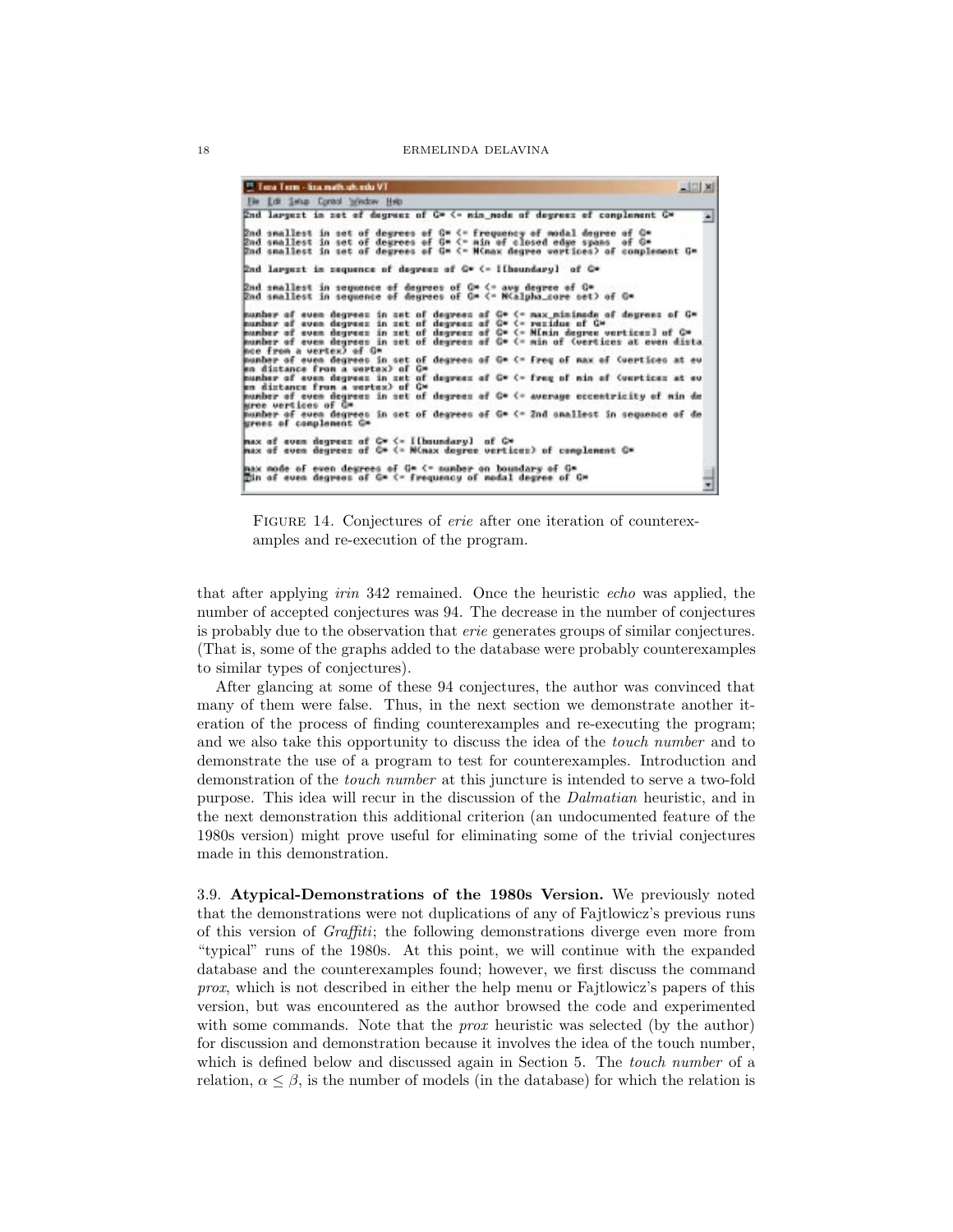equality. The code of *Graffiti* indicates that the *prox* command launches the command *ineq* for a user selected *property*, prompts for a "proxy value" (i.e. minimum touch number) and proceeds to report which relations have a touch number of at least the "proxy value".

For this demonstration (in an effort to continue with the line of thought in the previous demonstration), the author added a new command called *erpx*, which is a combination of *erie* and *prox*. The new command *erpx* performs exactly as *erie*, but first prompts the user for a minimum touch number.

Once the command *erpx* was entered, the minimum touch was set to 9, the *property* of "triangle-free graphs" was selected, and the *background* was selected to be "simple connected graphs". As before, the program reported that 1574 inequalities were made by *ineq* for the *property*, 342 remained after applying *irin*, and 94 remained after the heuristic *echo* was applied; and finally, 61 relations satisfied the condition of minimum touch at least nine. Note that using the *ftch* command, the author had previously determined that the database contained about 90 trianglefree graphs, and thus minimum touch of 9 was arbitrarily selected at around 10% of the number of models in the *property*. On the first part of the list of conjectures in *conj.dat* as seen in Figure 15, the first two are easily shown to be correct for triangle-free graphs; however, since many of the remaining were almost certainly false, we again provide another iteration of the process of finding counterexamples, but now, rather than follow the steps of a "typical" iteration process used in the 1980s, we will use a program to test for counterexamples<sup>10</sup>.

The list of 61 conjectures, described by their numerical invariant identifiers, was input to *Builddbs*, a subprogram (described in [13]) of *Graffiti.pc*, for which code was rearranged to test the 61 conjectures on about 22,500 small connected trianglefree graphs; the number of vertices ranged between 1 and 16. The adjacency lists of the graphs were retrieved from The Combinatorial Object Server's web interface for Brendan McKay's *makeg*. We note that this is not the first time that conjectures of this version of *Graffiti* were tested on many graphs. In the early 1990s, Tony Brewster, Michael Dinneen and Vance Faber tested over 200 of *Graffiti's* conjectures on all of the nonisomorphic graphs with 10 or fewer vertices; their research is summarized in [1] and [21].

Of the 61 conjectures tested by *Builddbs*, 42 were refuted by 25 examples of small triangle-free graphs on fewer than 11 vertices. We will present 9 of the remaining conjectures but first provide some relevant definitions common to many of the statements and note that the remaining definitions were provided previously or will precede the conjecture in which they appear.

**Definition 3.6.** Let G be a connected graph. Let D be the degree sequence of G. The *mode* of D is the value of the sequence that occurs most frequently, and the *frequency of a modal degree* is the number of times a mode occurs in D. We call the *minimode* of D the value of the sequence that occurs least frequently, and the *frequency of a minimodal degree* is the number of times a minimode occurs in D.

Of the remaining 19 conjectures, 2 were easily proven (related to maximum degree and independence), 8 were trivially true, and finally the remaining 9 are listed next.

 $10F$ ajtlowicz did experiment with a program finding counterexamples; we discuss this in Section 5.1.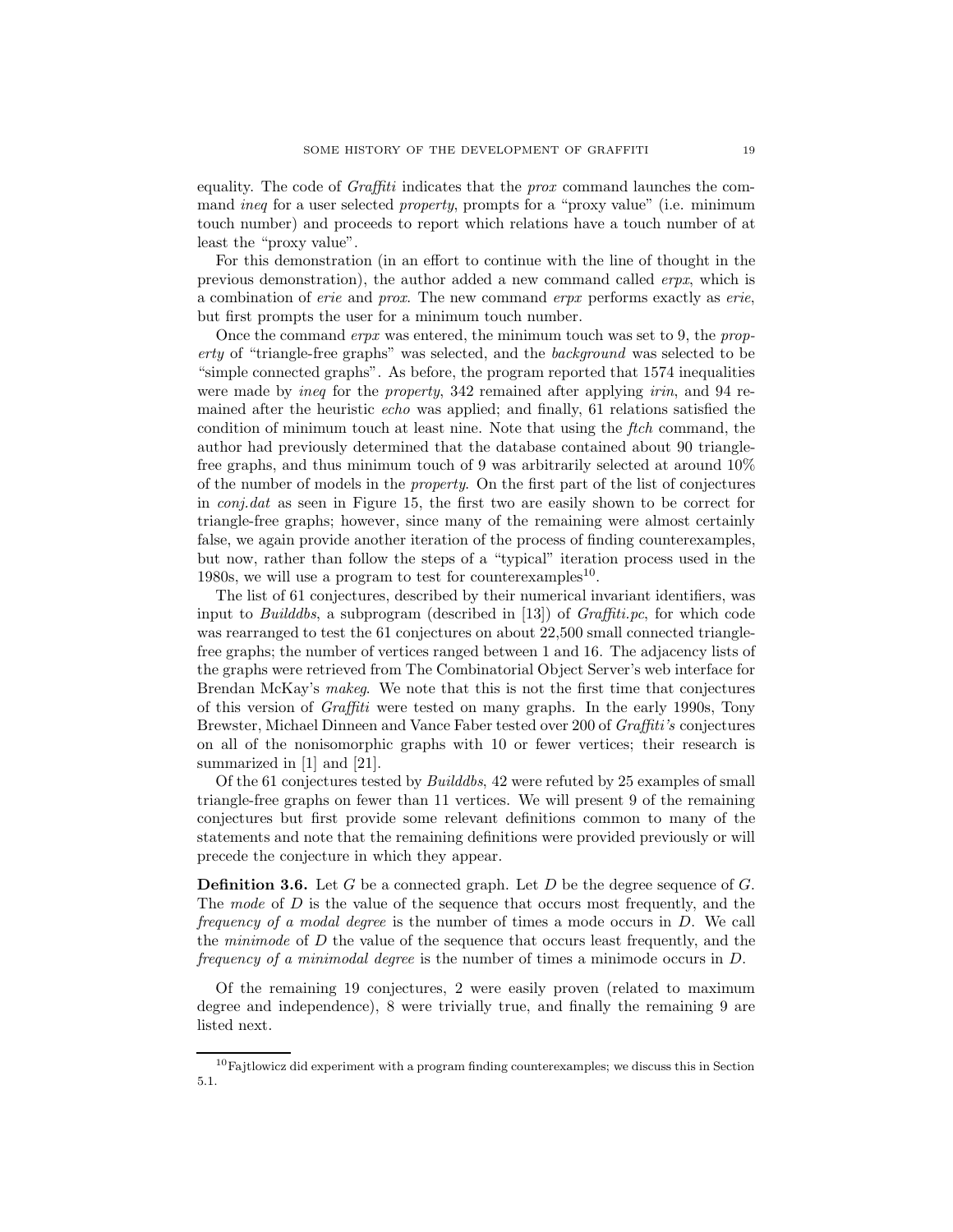| 巴 Tera Term - lisa.math.uh.edu VT                                                                                                                                                                                                                                   |  |
|---------------------------------------------------------------------------------------------------------------------------------------------------------------------------------------------------------------------------------------------------------------------|--|
| File Edit Setup Control Window Help                                                                                                                                                                                                                                 |  |
| max degree of $G* \leq m$ ax of (vertices at even distance from a vertex) of $G*$<br>max degree of $G* \leq i$ ndependence number of $G*$                                                                                                                           |  |
| Kn mod max degree) of G* <= min_mode of degrees of complement G*<br>max_mode of degrees of $G* \le 2$ nd smallest in set of degrees of complement $G*$<br>max_mode of degrees of G* $\leq$ = N[min degree vertices] of complement G*                                |  |
| min_mode of degrees of $G^* \leq \min$ of (vertices at even distance from a vertex) o<br>С×                                                                                                                                                                         |  |
| mumber of distinct modes of degree of $G^* \leq m$ ax minimode of degrees of $G^*$<br>number of distinct modes of degree of $G* \leq$ freq of max of (vertices at even di<br>tance from a vertex) of G*                                                             |  |
| Frequency of modal degree of $G*$ $\leq$ N[max degree vertices] of complement $G*$<br>Frequency of minimodal degree of $G* \le 2$ nd smallest in set of degrees of comple<br>ent G*                                                                                 |  |
| 2nd largest in set of degrees of $G^* \leq \min$ node of degrees of complement $G^*$<br>2nd smallest in set of degrees of $G* \leq$ frequency of modal degree of $G*$<br>2nd smallest in set of degrees of $G* \leq \overline{\ }$ min of closed edge spans of $G*$ |  |
| 2nd smallest in set of degrees of G* $\leq$ N(max degree vertices) of complement G*<br>2nd smallest in sequence of degrees of $G* \leq z$ avg degree of $G*$                                                                                                        |  |
| 2nd smallest in sequence of degrees of $G^* \leq N$ Nalpha_core set) of $G^*$<br>number of even degrees in set of degrees of $G^* \leq^=$ max_minimode of degrees of $G^*$<br>number of even degrees in set of degrees of $G*$ $\leftarrow$                         |  |
| min of (vertices at even distance from a vertex) of G*<br>mumber of even degrees in set of degrees of $G*$ $\leftarrow$                                                                                                                                             |  |
| $\vert \cdot \vert$                                                                                                                                                                                                                                                 |  |

Figure 15. Conjectures of *erpx*.

**Conjecture 15.** [31, Conjecture labeled Graffiti 112] *If* G *is a connected trianglefree graph, then the radius of* G *is not more than the frequency of a modal degree of* G*.*

Conjecture 15 was disproved for triangle-free graphs by Shui-Tain Chen in April of 1988, and later she proved that the relation holds for trees.

**Conjecture 16.** *If* G *is a connected triangle-free graph, then the frequency of a minimodal degree of* G *is not more than the 2nd smallest value in the set of degrees of the complement of* G*.*

**Definition 3.7.** The *closed neighborhood* of a subset S of vertices of G, denoted by  $N[S]$ , is defined to be the union of  $N(S)$  (defined in Definition 3.4) and S.

**Conjecture 17.** *Let* G *be a connected triangle-free graph. Let* M¯ *be the subset of vertices of* G *that have maximum degree in the complement of* G*. Then the 2nd smallest value in the set of degrees of* G *is not more than the cardinality of*  $N(\overline{M})$ *.* 

**Conjecture 18.** Let  $G$  be a connected triangle-free graph. Let  $\overline{M}$  be the subset *of vertices of* G *that have maximum degree in the complement of* G*. Then the maximum of even degrees of* G *is not more than the cardinality of*  $N(M)$ *.* 

**Conjecture 19.** *Let* G *be a connected triangle-free graph. Let* A *be the subset of vertices of* G *that have minimum degree in* G *and let*  $\overline{M}$  *be the subset of vertices of* G *that have maximum degree in the complement of* G*. Then the cardinality of*  $N(A)$  *is not more than the cardinality of*  $N[\overline{M}]$ *.* 

**Definition 3.8.** Let  $G$  be a connected graph, and let  $S$  be a subset of the vertices of G. The *eccentricity* of S is the maximum of eccentricities of the vertices of S. (The eccentricity of a vertex was given in Definition 3.1.)

**Conjecture 20.** *If* G *is a connected triangle-free graph, then the eccentricity of the set of boundary vertices of* G *is not more than the 2nd smallest value in the sequence of degrees of the complement of* G*.*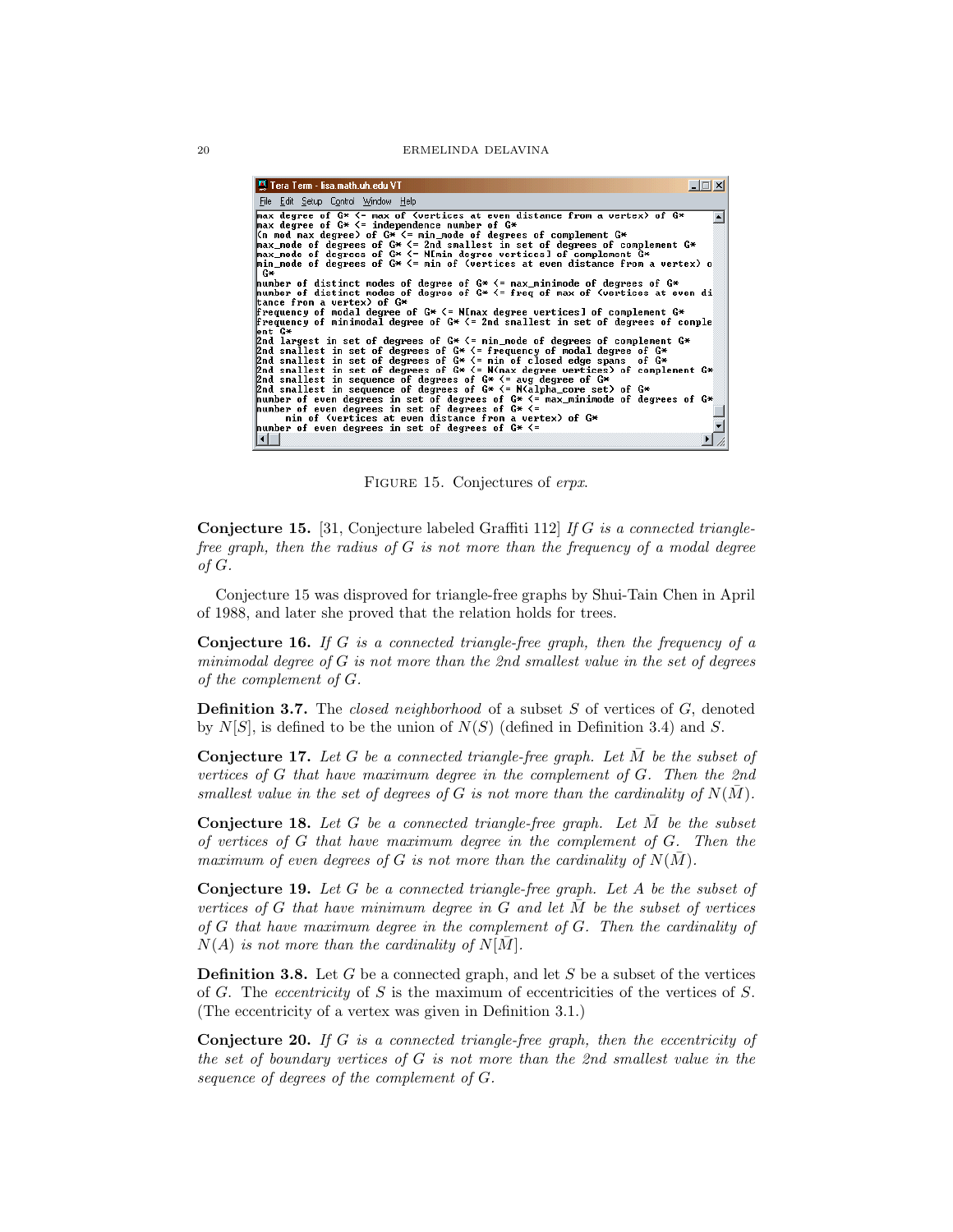**Conjecture 21.** *If* G *is a connected triangle-free graph, then the average distance between (distinct) center vertices of* G *is not more than the 2nd largest value in the set of degrees of the complement of* G*.*

**Definition 3.9.** Let G be a connected graph. The length of a longest induced cycle is called the *induced circumference* of G. Note that in the case that G is a tree, the induced circumference is considered by the program to be undefined (and thus trees are not considered to be counterexamples).

**Conjecture 22.** *Let* G *be a connected triangle-free graph. Let us denote the maximum degree of the complement of* G *by*  $\overline{\Delta}$ . If  $\overline{\Delta}$  *is at least two, then* n *mod*  $\overline{\Delta}$  *is not more than the induced circumference of* G*.*

**Definition 3.10.** Let G be a connected graph. Let D be the degree sequence of G listed in non-increasing order. Let  $\Delta$  be the first term of the sequence. A derived sequence is obtained from D by deleting the largest element  $\Delta$  and subtracting one from its  $\Delta$  next largest elements; we will call this operation L. It is known that a sequence is realized by a graph if and only if the derived sequence is realized by a graph ([43] and [46]); thus, repeated iterations (including sorting of the derived sequences) of the operation  $L$  results in a sequence of zeros. If  $D$  is the degree sequence of  $G$  and operation  $L$  is applied until the derived sequence is the zero sequence, then the number of resulting zeros is called the *residue* of G.

**Conjecture 23.** *If* G *is a connected triangle-free graph, then the number of even degrees in the set of degrees of the complement of* G *is not more than the residue of* G*.*

# 4. The Early 1990s

In the 1989-1990 academic year, Fajtlowicz recruited graduate students to join this project as he had been awarded an Advanced Research Project grant.<sup>11</sup> In the almost three years of support, the team was composed at different times of a subset of William Curry, Ermelinda DeLaVina, Siemion Fajtlowicz, Michael Granado, Kathryn Johnson and Timor Sever. First, Fajtlowicz recruited Johnson (a computer science student) to write the code for what would be called a master file,  $^{12}$  which was an effort to organize and maintain a database of *Graffiti's* conjectures. The idea of the "master file" was that as the program made new conjectures one could mark their status as known, open, proven, disproven and add comments. Although the code written by Johnson ended up not being used (since the data structure used for conjectures would undergo significant changes), we note that she was the first person to contribute any code to *Graffiti* aside from Fajtlowicz. Further, we note that similar descriptors for conjectures were provided for in the later version; option 14 of the *term* menu (Figure 17) provides the ability to switch the proven status of conjectures.

In the next subsection, we describe the elementary geometry version of *Algernon* developed by the team of DeLaVina, Fajtlowicz, Granado and Sever. The intermediate versions of *Graffiti* that followed the 1980s version but preceded the *Dalmatian* version, which are discussed in Subsections 4.2 through 4.4 were developed by DeLaVina and Fajtlowicz (often in a joint effort).

 $11$ 0033652085-ARP.

<sup>12</sup>This is related to the query in Figure 7.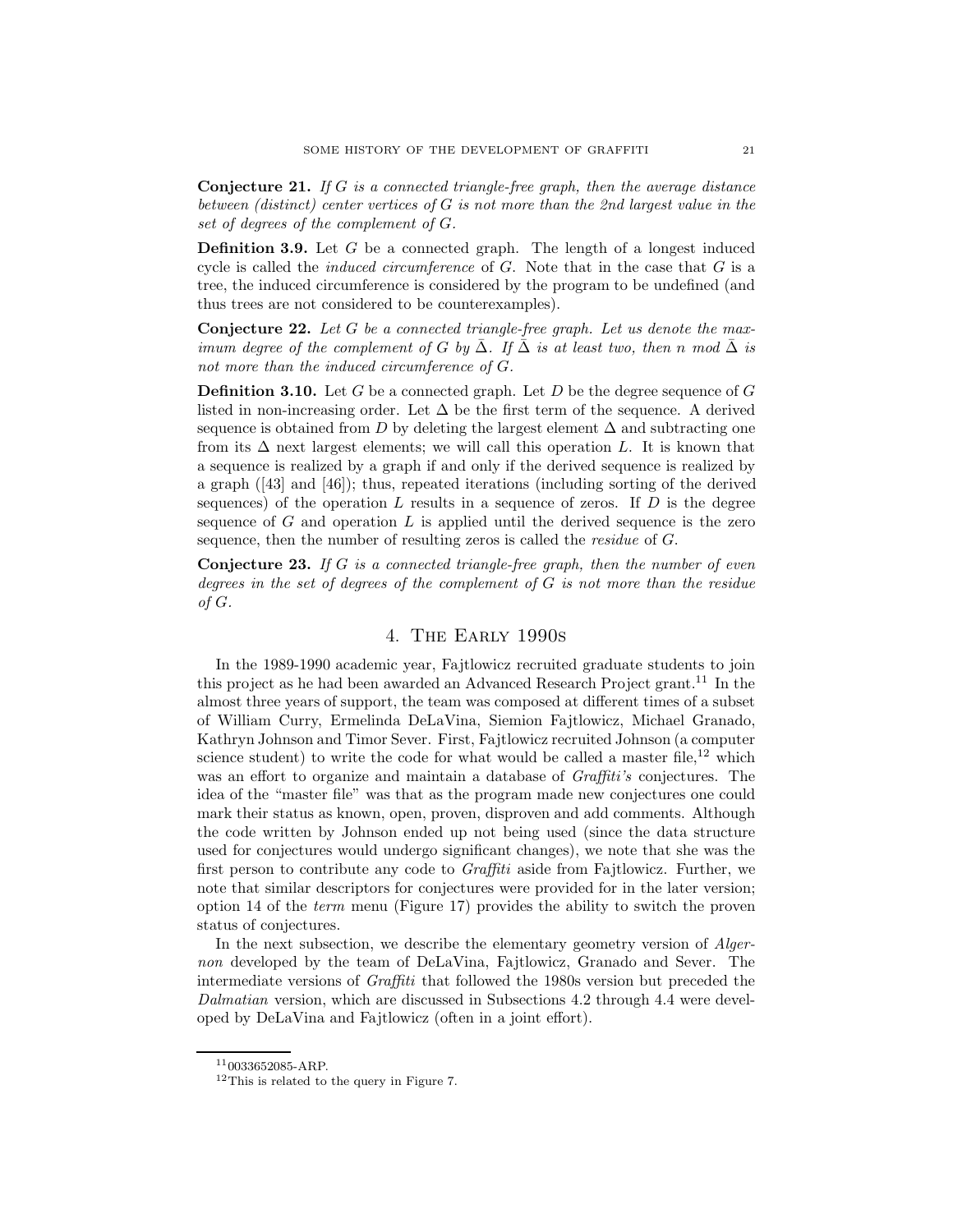4.1. **Elementary Geometry.** In the middle of the spring of 1990, a main task of the team of DeLaVina, Fajtlowicz and Sever, was to write code for the subprogram *Algernon*. Specifically, the goal was to create a *library* module and a *data* module in *Algernon*, which would generate the 2-dimensional database of elementary geometry models (polygons) and invariants for input to *Graffiti* (see Figure 2 for the program structure). Although Granado joined the project later in the year, he also contributed to the elementary geometry code of *Algernon*.

Up to that point *Graffiti* had generated mathematical conjectures mainly in graph theory and some in number theory (for the latter, see conjectures numbered 434-470 and 495-536 in [31]). Since the conjecture-generating part of *Graffiti* only "knows" the values of the invariants, (and therefore does not depend on the "type" of model about which conjectures are made), Fajtlowicz's goal to test his contention, that *Graffiti* is domain independent, seemed practical. By the summer of 1990, some geometry input was available and the program (using the 1980s version) indeed generated conjectures as expected. Eventually, the geometry conjectures were listed in [31] as numbers 726 through 744a.

In addition to *Algernon's* new code, there were other geometry related tasks pursued. For example, the team focused for a while on triangulations of simple curves and during this time Curry (with some collaboration with Granado) wrote a Voronoi diagram viewing program. The pictures were impressive, but, unfortunately the code for the viewer was not ported to other platforms. The development of the elementary geometry databases continued through early  $1991<sup>13</sup>$  which coincided with new versions of the conjecture-making code of *Graffiti*.

4.2. **Forever.** In 1990, Fajtlowicz began planning and later coding his ideas for enhancing the algebraic form of *Graffiti's* conjectures. Conjectures would be inequalities between terms of an arbitrary real-based algebra. The change in the form of conjectures marked the beginning of a fundamental change in the way that the program would be developed. Obviously, the program could no longer begin by determining all correct relations relative to the database. The first application of the new capability of generating algebraic expressions, which we call *terms*, was in a procedure named *Forever*. The user defines a *property* and a *background* <sup>14</sup>. *Forever* then systematically generates a pair of *terms* (algebraic expressions) subject to the *beagle* heuristic, evaluates the pair of *terms* for each model (in the database), searches for a relation between the pair of *terms* that holds for the graphs in the user-selected *property*, and applies the *Echo* heuristic. If the relation survives this cycle of tests, it is reported to the screen; in either case, *Forever* returns to the first step of generating a pair of terms and the cycle continues. This version's implementation was short lived as it made too many conjectures. But this marked the end of the era in which *Graffiti's* conjectures were only of the form  $I \leq J, I \leq J + K$  and  $I + J \leq K + L$ . No conjectures generated by the *Forever* version were included in *Written on the Wall*; however, the author's classroom notes, dated October 1990, document that Fajtlowicz presented conjectures of this version to his class. The focus of the classroom note is the following conjecture (which is correct).

 $13$  Given the recent successes of the educational applications of *Graffiti* we are more tempted to return to the geometry version.

<sup>&</sup>lt;sup>14</sup>The use of the words *property* and *background* (in Graffiti) was given on p. 5 of this paper.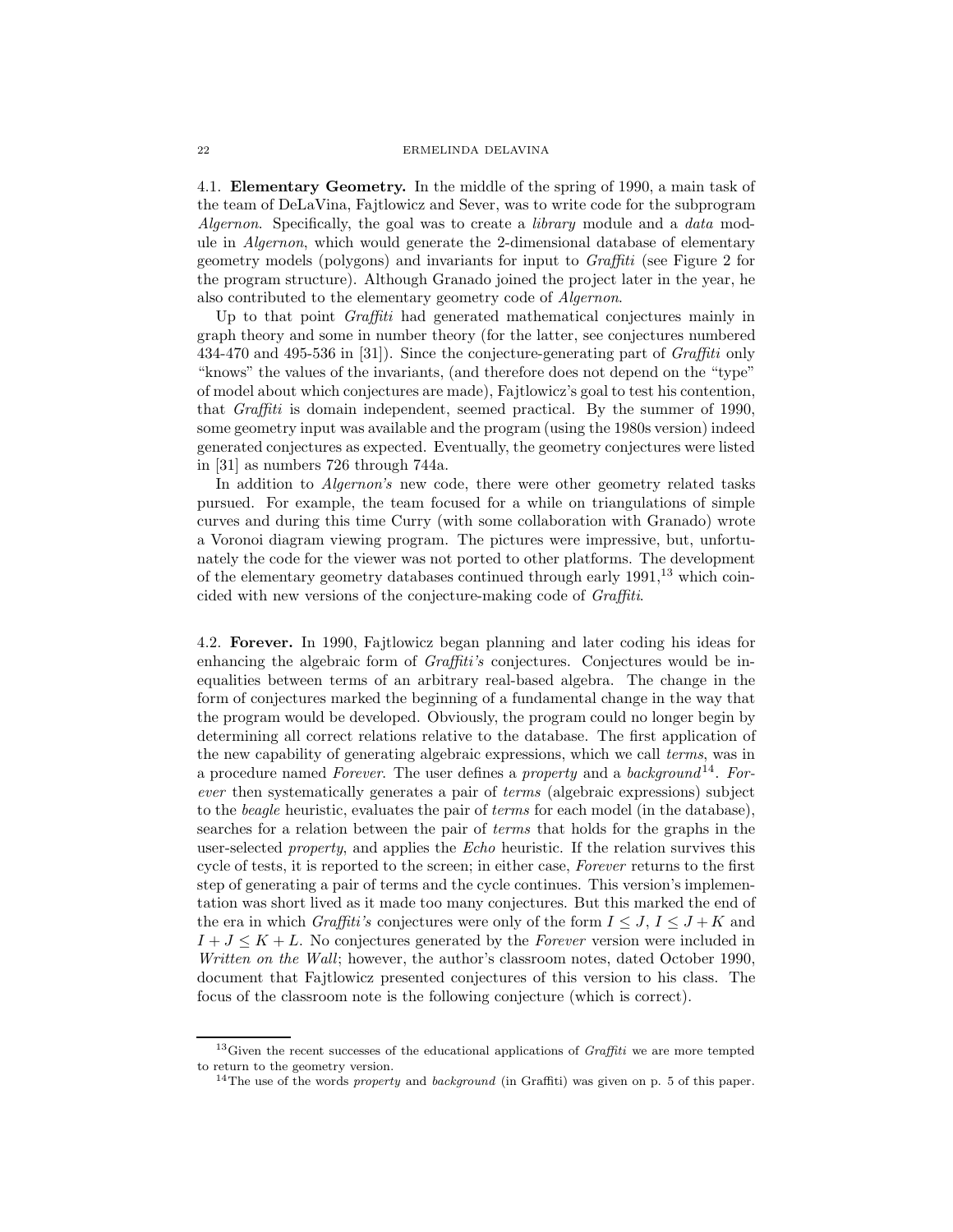SOME HISTORY OF THE DEVELOPMENT OF GRAFFITI 23

| Time Time - Sea math.gly.mb/VT                                                                                                                    | 101x |
|---------------------------------------------------------------------------------------------------------------------------------------------------|------|
| Fie Edit Soup Canto Window Help                                                                                                                   |      |
| 93: - i «musth number of graph» <- i «wind nanllest in set of degrees<br>of complement graph*<br>Freq 1.70000e-01 rel. Freq 1.58333e-01           |      |
| new nonjecture:                                                                                                                                   |      |
| 94: - 1 *mpath number of graph=C+ 1 ** Hinis degree sertices] of comple<br>ment graph <sup>u</sup><br>Freq 2.70000e+81 rel. Freq 2.41667e-81      |      |
| kew conjecture:                                                                                                                                   |      |
| 95: - 1 + mpath number of graph = tuice mais of (vections at essa dista<br>nce from avertex) of eruphy-<br>Freq 2.60000e+8t rel. freq 2.16667e-8t |      |
| keu oanjecture:                                                                                                                                   |      |
| 72:<br>I **! ** (n ned nax degree) of graph**)<br>kligar number of gruph=freq 2.50000e=Rirel. Freq 2.0033a-Ri                                     |      |

Figure 16. A sample of the form of conjectures of *Forever*.

**Conjecture (Forever).** *Let* G *be a simple graph. The minimum degree of* G *is not more than twice its matching number*<sup>15</sup>*.*

4.3. **Demonstration of Forever.** The same database, as in the previous demonstration (in Section 3.9), was used as input for a demonstration of the execution of *Forever*. Again, triangle-free graphs were selected as the *property* and simple connected graphs as the *background*. The program's execution was terminated (by the author) after about an hour; in that time it had generated 374 conjectures. The screen capture in Figure 16 (which is about the midpoint of the list) indicates that 95 conjectures involving the relation "less than or equal to", and 72 conjectures involving "greater than or equal to" had been generated. Further, we note that the first three conjectures (seen in Figure 16) are false, and that the second is trivially true for triangle-free graphs. As mentioned previously, the implementation of *Forever* was short lived, but in the development of *Graffiti* it serves as a transitional moment in time from the old to the new.

4.4. **Whatever.** Later in 1990, Fajtlowicz had ideas for a procedure that would generate its own *properties* and make conjectures on the *properties* that it discovered. Of course, the *Echo* heuristic would be used. Thus, if the program made its own *properties*, then it should also decide on respective appropriate *backgrounds*. These ideas materialized as the procedure called *Whatever*. The planning of *Whatever* set the stage for many discussions on what made a *property* interesting.

In practice, *Whatever* defines new *properties* based on the inequalities encountered during the generation of *terms*. A relation between a pair of *terms* is considered a candidate *property* if it satisfies equality on a certain specified percentage of the models available in the database. However, since the program maintains a list of its discovered *properties* (and their respective *backgrounds*), it accepts a new candidate *property* only if it is not equivalent to any of the previously discovered *properties*. If the *property* is accepted, then the program's list of previously discovered (in the current execution) *properties* and *backgrounds* is updated to incorporate the new *property*. The code indicates that there was much experimentation with

 $15$ The matching number of a graph is the cardinality of a largest set of edges of the graph such that no two edges have a vertex in common.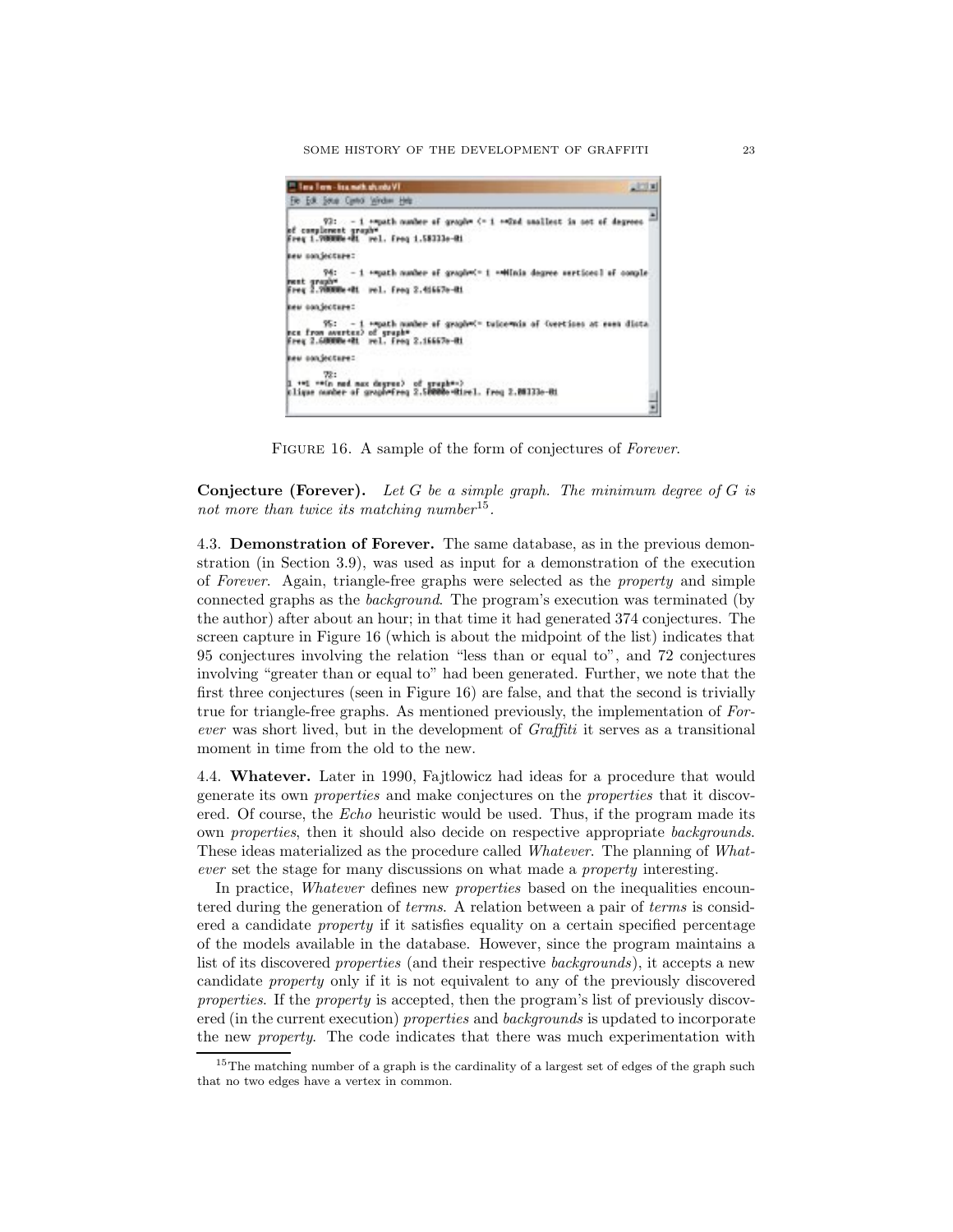|                | <sup>11</sup> Tota Torm - list math.uh.edu VT                                      |  |
|----------------|------------------------------------------------------------------------------------|--|
|                | File Edit Setup Control Window Help                                                |  |
|                |                                                                                    |  |
|                | 1: list conjs from tree.dat or mute.dat                                            |  |
|                | 2: list properties<br>3: Ilst conjs he property                                    |  |
|                | 4: list models of property                                                         |  |
|                | 5: remove falss daughters<br>61 update tree.dat with mate.dat (asconditional)      |  |
|                | 7: sort difference root-bound                                                      |  |
|                | 8: sort difference bound-rost                                                      |  |
|                | 9: sort ratio root/bound<br>18: cort ratio hound/rost                              |  |
|                | <b>Bi:</b> cort difference two daughters from tree.dat or mute.dat (unconditional) |  |
|                | 32: sort ratio two daughters from tree.dat or mute.dat (unconditional)             |  |
|                | (lasaitiseas) Girl, l,clift, l,clift, house                                        |  |
|                | 14: nuitch proven booless<br>15: list ideal of a node (ascenditional)              |  |
|                | I6: maximal node (unconditional)                                                   |  |
|                | B7: hints Cunconditional)                                                          |  |
|                | 18: come of hest conjectured bounds: (uncceditional)<br>19: alter property list    |  |
| <b>H:</b> guit |                                                                                    |  |
|                | enter cloice 7                                                                     |  |

Figure 17. The term menu.

assigning *backgrounds*. <sup>16</sup> During this process, the program also generates conditional conjectures for the discovered *properties*, using a procedure very similar to the one implemented in *Forever*.

After the development of *Whatever*, the *properties* generated by *Whatever* were also made available for use with the 1980s heuristics. This is seen in the property selection menu (Figure 5) of the 1980s version of *Graffiti*. Specifically, options 11 and 12 of the property selection menu allow a user to select program-generated *properties* for use with the heuristics of the 1980s version.

Although no conjecture of *Whatever* is listed in [31], this version of *Graffiti* is mentioned twice, once in [31] and another in [30]. In the first, Fajtlowicz included a comment above conjecture 733 in *Written on the Wall*, "Actually the new version of Graffiti defines properties to make conditional conjectures. In the past to get conditional conjectures, properties had to be defined by a user." And in [30] he wrote, "...the current version can define its own properties. One of the properties discovered by Graffiti is the class of all graphs in which the smallest eigenvalue has multiplicity 1." Lastly, the author's notes, dated January 1991, document a conditional conjecture (also correct) of this version, which was noted (perhaps because of its similarity to the one made by *Forever*, which was mentioned previously).

**Conjecture (Whatever)**. *If* G *is a bipartite graph*<sup>17</sup>*, then the minimum degree of* G *is not more than its matching number.*

*Whatever* made even more conjectures compared to *Forever*. Thus, utilization of this version was also short lived as Fajtlowicz had other ideas,<sup>18</sup> which we soon pursued. However, during this time, there were several technical user-oriented enhancements.

 $16$ If memory serves, we ended up favoring tight *backgrounds*, that is, the smallest *background* possible. Although, the code of Whatever does not reflect this, it was evident in a procedure called Arbolito, which was a procedure in which the ideas of Dalmatian and Whatever were simultaneously implemented.

 $17A$  bipartite graph is a graph whose vertices can be partitioned into two disjoint independent sets.

<sup>18</sup>Upon reviewing the code, a list of problems and possible improvements noted by Fajtlowicz, served as reminders.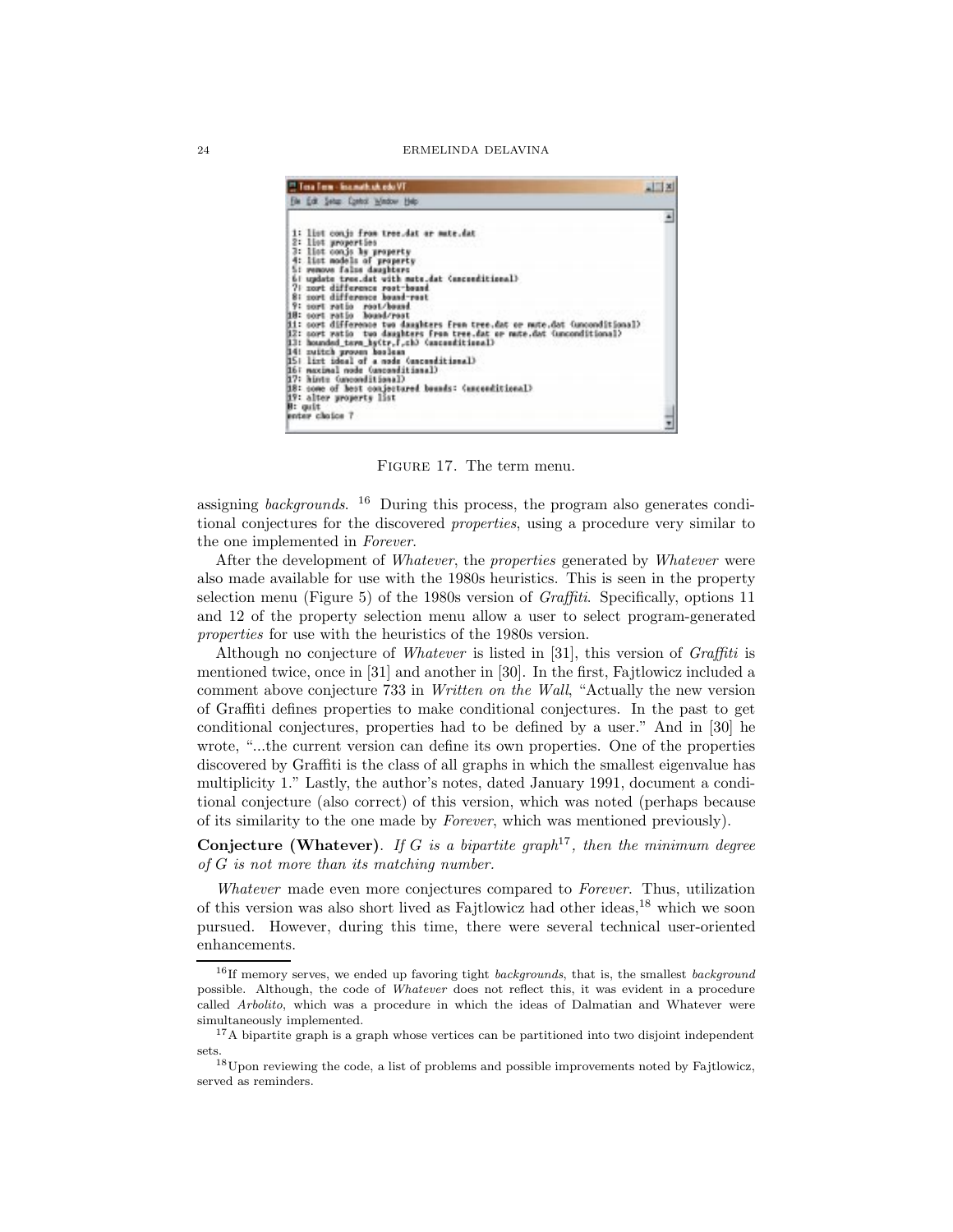Since neither of *Forever* nor *Whatever* had halting conditions (as suggested by their names), it quickly became obvious that we would need a method for interrupting the program and later resuming the program. Further, since the data structures for conjectures were significantly different (than those of the 1980s version), a *ftch*like feature, which we named *term*, was needed. The *term* option allows for viewing the list of *properties* discovered by the program, viewing the list of conjectures for a selected *property*, viewing a particular conjecture and its corresponding evaluated terms, and many other options, as can be seen in Figure 17.

Although the code for *Whatever* still exists,<sup>19</sup> it is not presently executable. Thus, a demonstration in this paper for *Whatever* is not presented.

## 5. The Dalmatian Heuristic

As 1991 approached, Fajtlowicz proposed a different strategy for generating conjectures. The differences would be major. Firstly, the approach (as compared to previous versions) would be completely reversed (see Figure 18). In this version, the first heuristic applied by the program would now test for informativeness of each conjecture, and correctness would become the second consideration. In Fajtlowicz's *On Conjectures of Graffiti V* [30] appeared the first description of *Dalmatian*, which we reproduce below.

"The program keeps track of conjectures made in the past and when it runs across a new candidate for a conjecture then first of all it verifies if there is an example (in the database) demonstrating that the conjecture does not follow from the previous conjectures. If there is no such example then the conjecture is rejected as non-informative. If there is one, then the program proceeds with testing the correctness of the conjecture, and finally it verifies whether the conjecture should be rejected by one of its other heuristics. If the conjecture is accepted by the program then the list of conjectures is revised and those conjectures which are less informative than the new one are removed from the list and stored separately in the case the new conjecture will be refuted in the future."

Another major difference (not described above) was that the new approach would be driven by a larger goal. Specifically, the larger objective (as opposed to simply finding single relations) is to characterize a *fixed term*<sup>20</sup> in terms of algebraic expressions involving the other invariants. That is, *Dalmatian* searches for a system of inequalities such that each inequality bounds a *fixed term*. In practice, *Dalmatian* stops if and only if for every model G in the database there exists a conjecture on the list whose *touch number*<sup>21</sup> was contributed to by the model. Thus, in addition to providing a list of conjectured bounds, say for example that  $x(G) \ge c_1(G)$ ,  $x(G) \ge c_2(G),...,x(G) \ge c_k(G)$  whenever G has property P, for a user-selected *term, x,* and a user-selected property,  $P$  (that defines a class of graphs), the entire list is interpreted as the following conjecture.

<sup>&</sup>lt;sup>19</sup>This code is still in existence, however, the program's code as undergone multiple changes as it had to be adapted to different compilers over the years.

 $^{20}$ In Section 4.2, we described that the stream of algebraic combinations of invariants would be referred to as terms. By a fixed term we mean an algebraic combination of invariant(s) (selected by a user) that is to remain unchanged (for the duration of an execution).

 $21$ This was defined in Section 3.9 as the number of models in the database for which the relation is equality.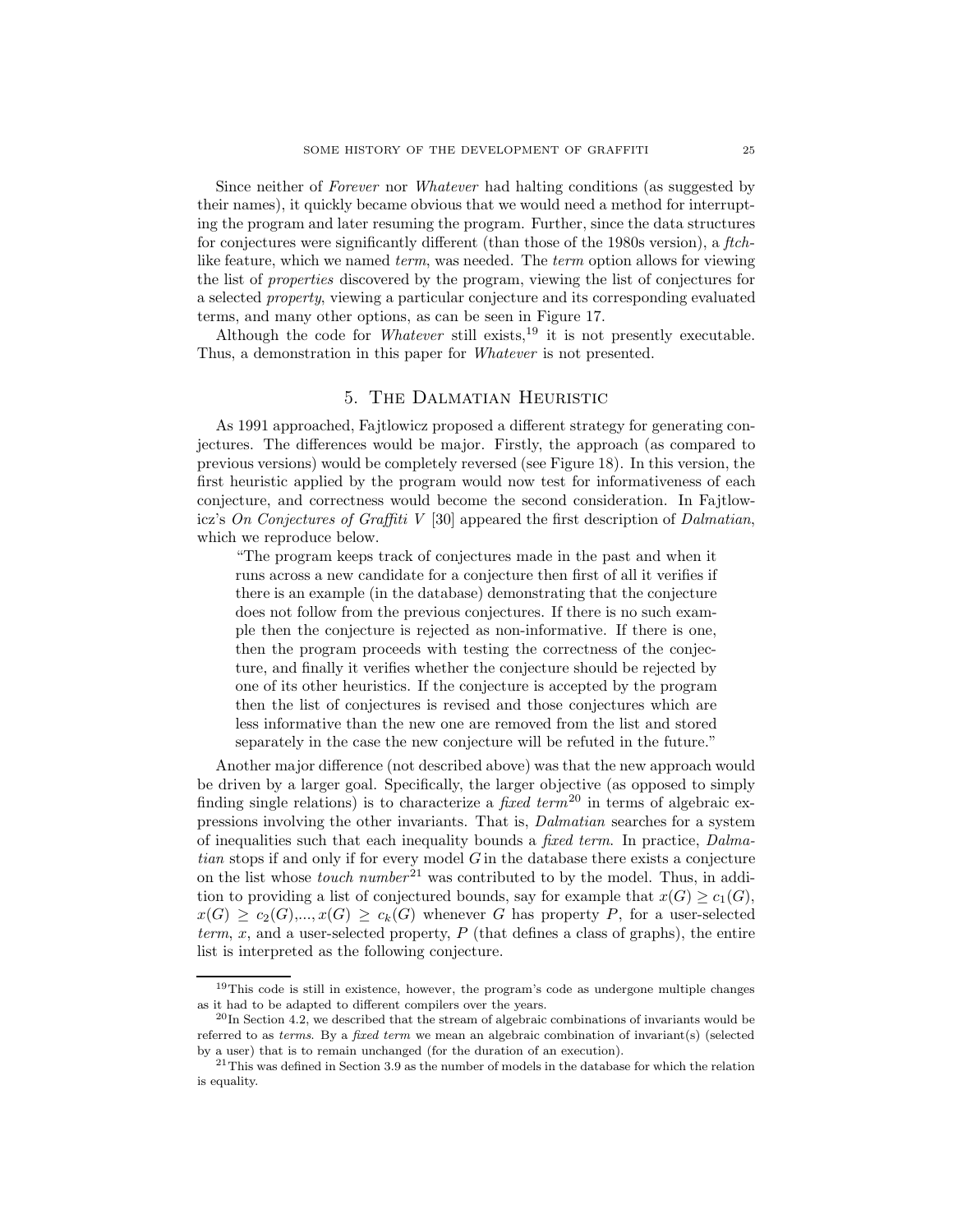

Figure 18. *Dalmatian* overview.

*For every model* G *satisfying property* P*,*

 $x(G) = maximum \text{ of } \{c_1(G), c_2(G),..., c_k(G)\}.$ 

In practice, the program generates one stream of *terms* (compared to two streams generated in *Forever* ). For each instance of the stream of *terms*, the program first tests for "Dalmatian improvement" (see Figure 18); this is a test for determining if for at least one model (in the database) the candidate conjecture provides a closer bound (compared to previously accepted conjectures) for the *fixed term* selected by the user.<sup>22</sup> If an improvement has been found, only then is the candidate conjecture tested for correctness subject to the models in the database. Further, if the program accepts the conjecture, the program then revises its list of accepted conjectures, called *tree*. <sup>23</sup> If a newly accepted conjecture provides a closer bound (for all models in the database) compared to any combination of the previously accepted conjectures in *tree*, then a revision of the list may mean that some conjectures are moved to the program's list of superceded conjectures, called *mute*. Once the list *tree* has been revised, the program checks if the halting condition described above is satisfied. In the program and in the diagram of Figure 18, the halting condition is called *Bingo*. The program reports its progress periodically, after a user specified number of iterations. Specifically, it reports its current list of accepted conjectures

 $22$ Most often a term equivalent to an invariant is fixed; *Minuteman* conjectures [32], and the educational applications [6] and [54] are exceptions.

<sup>&</sup>lt;sup>23</sup>The accepted conjectures and removed conjectures are stored in separate structures and periodically stored to files called tree.dat and mute.dat, respectively; references to the files are seen in Figure 17.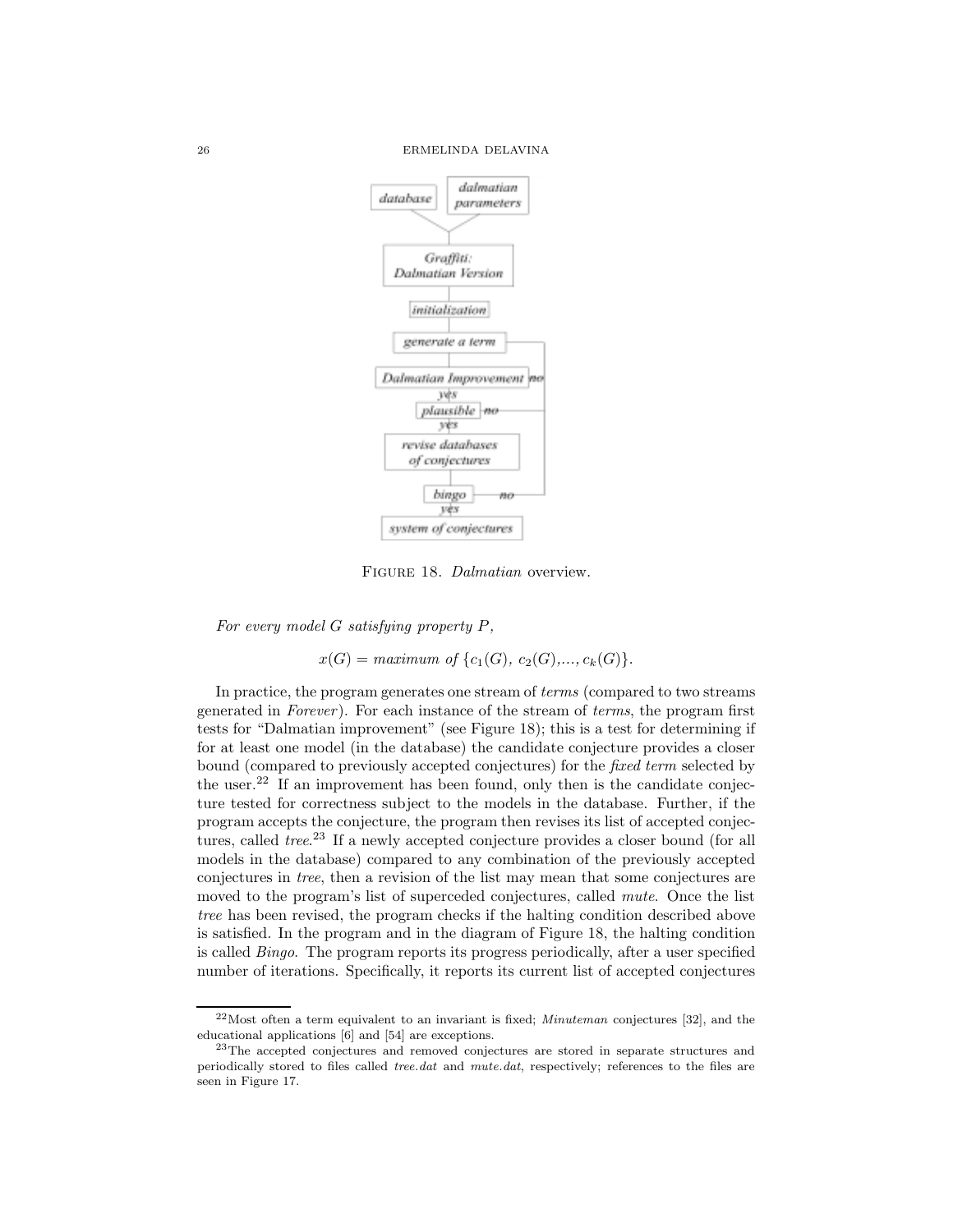|                                                                     | <sup>22</sup> Tara Tem - Isa math shinds VT<br>The Edit Setus Carlos Scholar Ends                                                      |                                                                                                                                                                                                                                                                                                                                |  |
|---------------------------------------------------------------------|----------------------------------------------------------------------------------------------------------------------------------------|--------------------------------------------------------------------------------------------------------------------------------------------------------------------------------------------------------------------------------------------------------------------------------------------------------------------------------|--|
| touraph record.<br>start :boolean;<br>eta :boolean:<br>andx<br>end: | :boolean:<br>:boolsas:<br>Inclation!<br>Inchesti<br>Trelation:<br>:Boteuer:<br>:pairras:<br>:paireaut<br><b>Integer!</b><br>: integer; | (Mtrue after issoking down=)<br>(When if countercomple is foundw)<br>(Magazine)<br>(Mproperty, i.e. not of roam of i.rm)<br>Concept investor<br>(mussler of all conjectures»)<br>(madged premi)<br>(Moan SectarezM)<br>(Measings of r.c*).<br>("pointer to east row to be replaced")<br>111 - Picture Studio I V 10 - Politica |  |

Figure 19. The original *Autograph*.

and for each of these it reports two numerical measures (computed with respect to the database), the *touch number* and the *average ratio*<sup>24</sup>.

With the exception of the heuristic *echo*, which can be implemented by *Dalmatian* in the testing for Dalmatian improvement and plausibility, none of the other heuristics of the 1980s version are utilized by *Dalmatian*. That *irin* is not necessary is obvious, and instances for which *cncl* and *beagle* might still be useful are rare in the author's experience.

Before presenting a demonstration of the *Dalmatian* heuristic, we discuss two other developments that took place at about the same time, both of which relate to expanding the number of models accessible to the program.

5.1. **Autograph and Multiple Databases.** In this section, we described two early experiments of graph generation, a later development of a method for utilizing more graphs in *Graffiti*, and an experiment associated with these developments. In his 1989 paper, *On Conjectures and Methods of Graffiti* [28], Fajtlowicz mentioned a procedure called *Autograph*; specifically, he wrote "Autograph is a recent addition, searching for counterexamples to false conjectures." The input for this procedure could be prepared by selecting the option "prepare for auto," from the menu displayed in Figure 7. A search in the code of *Algernon* was conducted, as this *Autograph* described by Fajtlowicz would be a function of *Algernon*. Although no longer utilized<sup>25</sup>, the code was located (a sample is given in Figure 19). A trace of the relevant code indicates that in general the procedure searches for counterexamples to conjectures by using a given "starting graph," and first adding or removing edges subject to the effect on conjectures. If the addition or removal of edges ceases to produce an effect on the conjectures (before a counterexample is encountered), then a new vertex is introduced to the starting graph and the process of adding or removing edges begins again. In the 1991, the name *Autograph* was again used for a procedure which generated graphs, which we describe next.

 $24$ The average ratio is an approximate probabilistic measure of how close the values are on the left and right side of the inequality.

<sup>&</sup>lt;sup>25</sup>As described in Section 2.2 On the Code of Algernon, currently the program has procedures for inputting graphs in many forms, such as those of the programs of McKay, Brinkmann and Skiena.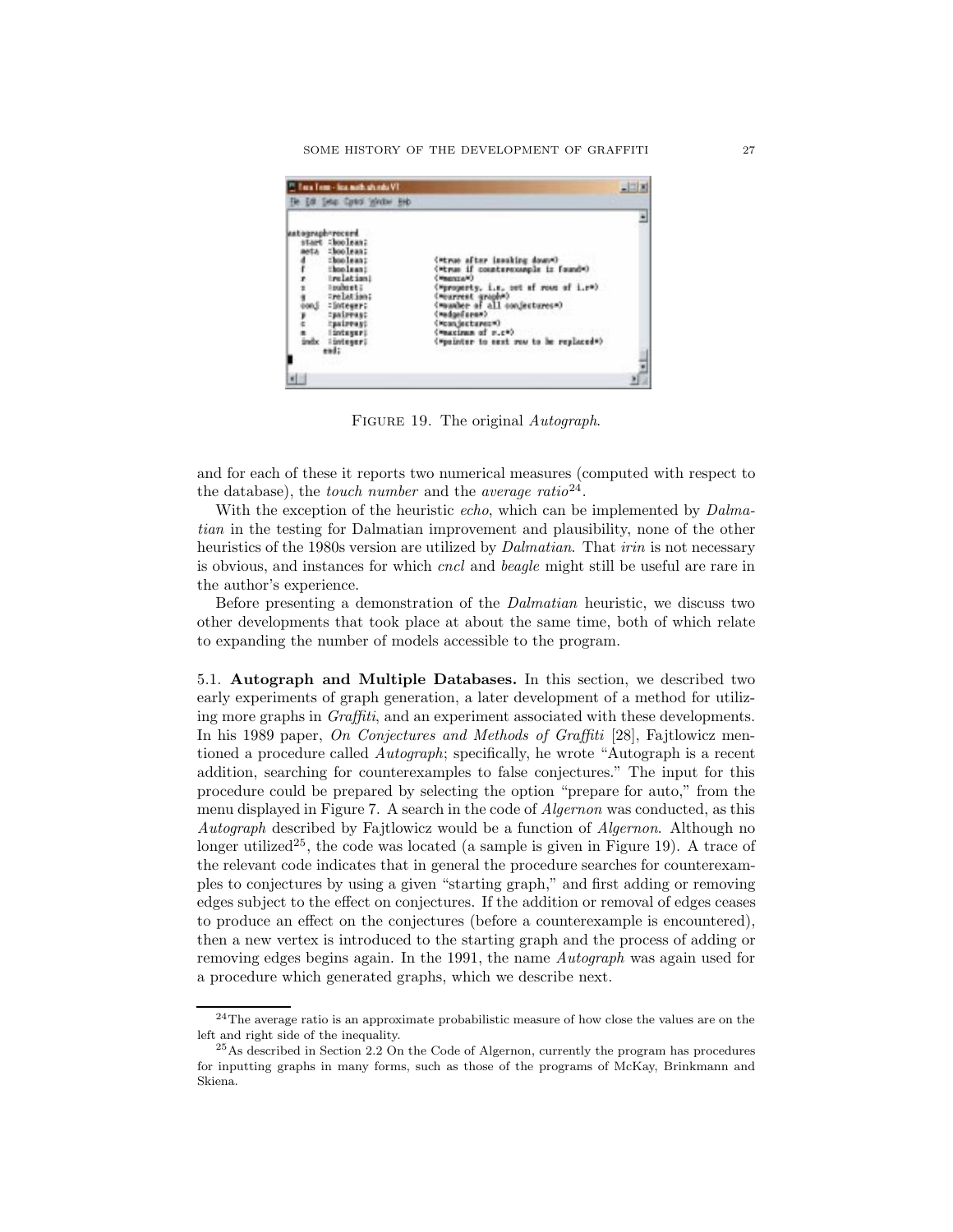In early 1991, Fajtlowicz suggested pursuing generation of graphs. A procedure named *Autograph* was designed, which generated graphs by applying graph operations (such as the complement or join) to a set of simple graphs. The names of derived graphs were expressed in polish notation. The generation of isomorphic graphs was, of course, a major concern. The procedure was designed to check for certain obvious redundant combinations, such as, the complement of the complement of a given graph<sup>26</sup>, such combinations we called *axioms*. More complicated combinations were deduced by the procedure once the database (composed of *Autograph's* graphs and various invariants which were computed for each graph) was built. The deduced redundant combinations, which we called *maxioms*, were output to a file and used (similarly as axioms) in subsequent re-executions of the program.

This development coincided with the development of the *Graffiti-System's* utilization of multiple databases. As previously described, the programs at this time were running on the VMS/VAX Station called *Charly*, and extending the data structure (of the database) to accommodate more models was not possible, and thus one of the author's tasks (at around this time) was to adapt *Graffiti* and *Algernon* to utilize and generate (respectively) multiple databases.

The graph generating procedure *Autograph* was adapted to create multiple databases without interrupting its execution. For the 1980s version of *Graffiti*, before the user is prompted for a command there is a prompt "which dbs?", which allows a user to select the database to be used the session. For the *Dalmatian* version, one database is designated the "top" database on which the "Dalmatian improvement" is to be tested, and all other databases are utilized in the plausibility phase of the *Dalmatian* heuristic.

At about the same time the development of the procedure *Autograph* took place, Fajtlowicz proposed a project to analyze graphs available in the *library* modules of *Algernon*. One of the questions of interest, was how often any given graph served as a counterexample in runs of *Graffiti*. The interest in this was, perhaps in part, due to the issue of limited computer memory resources, but we also wanted to compare conjectures based on the *Autograph* database with conjectures generated by the program when using its database of counterexamples as constructed by a *library* module. The author's notes indicate that after generating a database with *Autograph*, we set the 1980s version of *Graffiti* to generate conjectures implementing *irin*, and checked (with *ftch*) the correctness of conjectures with respect to another database (built by a *library* module) composed mainly of counterexamples. Using the latter database and again *irin*, the program generated about the same number of conjectures. As a result of this experiment, we concluded that counterexamples to conjectures based on the *Autograph* database were very special graphs such as the Peterson graph and some critical Ramsey graphs.

Another experiment with the *Autograph* procedure involved computing invariants recursively for graphs constructed through operations. Inspection of the code reflects that the values of many simple invariants were determined for some operators. The author's notes indicate that a lot of time was spent considering possible algorithms, but the experiment was prematurely discontinued<sup>27</sup>.

 $26$ The complement of the complement of a graph is isomorphic to the graph.

<sup>&</sup>lt;sup>27</sup>As this occurred during the spring of 1991, there were other developments in progress and of course final exams.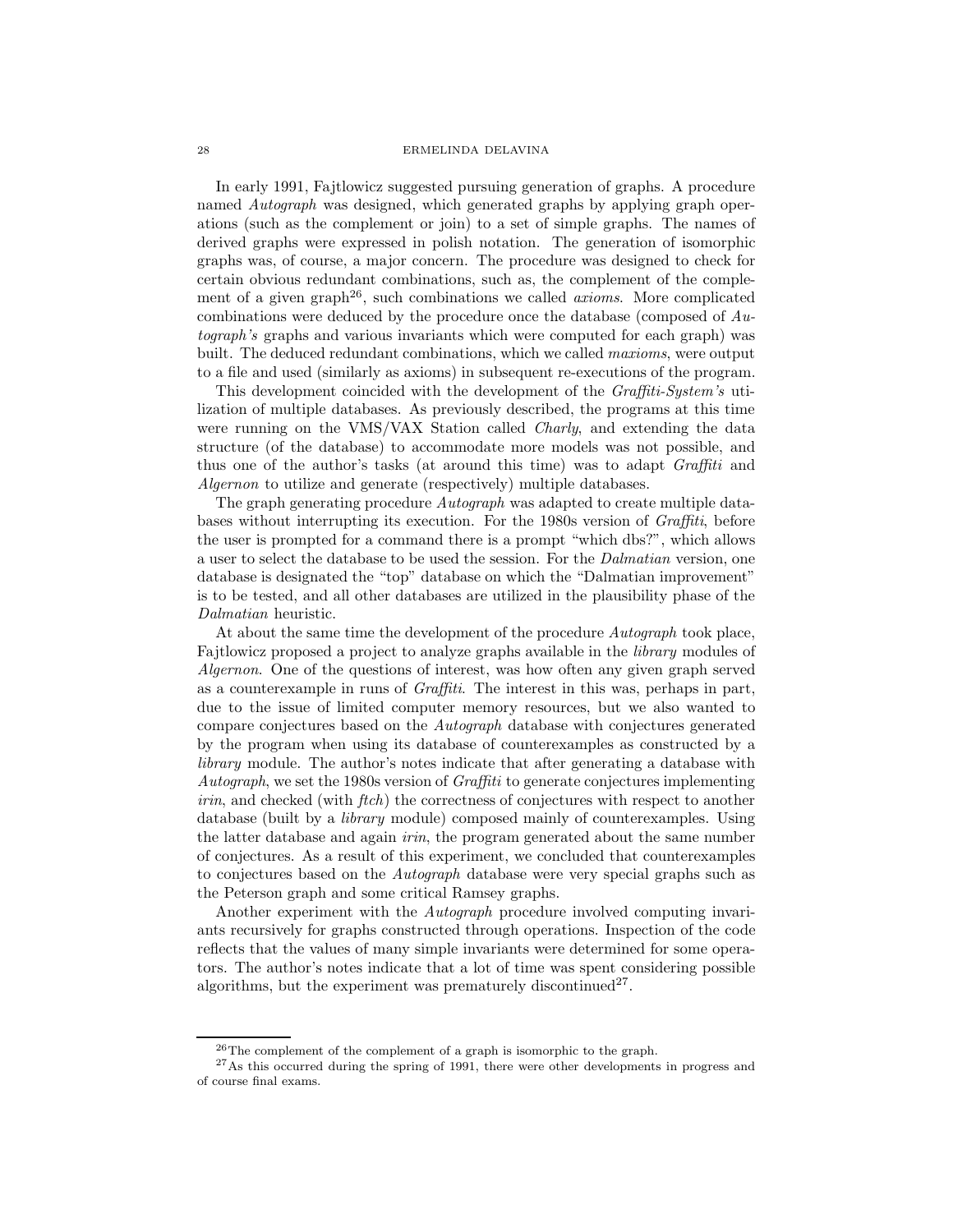

Figure 20. *Graffiti.pc: Dalmatian*.

5.2. **Demonstration of the Dalmatian Heuristic.** In 2000-2001, the author developed the program *Graffiti.pc*. A long-term goal for its development was to have a program similar to *Graffiti* on a PC platform. A short-term goal for the initial version of *Graffiti.pc* was to develop a program that could be used for undergraduate research; see [13] and [6] for the educational application. *Graffiti.pc* is a system of three programs, two of which are C++ programs *Builddbs* (analogous to *Algernon*) and *Dalmatians*; and the third component is a Visual Basic user interface. As suggested by the component called *Dalmatians*, the program's main heuristic is the *Dalmatian* heuristic.

Some comparison of the two systems was first given in [13]. At this point, we discuss only the implementation of the *Dalmatian* heuristic, and note the following differences. There are three differences in the implementation of the *Dalmatian* heuristic. Two of the differences are incidental in the sense that they do not directly affect accepted conjectures (i.e. those that would appear in *Graffiti's* list called *tree*). In Figure 20, the intermediate step "irin: transitivity" is used only for separately reporting instances of "transitivity" (i.e. cases in which a previously accepted conjecture follows from a newly accepted conjecture); we shall see an instance of this in the demonstration. Secondly, *Graffiti.pc* does not (at present) maintain a list of superceded conjectures<sup>28</sup> (analogous to *Graffiti's mute* list). The difference that may affect the list of accepted conjectures includes a user option of insisting on a minimum touch number for accepted conjectures, however, this is imposed only after the test for a "Dalmatian improvement".

For the demonstration of the *Dalmatian* heuristic, the *fixed term* selected was the bipartite number. The choice of this term was motivated by Bill Waller's

<sup>28</sup>An example of a superceded conjecture is presented in the demonstration.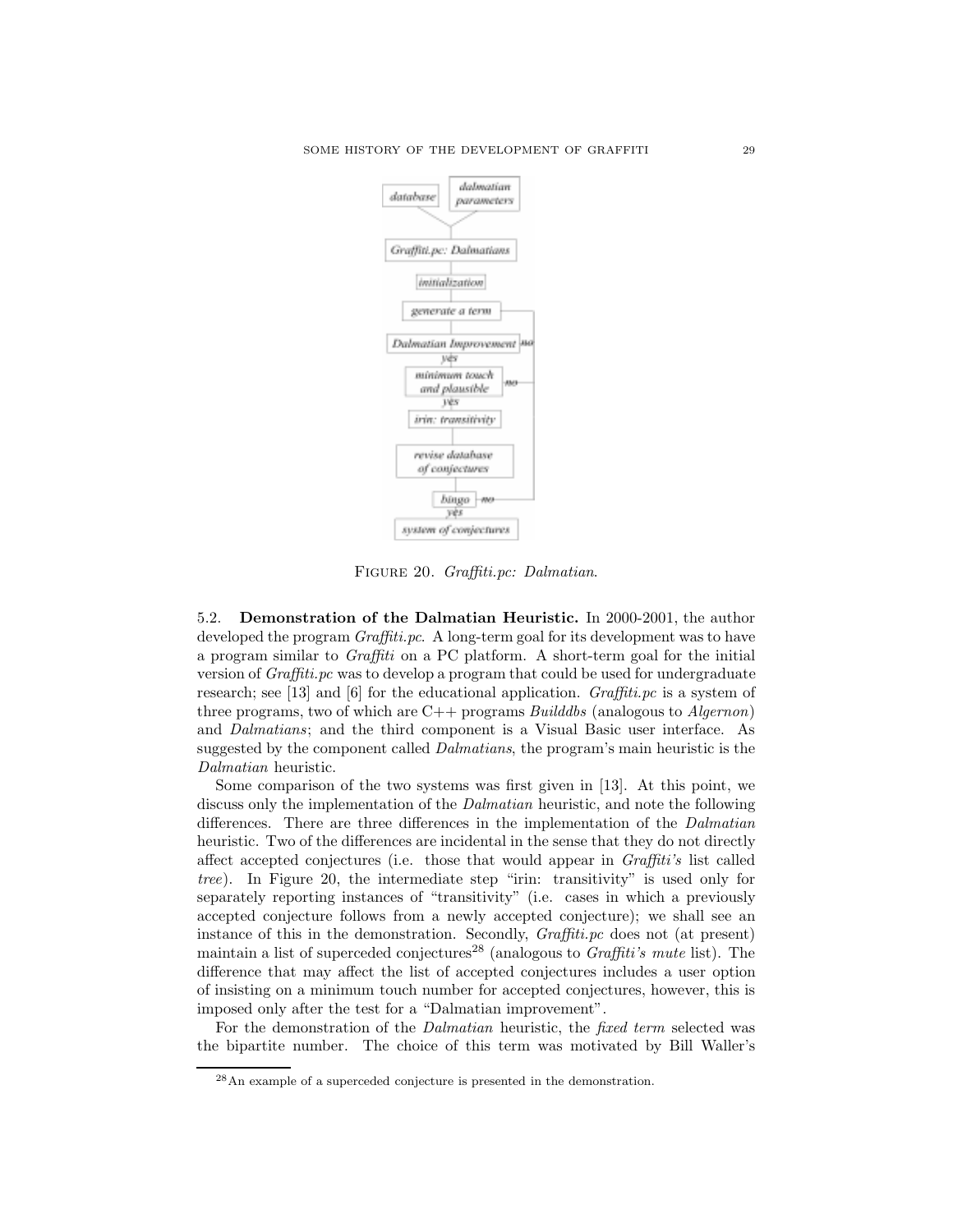interest in *Graffiti's* conjecture number 747 in [31], which states that *For* G *a simple connected graph, the average distance of* G *is not more than half the order of a bipartite subgraph*. The other parameter settings for *Graffiti.pc* were as follows.

- The *property* was selected as "simple connected graphs".
- The relation was set to greater than or equal.
- The operators used to generate *terms* included the 9 unary operators a half, a third, square root, multiplicative inverse, additive inverse, the floor, the ceiling, and plus or minus one; and the 3 binary operators addition, multiplication, and one operand applied as an exponent to another operand.
- The minimum touch number was set to ten.
- The "top" database was composed of most of the 128 invariants utilized in the previous demonstrations in this paper, and of about 200 graphs similar to those present in the previous demonstrations (in this paper).
- One parameter, not currently accessible through the interface  $29$ , is for the utilization of multiple databases for the plausibility test of *Dalmatians*. For this demonstration, about 40,000 small graphs (most acquired from the Combinatorial Object Server's web interface for Brendan McKay's *makeg*) located in the multiple databases<sup>30</sup> of *Graffiti.pc* were used.

Although, the halting condition *Bingo* had not been satisfied (there were about 60 graphs in the "top" database for which no conjecture on the list predicted their bipartite number), the author forwarded the following list of 18 conjectures to the mailing list mentioned in Section 3.5. Among the 18 conjectures, 16 were the conjectures accepted by *Dalmatians*, one was an incidental conjecture reported in the "irin: transitivity" step, and another was a superceded conjecture which was forwarded to the mailing list at Bill Waller's request; he was aware of it as the author had relayed to him an earlier list of the program's progress. Shortly after the list<sup>31</sup> was sent, the program execution<sup>32</sup> was terminated. Before presenting conjectures, we introduce some notation with references to definitions.

**Notation 5.1.** Let G be a simple connected graph. We will let  $b(G)$  denote the bipartite number of G (Definition 3.3),  $diam(G)$  will denote the diameter of G,  $rad(G)$  will denote the radius of G,  $ecc(G)$  will denote the average eccentricity of G (Definition 3.1), and  $\lambda(G)$  will denote the maximum of local independence of G (Definition 3.5).

**Conjecture 24.** *Let* G *be a simple connected graph. Then*  $b(G) \geq diam(G) + \lambda(G) - 1$ .

**Conjecture 25.** *Let* G *be a simple connected graph. Let*  $f_G(1)$  *denote the frequency of degree one in the degree sequence of* G*. Then*

$$
b(G) \ge diam(G) + f_G(1) - 1.
$$

Conjectures 24 and 25 were proven by Waller and the author [17].

**Conjecture 26.** *Let* G *be a simple connected graph. Then*

 $b(G) \geq 2 \cdot rad(G)$ .

<sup>29</sup>The author set the parameter in a file.

 $30$ The use of multiple databases in *Graffiti.pc* is similar that described in Section 5.1.

 $31$ This list is now part of the list Written on the Wall II, available at http://cms.dt.uh.edu/faculty/delavinae/research/wowII/ see [12].

 $32$ It ran for about 70 hours for bipartite number. A session for path number was initiated.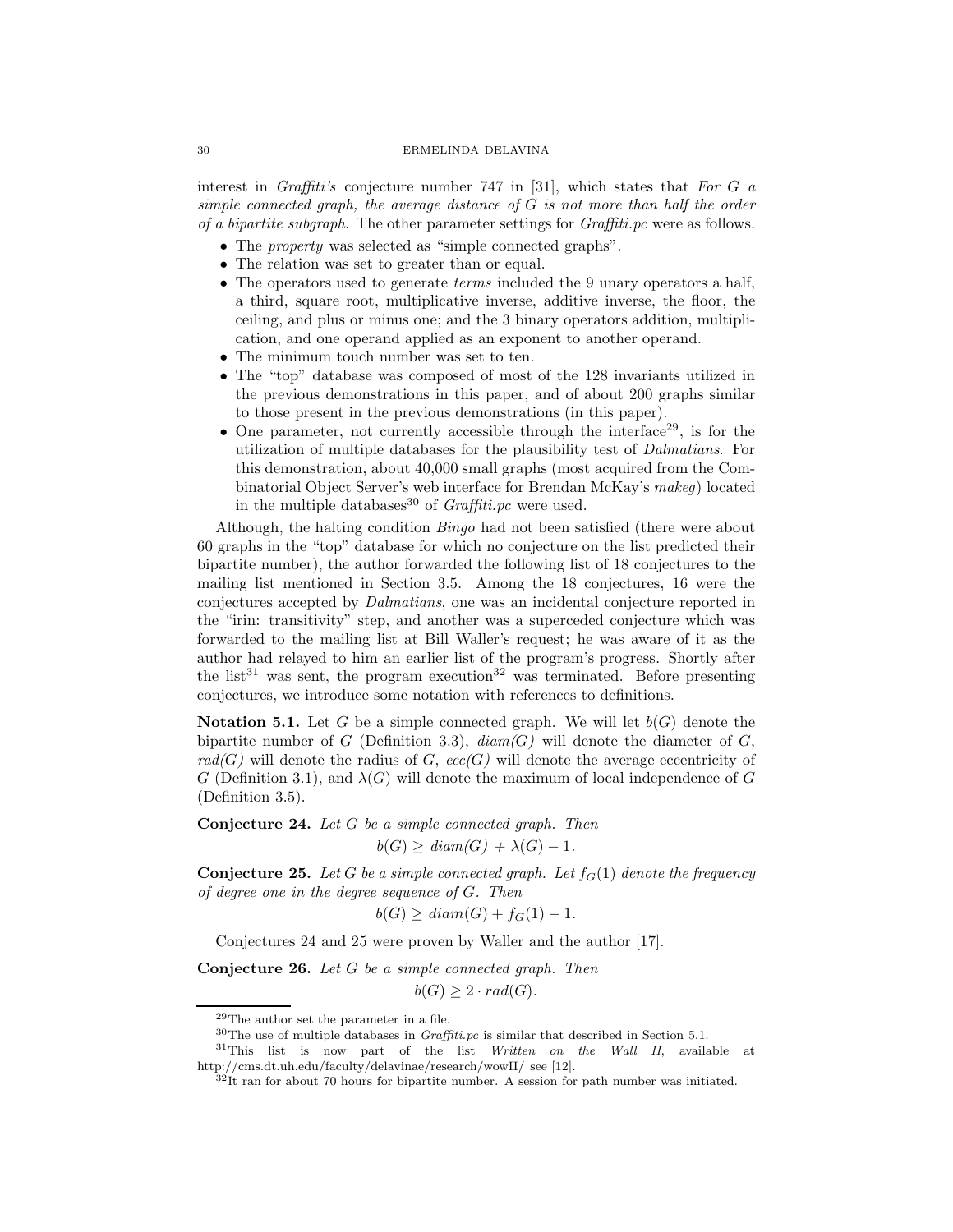Conjecture 26 was proven by Fajtlowicz in [34]; an alternate proof was given by Waller [17].

**Conjecture 27.** *Let* G *be a simple connected graph. Then*  $b(G) > 2 \cdot (rad(G) - 1) + \lambda(G)$ .

Conjecture 27 is a superceded conjecture (removed, from the list of accepted conjectures, during the update phase described previously) included at Waller's request; he communicated a proof for  $b(G) \geq 2 \cdot rad(G) + \lambda(G)$  - 5 (see [17]).

**Notation 5.2.** Let G be a simple graph. We let  $\alpha(G)$  denote the independence number of G.

**Conjecture 28.** *Let* G *be a simple connected graph. Then*  $b(G) \ge \alpha(G) + \lceil \frac{diam(G)}{3} \rceil$ .

**Conjecture 29.** *Let* G *be a simple connected graph. Let* M *be the vertices of maximum degree of*  $G$ *, and let*  $d_{max}(M)$  *be the maximum distance between vertices of the set* M*. Then*

$$
b(G) \ge \alpha(G) + \lceil \sqrt{d_{max}(M)} \rceil.
$$

**Conjecture 30.** *Let* G *be a simple connected graph. Then*  $b(G) \geq |ecc(G) + \lambda(G)|.$ 

**Conjecture 31.** *Let* G *be a simple connected* n*-vertex graph, and let deg(*G*) denote the average degree of* G*. Then*

$$
b(G) \ge \frac{n}{\lfloor \deg(G) \rfloor}.
$$

**Conjecture 32.** *Let* G *be a simple connected graph. Let* B *be the set of boundary vertices of* G*, and let d(B,V) denote the average of all nonzero distances between vertices of* B *to vertices of the graph. Then*

$$
b(G) \ge [2 \cdot d(B, V)].
$$

**Conjecture 33.** Let G be a simple connected graph. Let  $d(V)$  denote the average of *all nonzero distances between vertices of the graph* G*. Let* B *be the set of boundary vertices of*  $G$ *,*  $d(B, V)$  *will denote the average of all nonzero distances between vertices of* B *to vertices of the graph. Then*

$$
[2 \cdot d(B, V)] \ge [2 \cdot d(V)].
$$

Conjecture 33 did not appear on the list of *Dalmatians* accepted conjectures; it is a product of the "irin: transitivity" step as described previously. Shortly after the list of conjectures was forwarded to the email list, Bill Waller and the author found a counterexample to Conjecture 33. (It is described in [17].)

**Conjecture 34.** *Let* G *be a simple connected graph. Let* M *be the vertices of maximum degree of* G*, and let* d(M,V ) *denote the average of all nonzero distances between vertices of* M *to vertices of the graph. Then*

$$
b(G) \ge \lfloor \alpha(G) + \frac{d(M,V)}{2} \rfloor.
$$

**Conjecture 35.** Let G be a simple connected graph. Let  $d_e(v)$  denote the number *of vertices at an even distance from vertex v.* Let  $d_e(G)$  denote the minimum of  ${d_e(v)|v \in V(G)}$ *. Then* 

$$
b(G) \ge \lambda(G) + \lceil \frac{d_e(G)}{3} \rceil
$$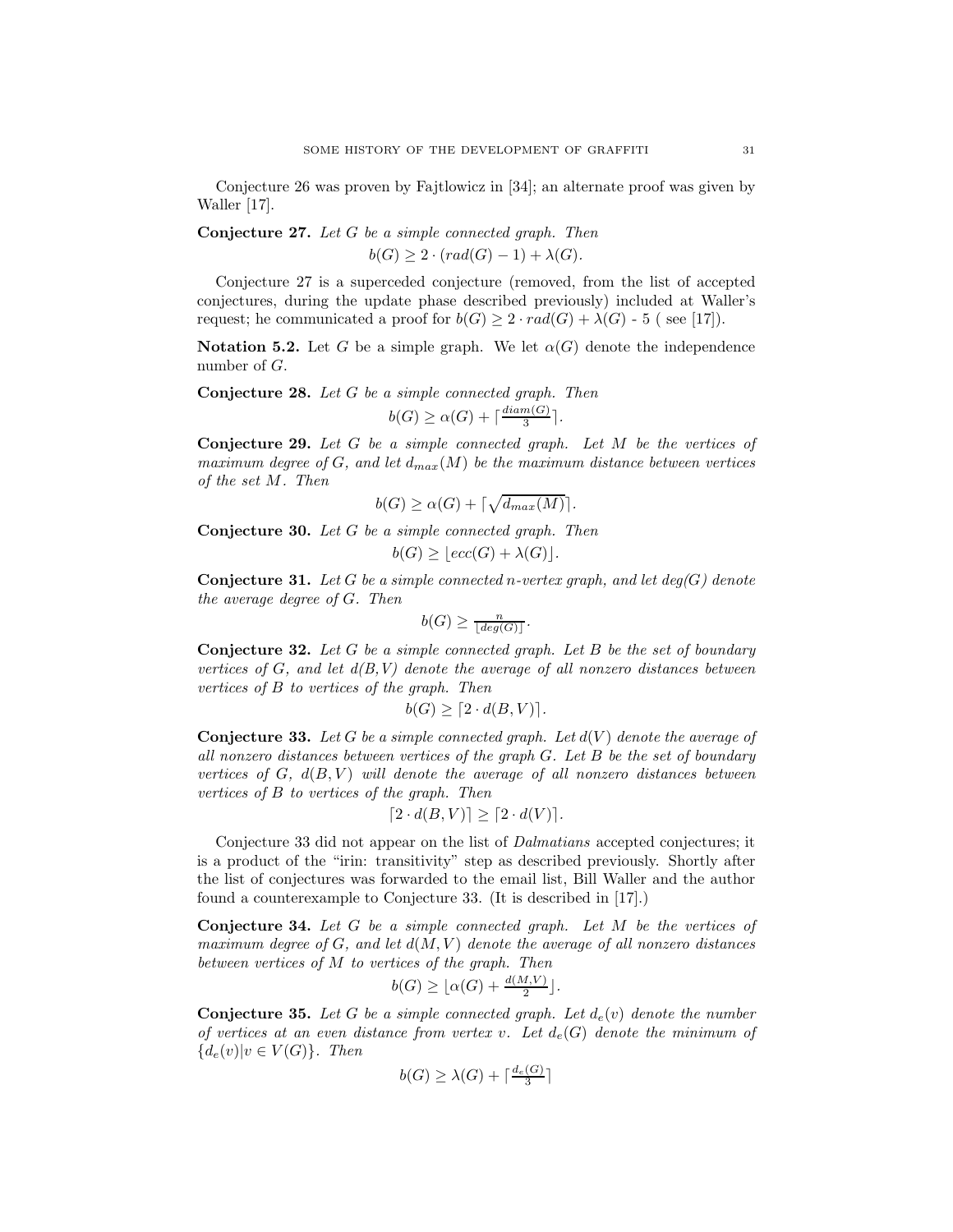**Conjecture 36.** Let G be a simple connected graph. Let  $d_e(v)$  denote the number *of vertices at an even distance from vertex v.* Let  $d_e(G)$  denote the minimum of  ${d_e(v)|v \in V(G)}$ *. Then* 

$$
b(G) \ge 2 \cdot \lceil \frac{1}{3}(1 + d_e(G)) \rceil
$$

**Conjecture 37.** *Let* G *be a simple connected graph. Let* dd(G) *denote the number of distinct degrees of the degree sequence of* G*. Then*

$$
b(G) \ge \lceil 1 + \sqrt[4]{dd(G)} \rceil
$$

**Conjecture 38.** *Let* G *be a simple connected graph. Let* s *denote the minimum of*  $\{|N(\{u, v\})| : for \{u, v\} \text{ an edge of } G\}$ . Let  $t(G)$  denote the number of subgraphs *of* G *isomorphic to a complete graph on* 3 *vertices. Then*

$$
b(G) \ge s^{1-t(G)}.
$$

Ryan Pepper communicated a proof of Conjecture 38 to the author.

**Notation 5.3.** Let G be a simple connected graph on vertex set V. Let S be a subset of the vertices of G. The minimum distance between distinct vertices of S will be denoted by  $d_{min}(S)$ . The maximum distance between vertices of S will be denoted by  $d_{max}(S)$ .

**Conjecture 39.** *Let* G *be a simple connected graph. Let* A *be the subset of vertices of* G *that have minimum degree in* G*. Let* M *be the subset of vertices of* G *that have maximum degree in* G*. Then*

$$
b(G) \ge d_{min}(A) + \sqrt[4]{d_{min}(M)}
$$

**Conjecture 40.** *Let* G *be a simple connected* n*-vertex graph. Let* A *be the subset of vertices of* G *that have minimum degree in* G. Let  $\Delta(G^c)$  *denote the maximum degree of the complement of G. If* n mod  $\Delta(G^c) > 0$ *, then* 

$$
b(G) \geq d_{max}(A) + \frac{1}{n \mod \Delta(G^c)}.
$$

**Conjecture 41.** *Let* G *be a simple connected graph. Let* A *be the subset of vertices of* G *that have minimum degree in* G. Let  $E(M<sup>c</sup>)$  *be the set of edges of the complement of* G *induced by vertices of maximum degree in the complement of* G*. Then*

$$
b(G) \ge d_{min}(A) + \sqrt[4]{|E(M^c)|}.
$$

# 6. Closing Comments

Once the demonstrations of the 1980s version executions were described for this paper, Fajtlowicz communicated to the author one main difference not discussed in the text. Specifically, he noted that he was usually adding counterexamples one at a time (unlike the demonstrations of Sections 3.8 and 3.9) and then re-executing the program. He further noted that one can learn much by adding one counterexample at a time.<sup>33</sup> After experiencing the compilation of demonstrations of the heuristics of the 1980s version, the author imagines that adding counterexamples one at a time may have also hinted at more of the history of the motivation for heuristics of *Graffiti* over the years; however, this would have only been a speculative motivation. Even so, an interesting follow-up paper might be some attempt at an analysis of each heuristic on particular types of databases.

 $33$ This seems to have inspired the Little Red Riding Hood style for implementing the program as described in [35].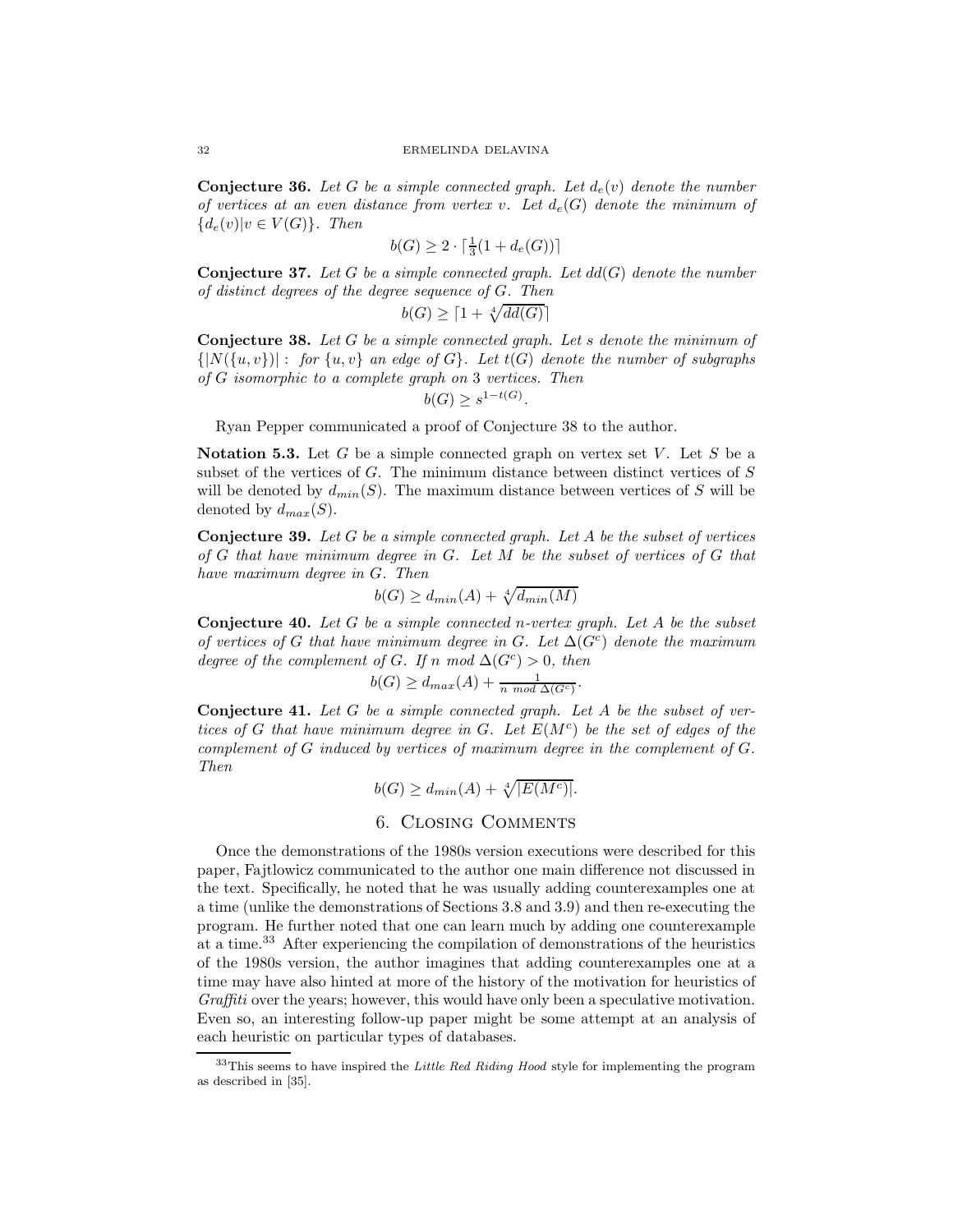Since *Graffiti's* inception almost 20 years ago, in addition to the many mathematical research papers inspired by conjectures of *Graffiti*, the program has been discussed and compared in a variety of other papers. In 1989, an article in *The New York Times* [48] discussed *Graffiti* and its novelty as a conjecture-generating program. In the same year an inset to an article on automated theorem proving appeared in *Science* [8] and in 1993 an article discussing *Graffiti* appeared in *Scientific American* [47]. Over the years as computers have improved and as interest in discovery programs has increased, appropriately the nature of references to *Graffiti* has changed. Beginning in the late 1990s, there have been some published articles using the 1980s version of *Graffiti* or its conjectures for comparison and discussion; some examples are listed next.

- Pat Langley's 1998 article, *The Computer-Aided Discovery of Scientific Knowledge* [49],
- Raul E. Valdes-Perez's 1998 article, *Why Some Machines do Science Well* [57],
- Herbert Stoyan and Michael Müeller's 1999 article, *For the Creative, Knowledgebased Discovery of Interesting Mathematical Concepts with Methods of Artificial Intelligence* [56] (Dutch),
- Simon Colton's 2000 article, *On The Notion Of Interestingness In Automated Mathematical Discovery* [9],
- Pierre Hansen and Hadrien Mélot's 2002 article, *Computers and Discovery in Algebraic Graph Theory* [44] and
- Pierre Hansen's 2002 article, *Computer's in Graph Theory* [45].

In addition to Fajtlowicz's 1995 introductory description of the *Dalmatian* version, *On conjectures of Graffiti V*, other published papers that include discussion and comparison of the *Dalmatian* version of *Graffiti* include the author's 2002 article, *Graffiti.pc* [13] and Craig Larson's 2002 article, *Intelligent Machinery and Mathematical Discovery* [50].

As previously noted, the conjectures of *Graffiti* have inspired (to the present) many papers by many well known researchers; for a list of bibliographical information on papers on conjectures of *Graffiti* see [10]; for a list of many of *Graffiti's* conjectures with some comments of Fajtlowicz see [31]. At this point, a majority of these papers are on conjectures of the 1980s version of *Graffiti*. Thus in closing, we provide a topical summary of the applications of the 1990s version of *Graffiti* with relevant conjectures, publications, preprints, and theses cited (those of which the author is aware).

- Independence number, chromatic number, length of a longest path and a chip-firing game (see conjectures numbered 747-757 in [31])
- The jet number of a graph (see conjectures numbered 778-782 in [31], also  $[14]$ ,  $[15]$ , and  $[18]$ )
- Number theory (see conjectures numbered 783-785 and 800-813 in [31])
- Ramsey  $r(3,a)$ -critical graphs (see conjectures 786-791 in [31])
- DNA sequences (see conjecture 798 and related comments in [31])
- Invariant interpolation problems (see conjectures 814-821 [31], also [38])
- k-Chromatic ramseyan properties (see conjectures 822-839 in [31], also [15] and [19])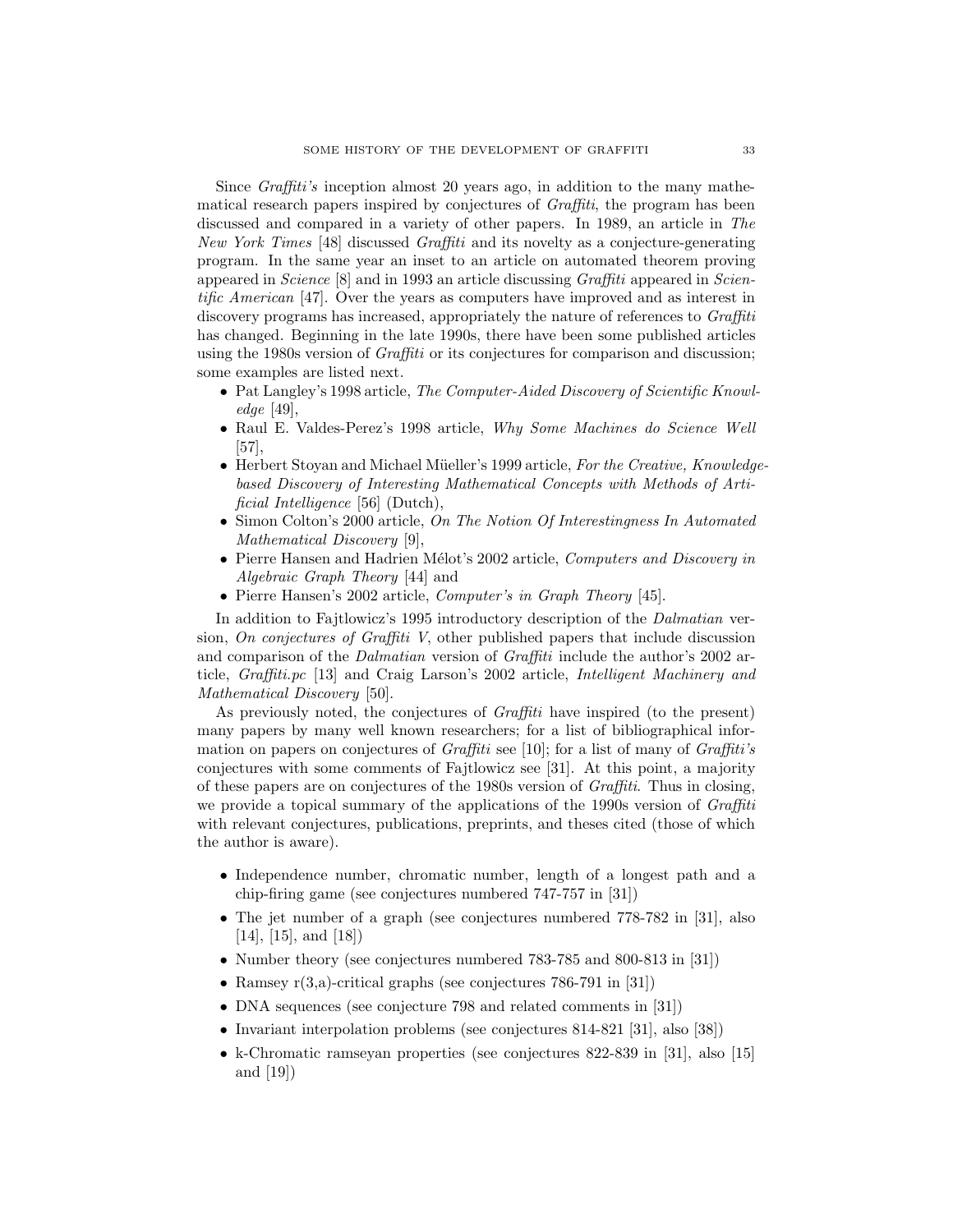- Chemistry (fullerenes) (see conjectures 840-862 in [31] and conjectures 895- 913 in [32], also [37], [39] and [41])
- Triangle-free ramseyan properties (see conjectures 862-894 in [31], also [2], [3], [15] and [20])
- Chemistry (benzenoids) (see conjectures 914-1005 in [33])

The following applications of *Graffiti* are listed separately as the do not appear in [31], [32] or [33].

- Maximum number of leaves of a spanning tree (see conjectures 1-7 in [11], also [12])
- Independence number (see [11] and [16])
- Educational (see [6], [13], [35] and [54])

*Acknowledgements.* The author wishes to thank Inga Matthews for her interest in the project and the many suggestions, which helped improve this paper. A note of gratitude is extended to Siemion Fajtlowicz for allowing the author access to all current and old code of the two versions of *Graffiti*. In addition, a note of thanks is extended to the anonymous referees of this paper for their helpful suggestions.

## **REFERENCES**

- [1] T. Brewster, M. Dineen and V. Faber, Computational attack on conjectures of Graffiti: new counterexamples and proofs, Discrete Math. **147** (1995), 1-3.
- [2] B. Bollobás and O. M. Riordan, On some conjectures of Graffiti, *Discrete Math.* **179** (1998), 223-230.
- [3] B. Bollobás and O. M. Riordan, Colourings generated by monotone properties, Random Structures Algorithms **12** (1998), 1-25.
- [4] G. Brinkmann, CaGe, available at www.mathematik.uni-bielefeld.de/˜CaGe/fullerenes.html.
- [5] S. Chen, On selected conjectures of Graffiti, Ph.D. thesis, University of Houston, (1990).
- [6] B. Chervenka, Graph theory Graffiti/Graffiti.pc style, Senior Project Report, University of Houston-Downtown, (2001).
- [7] F. Chung, The average distance is not more than the independence number, J. Graph Theory **12** (1988), 229-235.
- [8] B. Cipra, Inset: The sorcerer's apprentice (computer-assisted conjectures), Science **244**, (1989).
- [9] S. Colton, On the notion of interestingness in automated mathematical discovery, International Journal of Human Computer Studies **53** (2000), 351-375.
- [10] E. DeLaVina, On conjectures of Graffiti, a website regularly update with bibliographic information as it relates to the program Graffiti and its conjecture, available at http://cms.dt.uh.edu/faculty/delavinae/research/wowref.htm, (2003).
- [11] E. DeLaVina, S. Fajtlowicz and B. Waller, On some conjectures of Griggs and Graffiti, to appear in Graphs and Discovery, American Mathematical Society.
- [12] E. DeLaVina, Written on the Wall II, a list of conjectures of Graffiti and Graffiti.pc available at http://cms.dt.uh.edu/faculty/delavinae/research/wowII/.
- [13] E. DeLaVina, Graffiti.pc, Graph Theory Notes of New York **XLII** (2002), 26-30.
- [14] E. DeLaVina, About jets of independent sets and the Szekeres-Wilf invariant, Bull. Inst. Combin. Appl. **24** (1998), 47-50.
- [15] E. DeLaVina, Ramseyan properties and conjectures of Graffiti, Ph.D. thesis, University of Houston, (1997).
- [16] E. DeLaVina and B. Waller, Independence, radius, and path covering in trees, Congr. Numer. **156** (2002), 155-169.
- [17] E. DeLaVina and B. Waller, On some conjectures of Graffiti.pc on the maximum order of induced subgraphs, preprint (2004).
- [18] E. DeLaVina, An investigation of the counter-independence and the jet number of a graph, Master Thesis, University of Houston, (1993).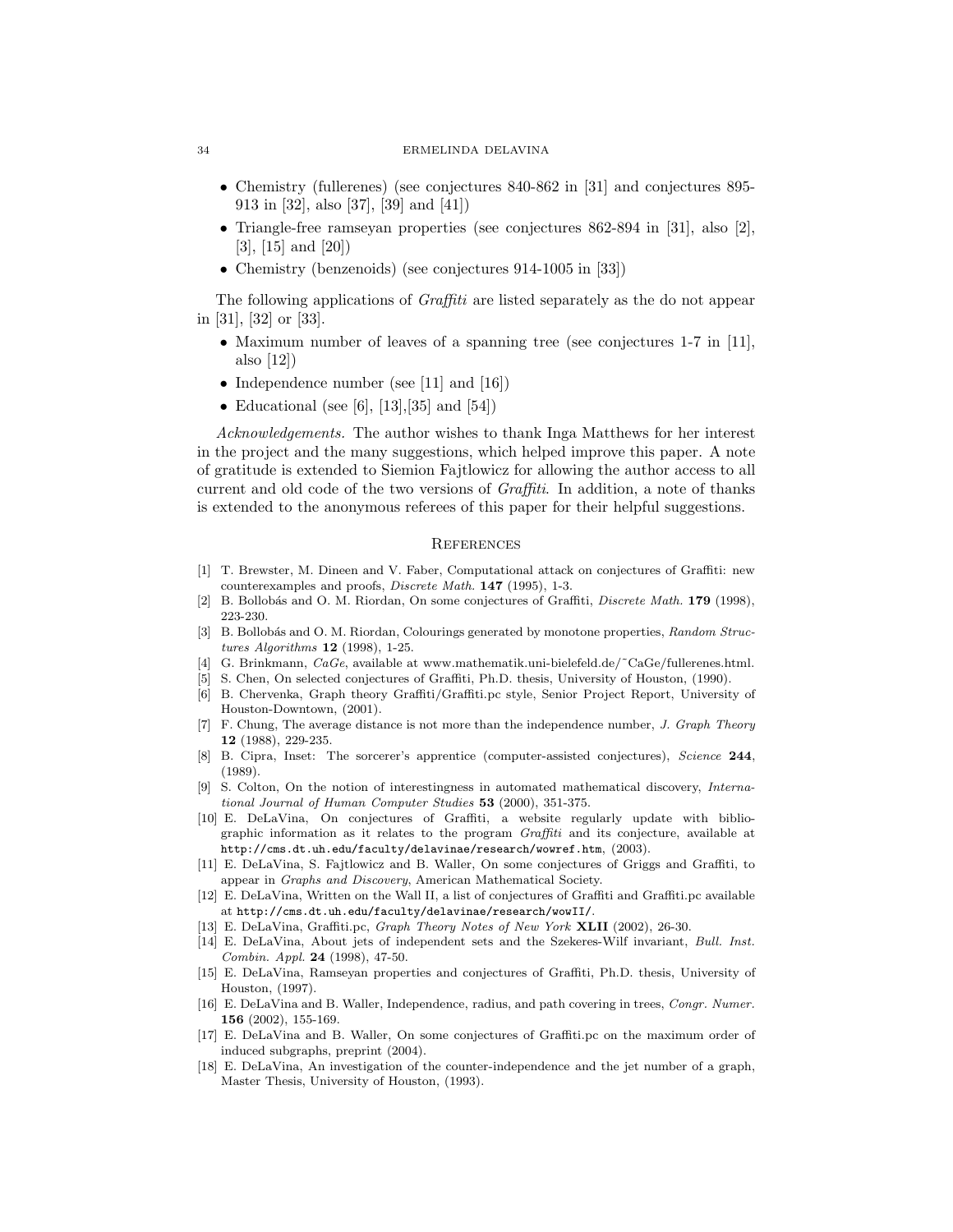- [19] E. DeLaVina and S. Fajtlowicz, Ramseyan properties of graphs, Electronic Journal of Combinatorics **3** (1996).
- [20] E. DeLaVina, Ramseyan properties of connected triangle-free graphs, Congr. Numer. **148** (2001), 185-192.
- [21] M. J. Dinneen, A computational attack on Graffiti's matching and chromatic number conjectures, Los Alamos National Laboratory manuscript, (1992).
- [22] Ann Dowker, Computational estimation strategies of professional mathematician, Journal for Research in Mathematics Education (1992), 45-55.
- [23] P. Erdös, M. Sachs and V. Sos, Maximum induced trees in graphs, *J. Graph Theory* 41 (1986), 61-79.
- [24] S. Fajtlowicz and Bill Waller, On two conjectures of Graffiti, Congr. Numer. **55** (1986), 51-56.
- [25] S. Fajtlowicz, On conjectures of Graffiti, Discrete Math. **72** (1988), 113-118.
- [26] S. Fajtlowicz, On conjectures of Graffiti II, Congr. Numer. **60**, (1987). 189-197.
- [27] S. Fajtlowicz, On conjectures of Graffiti III, Congr. Numer. **66** (1988), 23-32.
- [28] S. Fajtlowicz, On conjectures and methods of Graffiti, Proceedings of the 4th Clemson Miniconference on Discrete Mathematics, (1989).
- [29] S. Fajtlowicz, On conjectures of Graffiti IV, Congr. Numer. (1990), 231-240.
- [30] S. Fajtlowicz, On conjectures of Graffiti V, Proceedings of the Seventh Quadrennial International Conference on the Theory and Applications of Graphs **1** (1995), 367-376.
- [31] S. Fajtlowicz, Written on the Wall, a list of Conjectures of Graffiti, available from Fajtlowicz. [32] S. Fajtlowicz, Fullerene Expanders, a list of Conjectures of Minuteman, available from Fajt-
- lowicz.
- [33] S. Fajtlowicz, *Pony Express*, an extension of Written on the Wall on conjectures about carcinogenic and stable benzenoids, available from Fajtlowicz.
- [34] S. Fajtlowicz, A characterization of radius-critical graphs, J. Graph Theory **12** (1988), 526- 532.
- [35] S. Fajtlowicz, Toward fully automated fragments of graph theory, Graph Theory Notes of New York **XLII** (2002), 18-25.
- [36] S. Fajtlowicz, Toward fully automated fragments of graph theory, II, submitted.
- [37] S. Fajtlowicz, On representation and characterization of buckmisterfullerene C60, submitted. [38] S. Fajtlowicz, Conjectures about self and acceleration of programs, manuscript, available from
- Fajtlowicz. [39] S. Fajtlowicz and C. Larson, Graph-theoretical independence as a predictor of fullerene sta-
- bility, Chemistry Physics Letters **377** (2003), 485-490.
- [40] O. Favaron, M. Maheo and J-F. Sacle, On the residue of a graph, J. Graph Theory **15** (1991), 39-64.
- [41] P. W. Fowler, K. M. Rodgers, S. Fajtlowicz, P. Hansen, and G. Caporossi, Facts and conjectures about fullerene graphs, leapfrog, cylinder and Ramanujan fullerenes, EuroConference Alcoma99, Springer, (2000), 134-146.
- [42] J. R. Griggs and D.J. Kleitman, Independence and the Havel-Hakimi residue, Discrete Math. **127** (1994), 209-212.
- [43] S.L. Hakimi, On the realizability of a set of integers as degrees of the vertices of a graph, SIAM J. Appl. Math. **10** (1962), 496-506.
- [44] P. Hansen and H. Mélot, Computers and discovery in algebraic graph theory, Linear Algebra and Applications **356** (2002), 211-230.
- [45] P. Hansen, Computers in graph theory, Graph Theory Notes of New York **XLIII** (2002), 20-34.
- [46] V. Havel, A remark on the existence of finite graphs (Czech), Casopis Pest. Mat. **80** (1955), 477-580.
- [47] J. Horgan, Death of proof, Scientific American, October (1993).
- [48] G. Kolata, Mathematicians look for computerized ideas, New York Times, June (1989).
- [49] P. Langley, The computer-aided discovery of scientific knowledge, Discovery Science: First International Conference, DS'98, Fukuoka, Japan, December 1998. Proceedings, Lecture Notes in Computer Science, Springer-Verlag Heidelberg, (1998), 25 - 39.
- [50] C. Larson, Intelligent machinery and mathematical discovery, Graph Theory Notes of New York **XLII** (2002), 8-17.
- [51] C. Larson, An updated survey of research in automated mathematical conjecture-making, submitted.